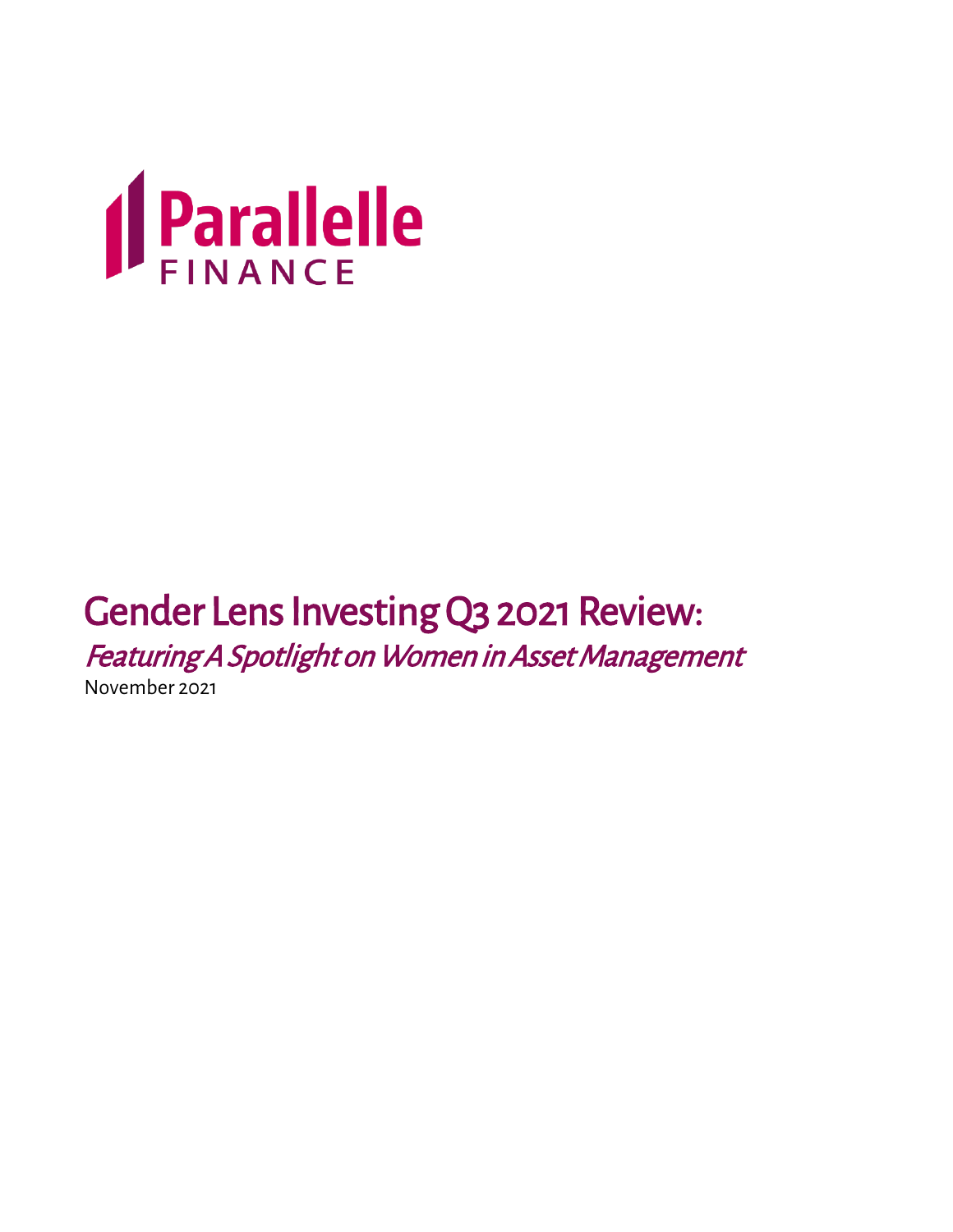### Gender Lens Investing Q3 2021 Review

### Contents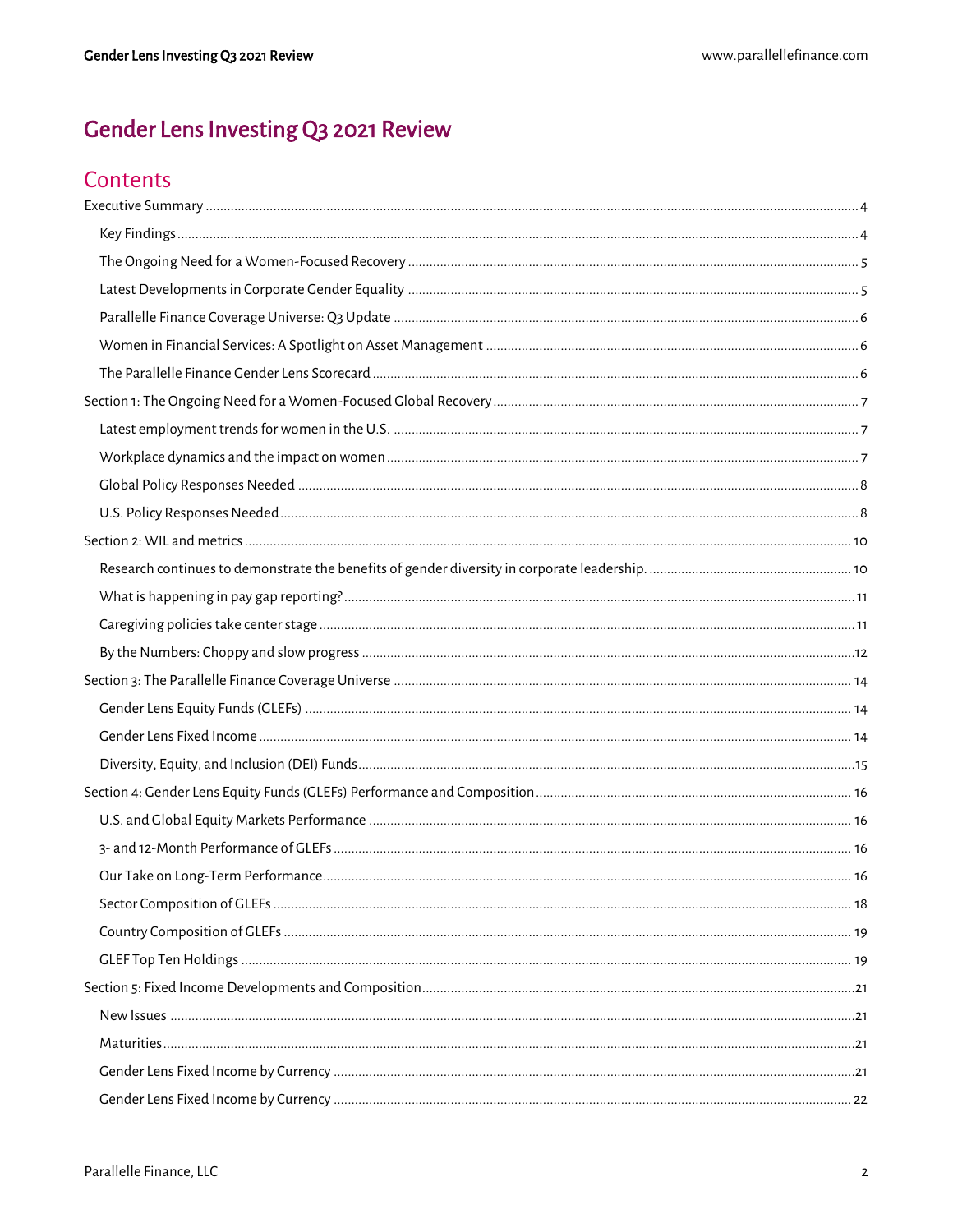#### Disclaimer: All content in this document is for informational purposes only and is not to be construed as investment advice.

© 2021 Parallelle Finance, LLC. All rights reserved.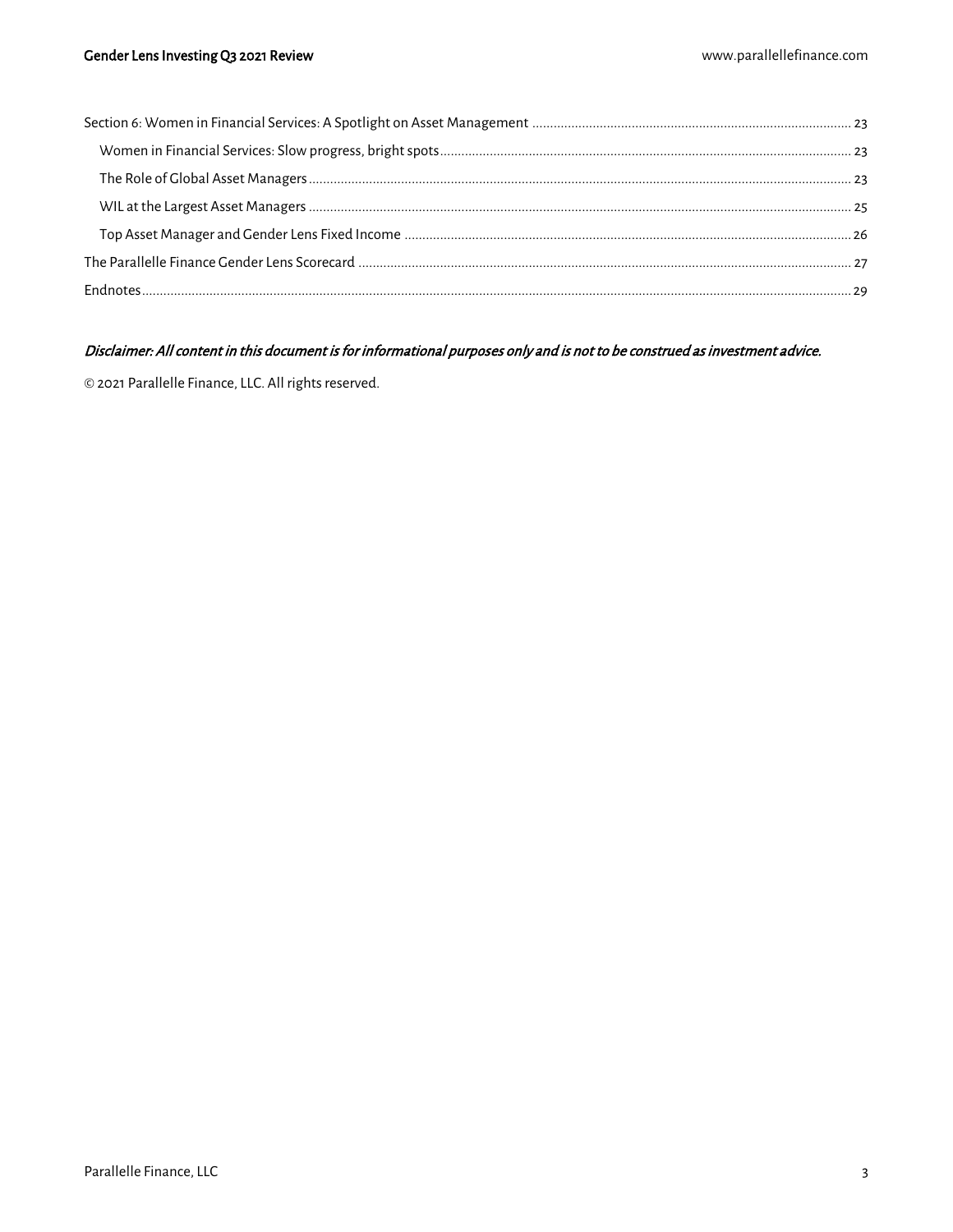### <span id="page-3-0"></span>Executive Summary

#### <span id="page-3-1"></span>Key Findings

- ❖ Publicly traded gender lens equity funds (GLEFs) totaled US\$3.56 billion in AUM as of September 30, 2021. AUM grew 3% during the third quarter, for funds in our coverage universe as of June 30, 2021. Year to date AUM growth is 35%.
- ❖ There are 10 global equity funds and 16 regional equity funds available to individual investors. These are domiciled in the U.S., Canada, the E.U., South Korea, and Japan.
- ❖ Gender lens fixed income AUM was US\$8.41 billion as of September 30, 2021. This reflects a 74% increase from December 31, 2020. Vehicles include U.S. and emerging markets funds, private financial institution bond issues, development finance institution (DFI)-backed bonds, U.S. notes and certificates, and a lending platform.
- ❖ Diversity, equity, and inclusion (DEI) funds totaled US\$170 million in AUM as of September 30, 2021. This growing group of funds focus on investing in companies with robust DEI policies.
- ❖ The report provides an exploration of gender diversity at the 25 largest global asset management firms.
- ❖ We introduce our new fund scorecard. Our methodology includes scores in four categories: fund gender lens equality criteria and metrics, fund performance, firm gender equality commitment and metrics, and fund ESG criteria.

#### Pax Ellevate Global Women's Leadership Fund (investor class) \$929 UBS Global Gender Equality UCITS ETF \$868 RobecoSAM Global Gender Equality Impact Equities Fund \$310 SPDR SSGA Gender Diversity Index ETF  $$277$ Mirova Women Leaders Equity Fund \$204 Nordea Global Gender Diversity Fund (Nordea SICAV1) \$200 Fidelity Women's Leadership Fund \$138 Desjardins SocieTerra Diversity Fund \$133 Ampega Diversity Plus Aktiendfonds \$93 BMO Women in Leadership Fund  $$86$ Lyxor Global Gender Equality (DR) UCITS ETF  $$62$ NEXT FUNDS MSCI Japan Empowering Women Select Index ETF \$48

#### Figure A: 12 Largest GLEFs by AUM (in US\$ millions)

As of September 30, 2021 Sources: Fund fact sheets

#### \$-\$100 \$200 \$300 \$400 \$500 \$600 \$700 \$800 \$900 \$1,000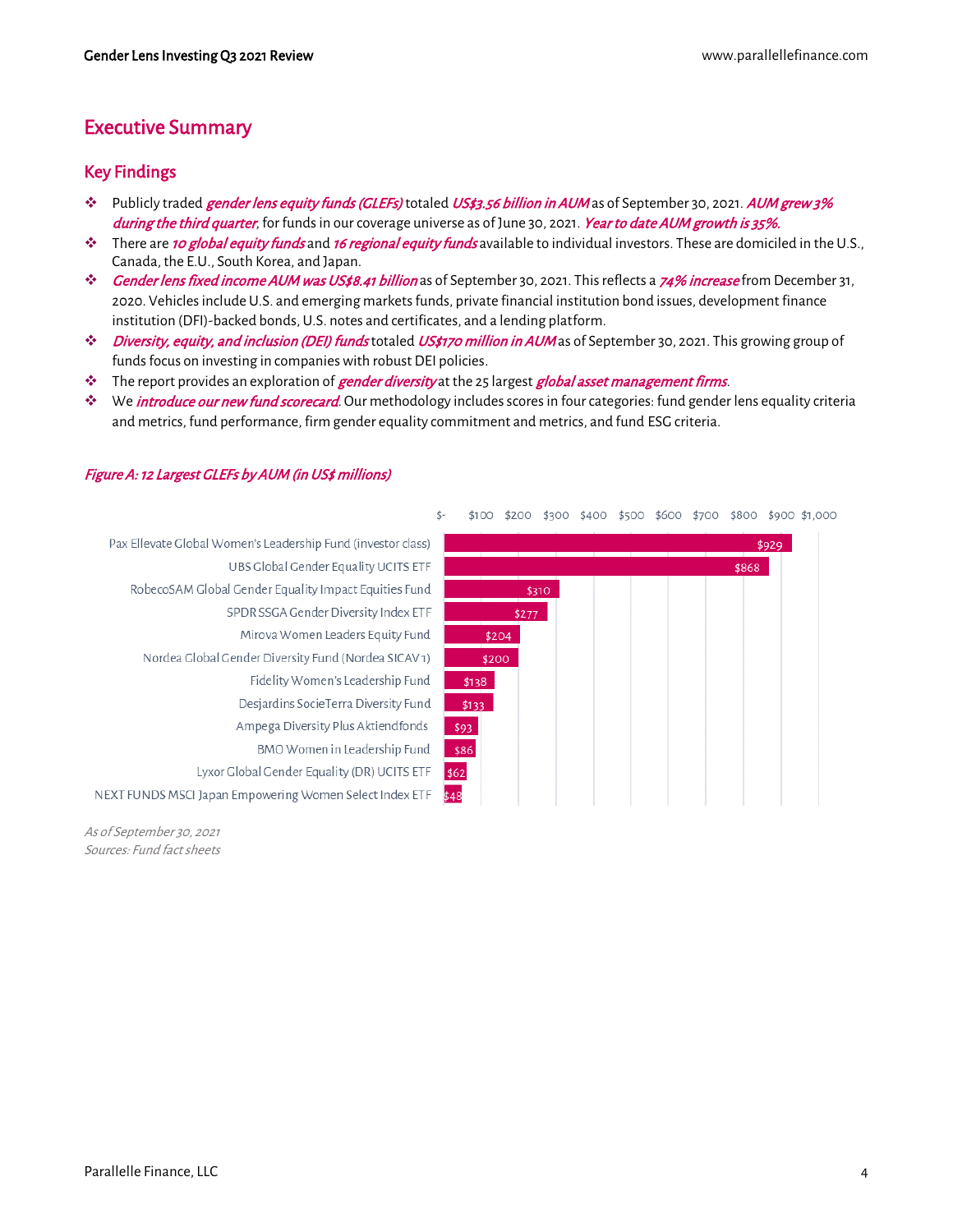Figure B: Top GLEF Performers. Along with the broader market, the group of 26 gender lens equity funds (GLEFs) showed dampened performance in the three-month period ended September 30, 2021. A full discussion [of performance and composition](#page-15-0)  [of the GLEF group is included in the report.](#page-15-0)

| As of September 30, 2021                                | Performance (%) |          |        | <b>Financials</b><br>weighting | <b>Technology</b><br>weighting |
|---------------------------------------------------------|-----------------|----------|--------|--------------------------------|--------------------------------|
| <b>Gender Lens Equity Funds (GLEFs)</b>                 | in base         | 3 months | 1 year | <b>Group</b><br>average:       | Group<br>average:              |
| currency                                                |                 |          |        | 19.2%                          | 17.6%                          |
| NEXT FUNDS MSCI Japan Empowering Women Select Index ETF | <b>JPY</b>      | 5.98     | 23.43  | 7.6%                           | 14.3%                          |
| Daiwa ETF MSCI Japan Empowering Women Index WIN         | <b>JPY</b>      | 5.80     | 25.50  | 7.8%                           | 13.9%                          |
| Smart ESG 30 Empowering Women Net Return ETN            | 1PY             | 4.86     | N/A    | 7.0%                           | 13.3%                          |
| RobecoSAM Global Gender Equality Impact Equities Fund   | <b>FUR</b>      | 4.18     | 21.67  | 16.0%                          | 25.0%                          |
| BMO Women in Leadership Fund ETF                        | CAD             | 2.85     | 21.23  | 23.5%                          | 23.7%                          |
| BMO Women in Leadership Fund                            | CAD             | 2.85     | 21.22  | 21.9%                          | 23.2%                          |
| Desjardins SocieTerra Diversity Fund                    | CAD             | 1.88     | 16.77  | 15.5%                          | 23.1%                          |
| Nordea Global Gender Diversity Fund (Nordea SICAV1)     | <b>USD</b>      | 1.81     | 28.10  | 14.6%                          | 25.7%                          |
| AVA Gender Equality Tracker                             | <b>SEK</b>      | 1.49     | 29.16  | 28.2%                          | N/A                            |
| Mackenzie Global Women's Leadership ETF                 | CAD             | 1.00     | 19.30  | 18.1%                          | 17.1%                          |
| Mackenzie Global Women's Leadership Fund                | CAD             | 0.80     | 18.50  | 18.0%                          | 17.8%                          |
| Valeurs Feminines Global                                | <b>EUR</b>      | 0.72     | 24.90  | 17.1%                          | 20.5%                          |
| Ampega Diversity Plus Aktiendfonds                      | <b>EUR</b>      | $-0.01$  | 16.83  | 14.1%                          | 4.3%                           |
| <b>Gender Lens Indexes</b>                              |                 |          |        |                                |                                |
| Solactive Equileap Global Gender Equality NTR Index     | <b>USD</b>      | $-2.94$  | 31.63  | N/A                            | N/A                            |
| MSCI World Womens Leadership Index (Net)                | <b>USD</b>      | $-7.07$  | 31.80  | 13.6%                          | 22.6%                          |
| MSCI USA Womens Leadership Index (Net)                  | <b>USD</b>      | $-7.34$  | 34.97  | 11.1%                          | 28.4%                          |
| <b>Broad Market Indexes</b>                             |                 |          |        |                                |                                |
| S&P 500 Net Total Return Index                          | USD             | 0.48     | 29.43  | 11.4%                          | 27.6%                          |
| S&P 500 Financials Net Total Return Index               | <b>USD</b>      | 2.61     | 58.20  | 100.0%                         | $0.0\%$                        |
| S&P 500 Information Technology Net Total Return Index   | <b>USD</b>      | 7.28     | 28.54  | $0.0\%$                        | 100.0%                         |
| MSCI All Country World Net Return Index                 | <b>USD</b>      | $-7.05$  | 27.44  | 14.4%                          | 22.3%                          |
| MSCI ACWI Financials Gross Return Index                 | <b>USD</b>      | 2.04     | 50.50  | 100.0%                         | $0.0\%$                        |
| MSCI ACWI Information Technology Gross Return Index     | <b>USD</b>      | 0.60     | 30.62  | 0.0%                           | 100.0%                         |
| Sources: Fund & index fact sheets                       |                 |          |        |                                | by: Parallelle Finance         |

#### <span id="page-4-0"></span>The Ongoing Need for a Women-Focused Recovery

The report includes an overview of recent developments in the impact of COVID-19 on women. The back-to-school season further highlights how the previous normal does not work for women. The September 2021 U.S. jobs report showed that women had a net loss of 26,000 jobs during the month, while men gained 220,000. The National Women's Law Center (NWLC) estimates that U.S. women will need two consecutive years of job gains at the September level to recover the three million net job losses suffered since February 2020. The women's unemployment rate stood at 4.2% at the end of September, compared to a pre-pandemic rate of 3.1% in February 2020. Unemployment for Black women was 7.3%, compared to a pre-pandemic rate of 4.9%. If the U.S. unemployment figures counted the nearly two million women who have left the labor force since February 2020, the women's unemployment rate would have been 6.8% at the end of September.

#### <span id="page-4-1"></span>Latest Developments in Corporate Gender Equality

Gender lens investing (GLI) is centered on the achievement of inclusive gender equality through the direction of investment resources. Broadly defined, GLI describes investment funds and portfolios in a range of private and public capital markets segments. Since the mid-2000s, a wide body of research has demonstrated that higher levels of corporate gender diversity at the board and C-suite levels are related to higher share price performance, improved risk management, and better financial results on several metrics. A company's metrics around women-in-leadership (WIL) became investable. A range of studies spanning 15 years, [as summarized by Parallelle Finance here,](https://parallellefinance.com/wil-outperforms/) has continued to show connections between higher WIL and better financial performance, including return on equity (ROE) and profitability, as well as lower incidences of fraud, better environmental decision-making, and improved risk management. The report summarizes recent WIL research and the latest corporate gender equality metrics.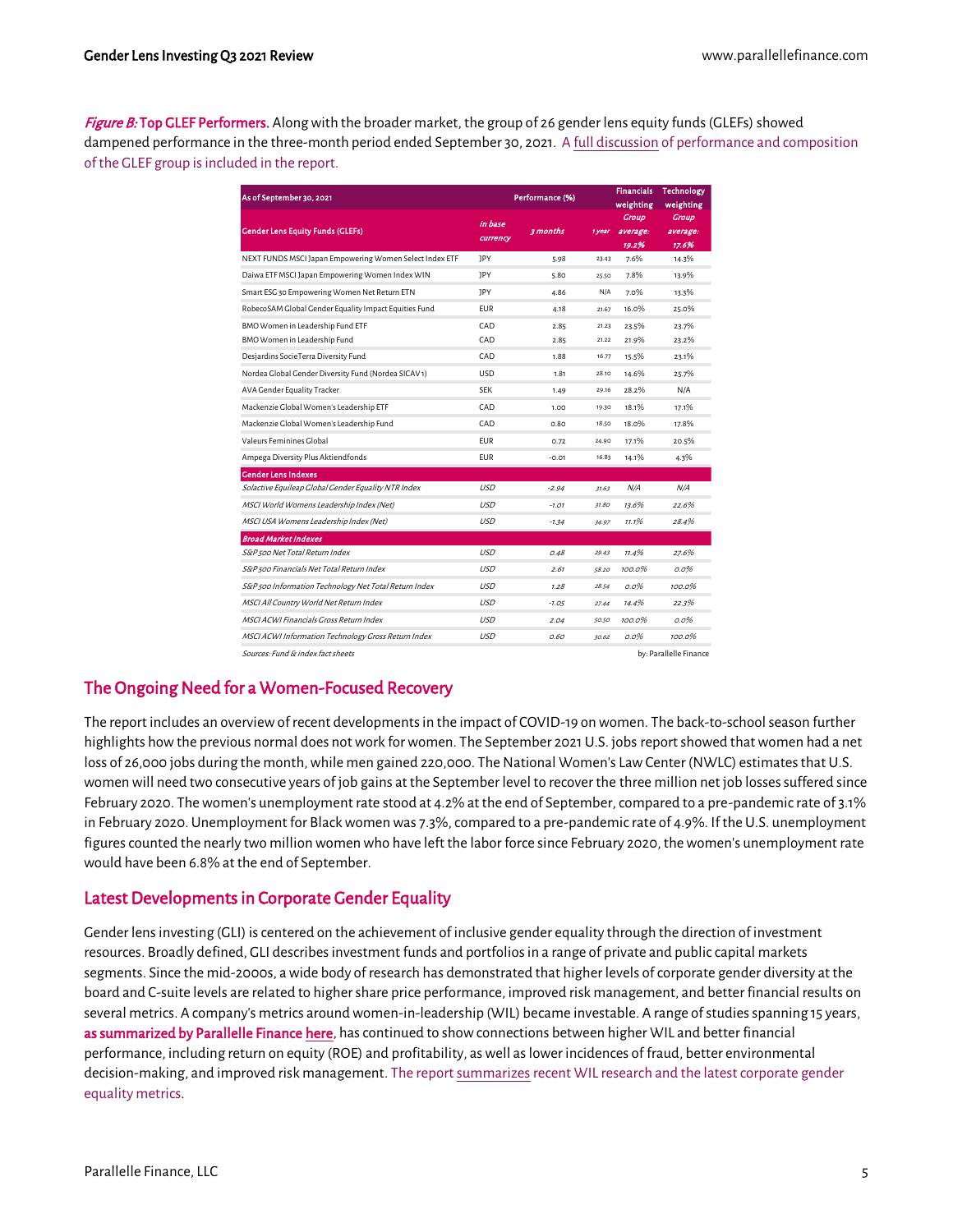#### <span id="page-5-0"></span>Parallelle Finance Coverage Universe: Q3 Update

A suite of gender lens equity funds (GLEFs) has grown from the wide body of research demonstrating the performance and other benefits of higher levels of women in leadership (WIL). GLEF fund criteria are centered around investing in companies with higher WIL and strong additional equality metrics, including pay equity and disclosure and policies supportive of retaining and promoting women. As of September 30, 2021, there are 26 GLEFs available to individual investors, including ten global equity funds and 16 regional equity offerings. As of September 30, 2021, assets under management (AUM) for the GLEF group was US\$3.56 billion. Seven funds in the GLEF universe are domiciled in the U.S., including one global fund and six U.S. equity funds. Seven are based in Canada, with eight in Europe, three in Japan, and one in South Korea. There are three pairs of mutual funds/ETFs. The funds hold between 30 and 416 stocks. For key stats on these 26 funds, see here.

Along with the broader equity markets, the group of 26 GLEFs generally turned in muted returns for the three-month period ended September 30, 2021[. Figure 4.1s](#page-15-2)hows the top absolute performers for the quarter (in base currencies), as well as their weights in the top two sectors for the GLEF group. Relative performance for the 3- and 12-month periods was mixed[. A full discussion](#page-15-0) of fund [performance and composition is included in the report.](#page-15-0) For multi-period performance figures, se[e here.](https://parallellefinance.com/latest-quarter-gender-lens-funds-performance/)

In addition to equity funds, the Parallelle Finance coverage universe includes a growing array of private and public gender lens fixed income funds and products, and a small but growing number of public DEI equity funds.

#### <span id="page-5-1"></span>Women in Financial Services: A Spotlight on Asset Management

The report provides an analysis of gender equality at the top 25 global asset managers, as well as their equality stewardship policies and their gender lens investment offerings.

Global asset managers have a range of stewardship policies and statements in place to support growth in corporate WIL. A growing number of asset managers have announced a willingness to vote against non-diverse boards, but their approach to stated thresholds requires work. The report summarizes the diversity-related proxy voting policies of the top asset managers.

Which of the top 25 asset management firms will be the first to achieve board and leadership gender parity? The report summarizes key WIL data for these firms. BNP Paribas, Goldman Sachs, and JP Morgan boast the highest female board representation, followed by BlackRock and Bank of America. Several firms lag behind on female board representation, including Pimco, Northern Trust, and Invesco.

Female board representation is progressing faster than C-suite gender diversity. Women CEOs are found at only 6% of S&P 500 constituents and 8% of the Fortune 500 companies. In keeping with broader data, only four of the top 25 asset managers have female CEOs: Fidelity, Amundi, Edward Jones, and Franklin Resources. There are seven female CFOs. Eleven of the 25 firms have no women in core C-suite positions, and nine firms have only one. Fidelity leads with three, although one woman holds two of those.

#### <span id="page-5-2"></span>The Parallelle Finance Gender Lens Scorecard

We introduce the Parallelle Finance Gender Lens Scorecard, a tool for evaluating funds with an in-depth gender lens. The Scorecard applies five grade levels to four categories, each comprised of scores from sub-categories and indicators. Taken together, the categories assess both the fund and the asset management firm on gender equality in investment criteria, holdings, portfolio management team, and firm-wide leadership, as well as the fund's performance and overall ESG approach.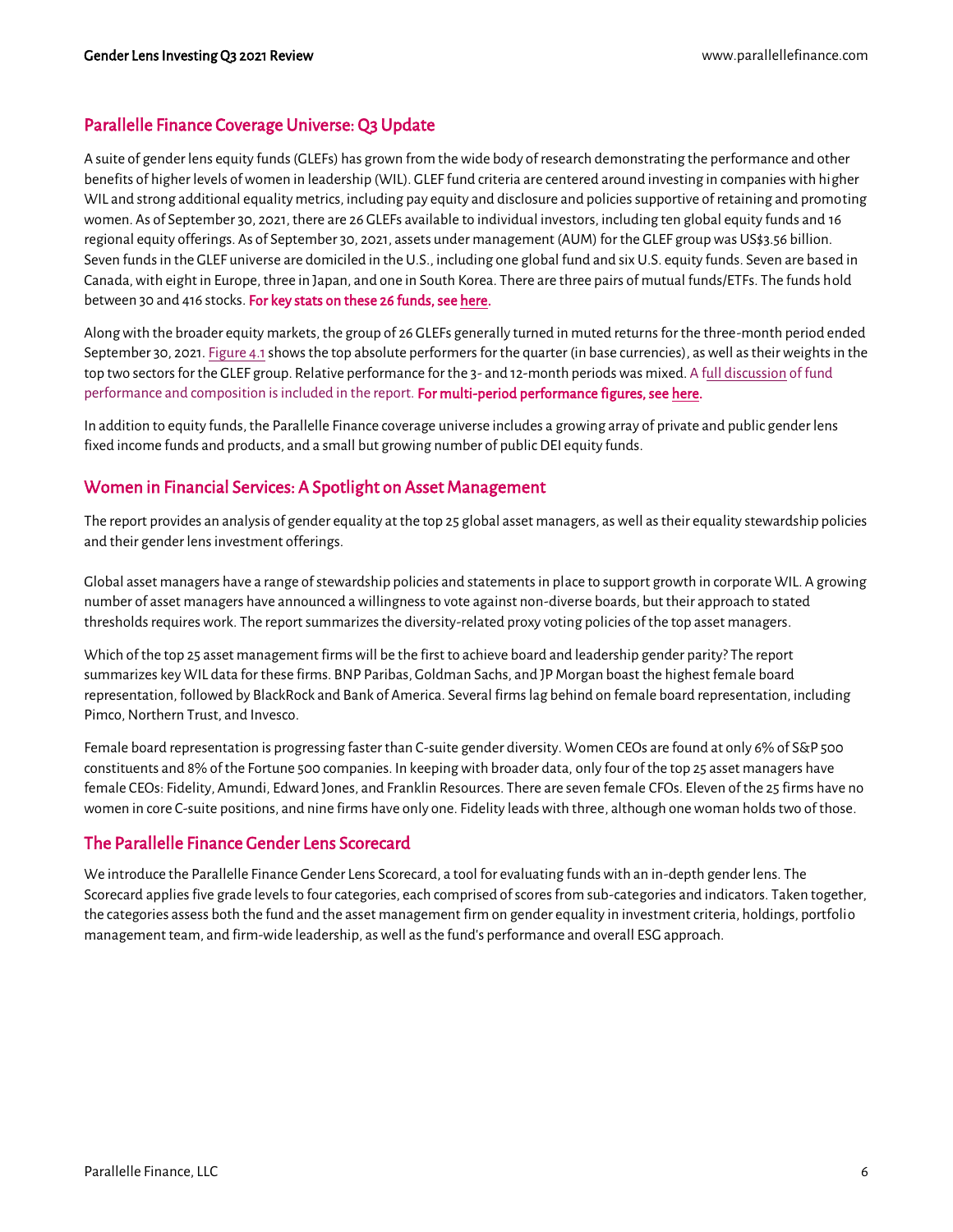### <span id="page-6-0"></span>Section 1: The Ongoing Need for a Women-Focused Global Recovery

resurgence in global COVID-19 cases in the third quarter was driven by the Delta variant. U.S. GDP growth decelerated during the quarter on a sharp upward trend in cases, a choppy labor market, and an array of supply chain bottlenecks. Vaccinations have continued at a steady pace in the U.S., with global rates remaining mixed. 72% of the U.S. population had received at least one dose of the vaccine by the end of September.<sup>1</sup> In contrast, only 2% of the population in low-income countries received at least one dose by then, while the global rate stood at 44%. Only 15 countries had fully vaccinated more than 70% of their populations as the third quarter came to a close.<sup>2</sup> A

#### Gender-unequal impact of COVID-19

The global pandemic has dealt outsized setbacks to the world's women in several ways: more jobs have been lost by women; there has been a dramatic increase in unpaid caregiving work, with much of the burden falling to women; and there have been COVID-19 safety risks in the low-paying service jobs predominantly held by women. See previous discussions of these dynamics in our year-end 2020 [GLI review](https://parallellefinance.com/gender-lens-investing-2021/) and ou[r Q1 2021 Review.](https://parallellefinance.com/q121review/)

#### <span id="page-6-1"></span>Latest employment trends for women in the U.S.

The back-to-school season further highlights how the previous normal does not work for women. The September 2021 U.S. jobs report showed that women had a net loss of 26,000 jobs during the month, while men gained 220,000. The National Women's Law Center (NWLC) estimates that U.S. women will need two consecutive years of job gains at the September level to recover the three million net job losses suffered since February 2020. The women's unemployment rate stood at 4.2% at the end of September, compared to a pre-pandemic rate of 3.1% in February 2020. Unemployment for Black women was 7.3%, compared to a pre-pandemic rate of 4.9%. If the U.S. unemployment figures counted the nearly two million women who have left the labor force since February 2020, the women's unemployment rate would have been 6.8% at the end of September.<sup>3</sup>

<span id="page-6-3"></span>The particular impact of COVID-19 on Black women must be addressed. Black women have lagged the worst in job recovery since February 2020, with 291,000 Black women leaving the workforce through September 2021. 4

#### <span id="page-6-2"></span>Workplace dynamics and the impact on women

As we have highlighted in previous quarters, low-paying services jobs were predominantly held by women before the pandemic. In the U.S., low-wage workers made up 43% of the workforce pre-pandemic. While jobs have been added to the U.S. economy after the initial sharp losses in early 2020, many workers have shunned recent services job openings, by either leaving the workforce or shifting their focus into jobs with better pay and working conditions. As of June 30, 2021, low-wage earners were 52% of those leaving or shifting into new jobs.<sup>5</sup> The avoidance of low-paying jobs, high burn-out, and the burdens of increased caregiving, are all contributing to high levels of job exits and transitions by U.S. women. $6$  As job openings in the U.S. go unfilled, what is being called the Great Resignation is women being forced out of the workplace due to increased caregiving burdens. Nearly one-third of all mothers have left or reduced their work since 2020<sup>7</sup>

#### After the Bell 1

U.S. women's employment finally saw an upward trend during October. Amid overall strong job growth, women gained 57% of jobs added during the month, and 251,000 women over 20 joined the labor force. Even so, at 57.3%, women's labor force participation remained largely unchanged year-overyear, down from the pre-pandemic level of 59.2%. The women's unemployment rate came in at 4.4% at the end of October. Women will need eight months of job growth at the October rate to regain pandemic job losses.<sup>8</sup>

McKinsey & Company and Lean In recently released the seventh annual Women in the Workplace study, the largest annual survey of women in corporate America.<sup>9</sup> With the burdens of child care and housework five times more likely to fall to women, the report found a widening gap in levels of burn-out reported by women and men. Women reported a burnout rate of 42% in 2021, compared to 35% for men. In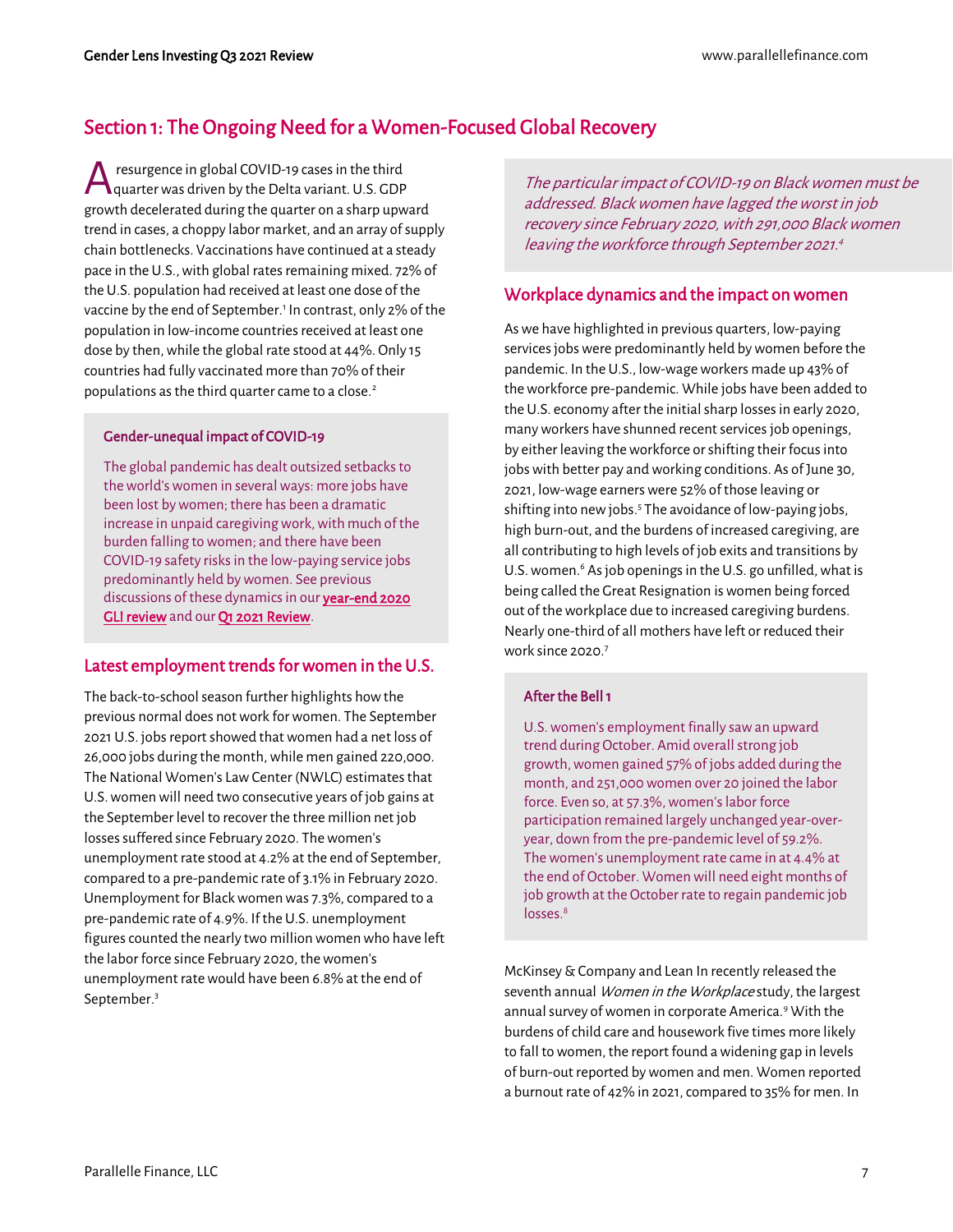2020 this was 32% versus 28%. The study found that one in three women - at all job levels - has considered downshifting or leaving her career. In an environment of heightened focus on racism, the Women in the Workplace report found disconnects between publicly stated DEI commitments by companies and the reality of what minority women continue to experience. All women experience micro-aggressions at work, but Black women are three times more likely to face certain common micro-aggressions.

The Workplace report also found that women are more likely to take on the extra work to support a diverse and inclusive workplace. Women are largely tasked with performing diversity, equity, and inclusion (DEI) work, which results in higher employee satisfaction and retention, with less burnout. At the same time, this critical work is primarily overlooked in the promotion and career path process, with few companies recognizing it.

Supporting women back to full-time work, with the accompanying economic gains, requires complex solutions. At a minimum, surveys have shown that parents need reliable school schedules, affordable and high-quality childcare, higher wages, paid caregiving leave, and flexible work policies. How are gender lens funds incorporating all this? See Section 3 for a discussion of gender lens equity fund and index criteria.

#### <span id="page-7-0"></span>Global Policy Responses Needed

Globally, the pandemic continues to inflict an unequal impact on women. UN Women recently unveiled A Feminist Plan for Sustainability and Social Justice: Beyond Covid-19: The Imperative for Transformative Change.<sup>10</sup> A womencentered global recovery plan is a necessary response to a combination of economic crises for women. These include a livelihood crisis, a care crisis, and the ongoing gender impact of the climate crisis. Urgent levels in all three areas have been ushered in by the gender impact of the global health disaster, an impact which includes COVID-19, as well as heightened occurrences of gender-based violence and child marriage. The report asserts that a feminist economic recovery would ensure sustainable livelihoods for all and would stop treating both unpaid care work and the environment as limitless resources that can be used for free and depleted without cost or consequence. Instead, a feminist recovery would put economic policies at the service of sustainability, gender equality, and social justice.

#### We second UN Women on this: Care as a public good. Not free. Not limitless on the backs of women.

Placing care at the center of economic recovery would prioritize investments in quality care jobs with living wages and social protection, and this initiative would also support unpaid caregivers. Care should be treated as a public good, with adequate resources and regulations. Care should not be treated as a personal choice or family obligation, nor as limitless and supplied for free. The UN Women plan calls for financing, public-private partnerships, accountability, and metrics around caregiving.

#### <span id="page-7-1"></span>U.S. Policy Responses Needed

The childcare provisions of the Biden Administration's Build Back Better plan would provide federal funding for early childcare, from full support for low-income families up to a cap of 7% annual income spent on childcare. U.S. families currently spend an average of 13% of their income on childcare. In addition, the plan proposes paid family and medical leave and investments in long-term care, including improved pay for caregivers.

#### After the Bell 2

On October 22, 2021, the White House announced the first-ever National Strategy on Gender Equity and Equality. The Strategy, which is designed to include a push to organizational equality and policy actions at all government agencies, is intended as a long-term roadmap for the U.S. to close persistent gender gaps. The principles of the Strategy are designed to promote equality for all genders throughout the economy, with acknowledgment of longstanding systemic discrimination and barriers affecting women and girls. In addition, the Strategy seeks to address the impact of intersectional discrimination on the basis of gender, race, ethnicity, sexual orientation, religion, socioeconomic status, and other factors.<sup>11</sup>

Also, the Build Back Better bill was approved by the House of Representatives on November 19, 2021. Following months of negotiations, the bill includes provisions for universal pre-k education and paid family and medical leave, among other measures.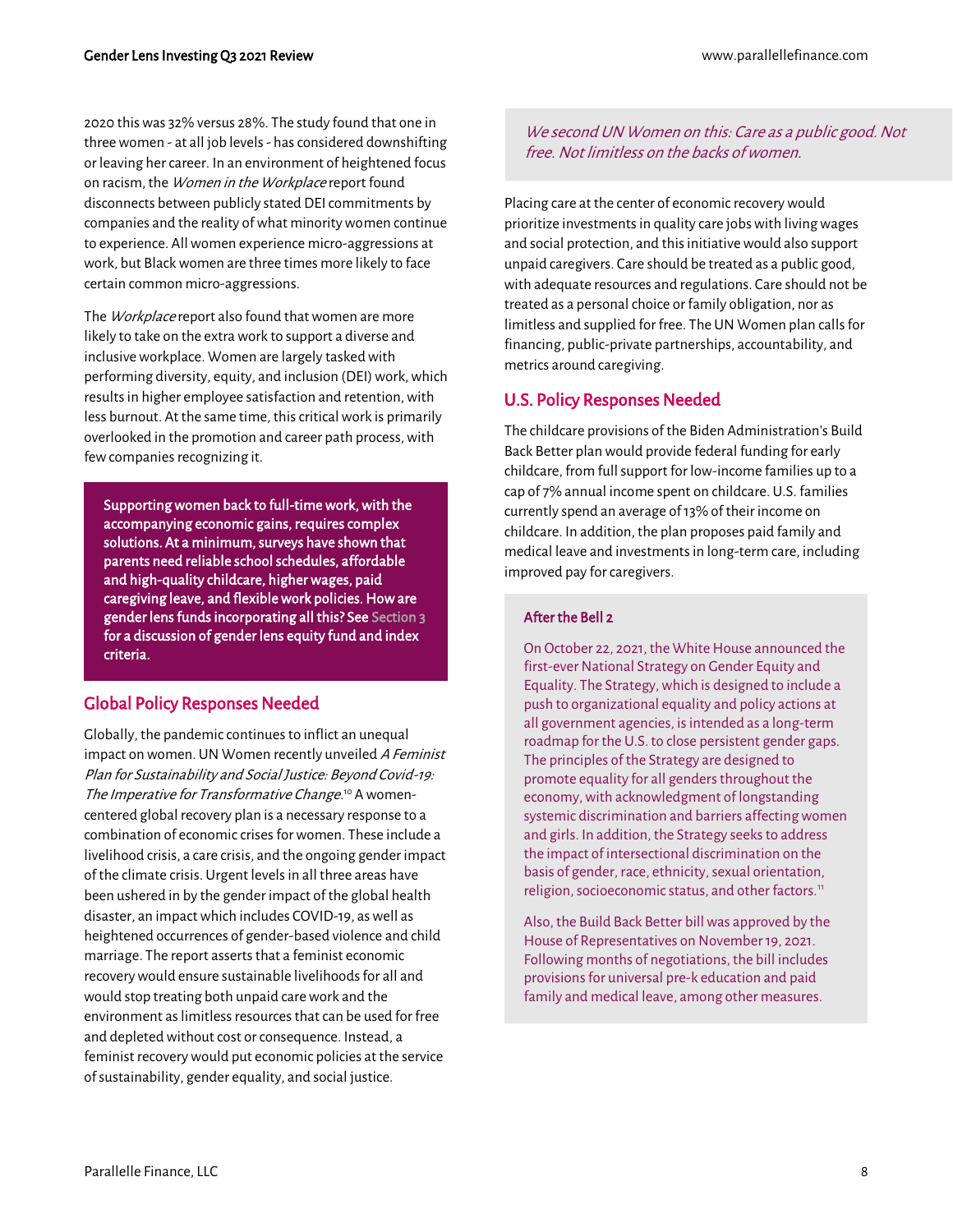Gender lens equity and fixed income funds and vehicles have a role to play in addressing the gender-unequal impact of the global pandemic. Gender lens equity funds hadUS\$3.56 billion in AUM as of September 30, 2021, while gender lens fixed income funds and vehicles represented US\$8.41 billion in AUM.

Se[e our take](https://parallellefinance.com/wp-content/uploads/2021/10/ParallelleLines_Oct2021.pdf) on how gender lens investing supports the priorities of the new National Strategy on Gender Equity and [Equality.](https://parallellefinance.com/wp-content/uploads/2021/10/ParallelleLines_Oct2021.pdf)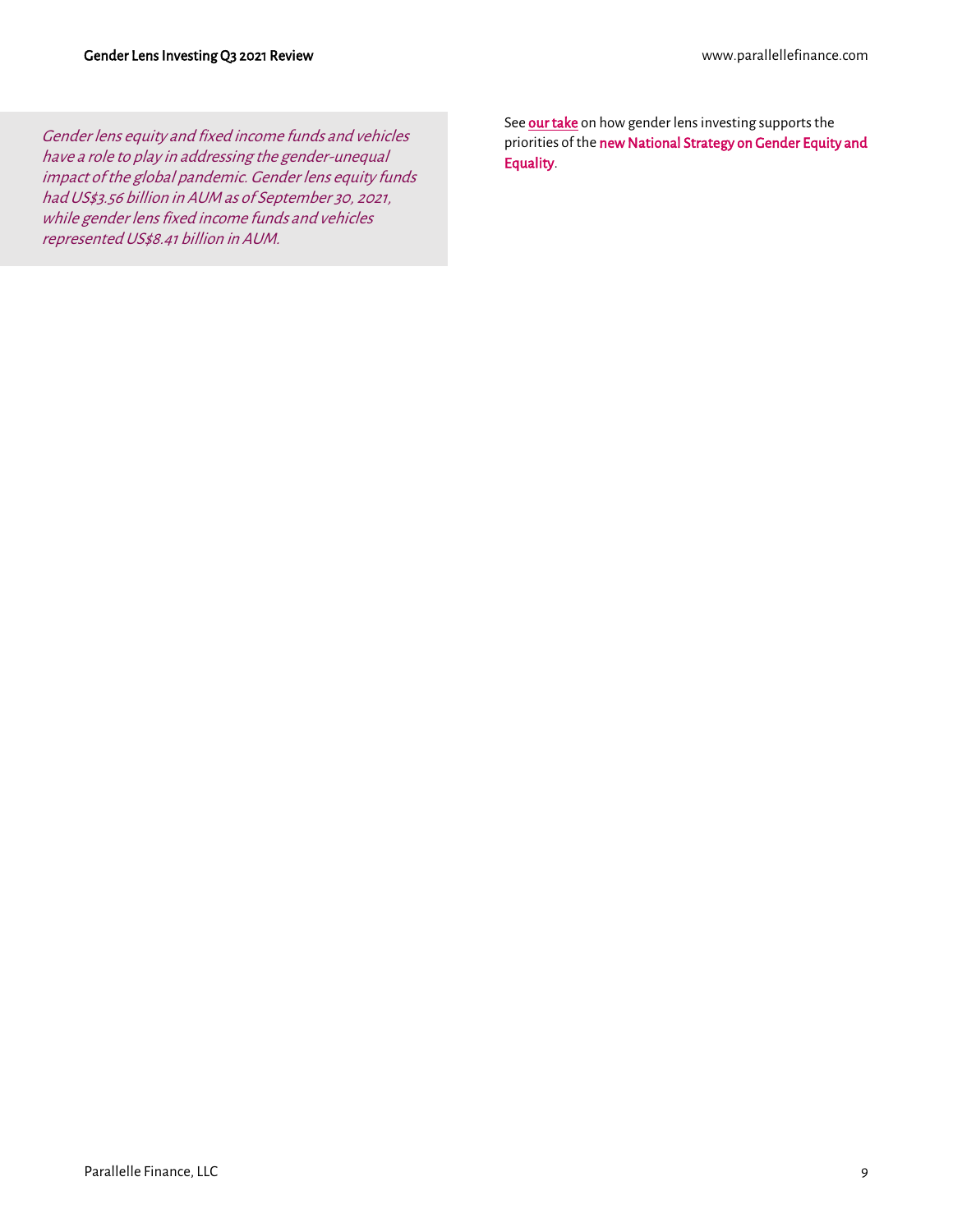#### <span id="page-9-0"></span>Section 2: WIL and metrics

ender lens investing (GLI) is centered on the  $\begin{array}{c} \bigcap \text{ender lens investing (GLI) is centered on the} \\ \text{achievement of inclusive gender equality through the} \end{array}$ direction of investment resources. Broadly defined, GLI describes investment funds and portfolios in a range of private and public capital markets segments. Since the mid-2000s, a wide body of research has demonstrated that higher levels of corporate gender diversity at the board and C-suite levels are related to higher share price performance, improved risk management, and better financial results on several metrics. A company's metrics around women-inleadership (WIL) became investable. A range of studies spanning 15 years[, as summarized by Parallelle Finance here,](https://parallellefinance.com/wil-outperforms/)  has continued to show connections between higher WIL and better financial performance, including return on equity (ROE) and profitability, as well as lower incidences of fraud, better environmental decision-making, and improved risk management.

#### For additional background on the WIL investment philosophy, see our year-end

Improved gender equity on additional corporate metrics also drives WIL and its many benefits. Among these WILsupportive metrics, pay parity and pay gap disclosures have become key focus areas for gender equality investors and advocates. Research demonstrates that voluntary or mandated disclosure of unadjusted pay gaps moves the needle on narrowing them. Paid caregiving leave has been shown to promote retention of female employees. In addition, anti-sexual harassment policies make a significant difference in retaining and promoting women. Higher numbers of women in leadership positions requires a safe work environment, pay equity, retention, and promotion.

#### [Contact us f](mailto:info@parallellefinance.com?subject=Gender%20Lens%20Equity%20Fund%20Holdings)or analyses of gender metrics reflected in the holdings of gender lens equity funds and diversity, equity, and inclusion funds.

See ou[r Q1 report f](https://parallellefinance.com/q121review/)or an analysis of recent progress on WIL-supportive metrics.

#### <span id="page-9-1"></span>Research continues to demonstrate the benefits of gender diversity in corporate leadership.

Credit Suisse recently released CS Gender 3000 in 2021: Broadening the diversity discussion (CS 3000).<sup>12</sup> This is the latest in the biannual CS Gender 3000 report series, a cornerstone global study of women in corporate management. The dataset is comprised of more than 3,000 global companies in the Credit Suisse research universe. The report found that women's representation on boards is increasing at a faster pace than within management and executive ranks, a dynamic that we have often highlighted. As with previous versions, the report examined the "diversity premium". While not demonstrating a causal relationship, the data continue to point to an observed premium for higher levels of gender diversity in leadership on several measures, including better EBITDA margins through time and stronger share price performance.

A prominent researcher on diverse leadership, Julie Gorte recently authored Impax Asset Management's latest research on board diversity, The Business Case for Diversity: 2021 Update.<sup>13</sup> The report's comprehensive literature review covered the impact of gender and other measures of board diversity on financial performance, corporate culture, innovation, environmental impact, and several other areas. It found that positive and no-correlation studies on the impact of diversity outnumber those finding negative correlations. Recent studies demonstrate the positive impact of gender, racial, ethnic, and other diversity metrics on corporate resiliency, strides in innovation, and reduced risk for losses associated with adverse behaviors by senior management.

We were pleased to see our Q1 data on public sector AUM included in CS Gender 3000 in 2021's discussion of gender lens investing.

In terms of financial performance, recent studies have arrived at findings similar to the earlier examinations of the benefits of gender-diverse leadership. A 2020 study of S&P 500 boards over eleven years found that gender diversity was associated with a higher return on assets, and a 2021 Bloomberg study of the Russell 1000 found that board gender diversity was positively associated with a higher ROE. The review also looked at the relationship between board gender diversity and environmental policies and impact. Notably, a 2021 MSCI report found that gender-diverse ACWI Index companies had better records on reducing carbon emissions. A U.S. study found that gender-diverse boards were more likely to pursue renewable energy, which boosted financial performance. (Note: Impax Asset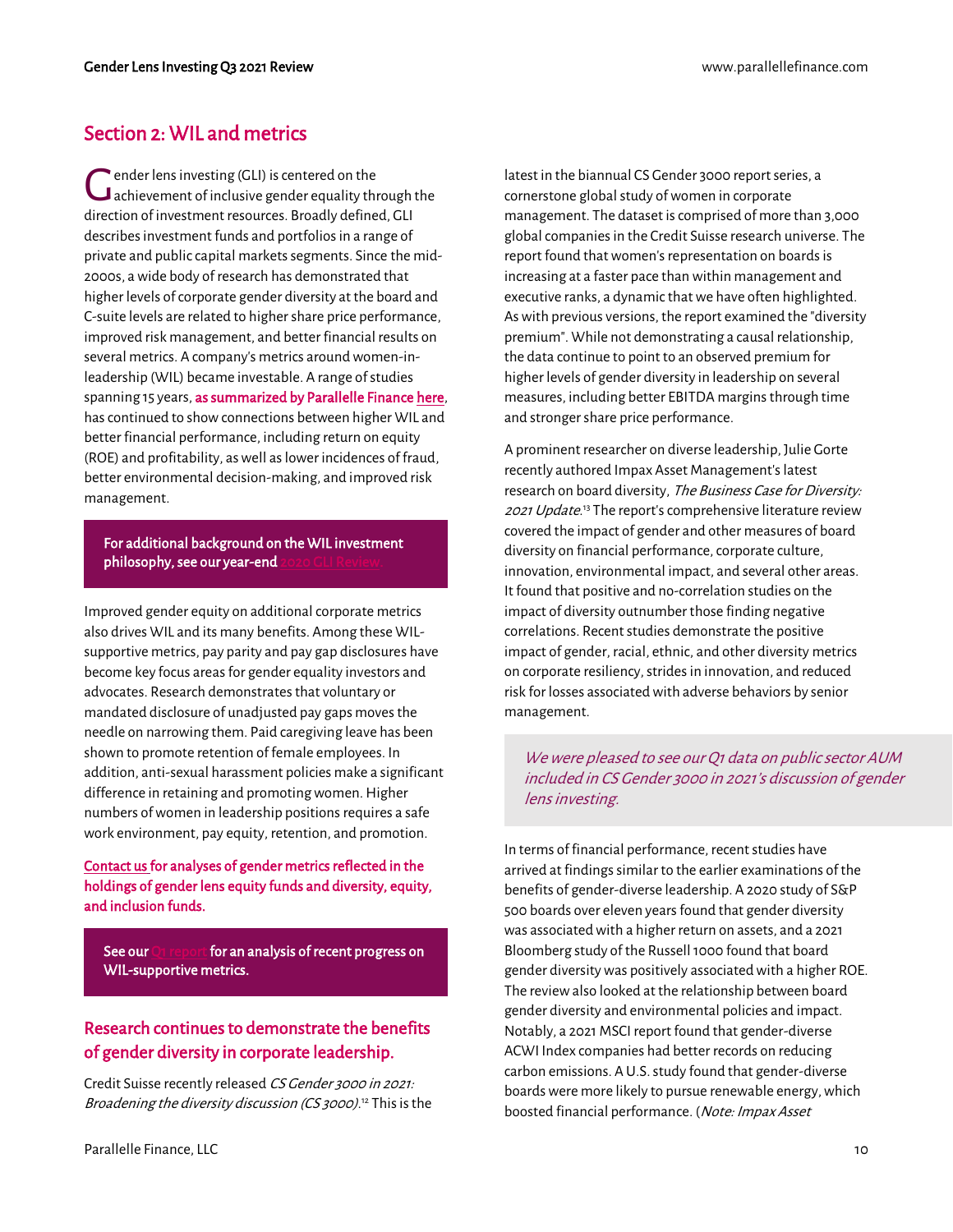#### Management is the manager of the Pax Ellevate Women's Leadership Fund.)

According to recent data from BoardReady, companies with more that 30% female boards turned in year-over-year revenue growth at a higher percentage than companies with less than 20% women on their boards. Companies with over 30% female board representation outperformed their less diverse counterparts in 11 out of top 15 of the S&P 500 industries. Revenue growth was stronger for companies with at least 30% non-White boards.<sup>14</sup>

#### Diverse Leadership Creates a Sense of Belonging

In a survey of 3,500 respondents globally, thosewho work at organizations with diversity in leadership were more likely to say they feel a strong sense of belonging at work. 31% of men reported a sense of belonging at work, while only 22% of women reported the same. 15

The recent Women in the Workplace study showed that women have made strides in most levels of the workplace, but a broken rung at the first management level persists. Only 86 women are promoted to this level for every 100 men. In one sign of progress, this metric was equal for women of color as well as White women. Despite gains, White men still comprise 62% of the C-suite.

#### <span id="page-10-0"></span>What is happening in pay gap reporting?

The annual deadline for the U.K.'s mandate for firms with over 250 employees to publish their unadjusted gender pay gap data was pushed from April to October this year to accommodate the disruptions of the pandemic. With 2020 results now in just after the third-quarter bell, the overall gender pay gap widened a notch over 2019, which also saw a slight worsening from 2018. In some sectors, including finance, technology, and energy, the pay gap worsened notably from 2018 to 2020. With fewer women in higher roles, banks and law firms had the widest U.K. gaps. HSBC had a gap of 48%, Goldman Sachs International had a steadily worsening gap of 37%, and Lloyd's reported a gap of 34%. Barclays was one of the worst performers at 38%, but it eked out modest improvement since 2018. Many law firms had pay gaps above 40%.<sup>16</sup>

#### Pay Gap for Black Women

The third quarter included a relentlessly frustrating annual reminder of the U.S. gender pay gap. August 3, 2021 was the approximate day marking how much longer a Black woman in the U.S. must work beyond January 1, 2021 to make the average 2020 salary of a White, non-Hispanic man.

Research on pay gap reporting by the Global Institute for Women's Leadership at King's College London recently pointed to the lack of mandated action plans in the U.K.'s reporting mandate, which earned good marks for transparency and compliance. In comparing the reporting systems of six countries, Spain and France were the highest scorers, followed by Sweden and South Africa, while the U.K. and Australia came in last. The key differences were found in mandated action plans and enforcement measures.<sup>17</sup>

As summarized in Figure 2.1, a stubborn gender pay gap persists in the U.S. As we have previously highlighted, some U.S. states are enacting measures for reporting and addressing gender pay gaps. The National Women's Law Center recently published a summary of various measures. These include prohibiting the use of past salary information in hiring. Also, some states now require transparency on the salary ranges for a prospective position. Other provisions of pay equity laws are centered on expanding equal pay beyond gender to other characteristics, moving toward fairer comparisons of jobs, and closing employer defense loopholes. Only Illinois and California have enacted pay gap disclosure legislation.<sup>18</sup>

#### <span id="page-10-1"></span>Caregiving policies take center stage

If paid leave becomes mandated in the U.S., we look forward to assessing its impact on the gender equality metrics of gender lens equity and fixed income funds and vehicles.

All eyes are on the prospects for paid leave legislation in the U.S., the only OECD country without some provision for it. The FMLA of 1993 requires those who employ more than 50 people to provide up to 12 weeks of unpaid time off for caregiving or illness. That coverage excludes more than 40% of the total workforce. <sup>19</sup> The Build Back Better bill passed by the House in November 2021 would provide a federal benefit for employees to take paid leave due to illness or caregiving.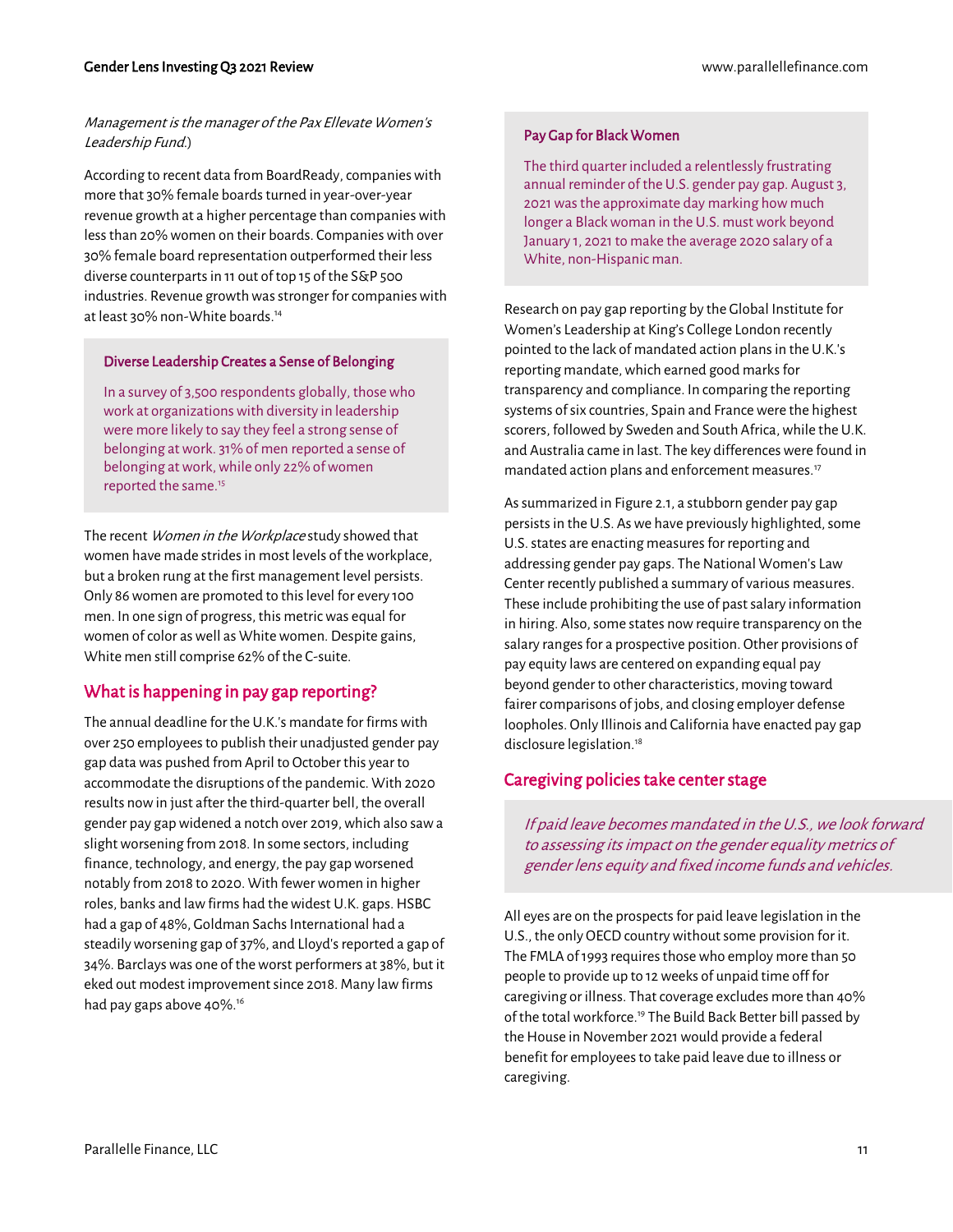See our summary of recent research on the benefits of pay gap reporting, caregiving policies, and other metrics supportive of women in leadership here: [Beyond WIL - Parallelle Finance.](https://parallellefinance.com/beyond-wil/)

#### <span id="page-11-0"></span>By the Numbers: Choppy and slow progress

#### Figure 2.1

|                                                            | Parallelle Data: WIL and WIL-supportive metrics |                                              |
|------------------------------------------------------------|-------------------------------------------------|----------------------------------------------|
| World Economic Forum gender gap in 2020:                   | 68%                                             |                                              |
| Women as % of U.S. population:                             | 51%                                             |                                              |
| Women as % of global population:                           | 49.6%                                           |                                              |
|                                                            |                                                 |                                              |
| U.S. WIL and workforce                                     | Current                                         | direction                                    |
| S&P 500 board seats                                        | 30%                                             | Up from 28% in 2020 and 12% in 2000          |
| Fortune 500 board seats<br>Russell 3000 Index hoard seats- | 28%<br>26%                                      | Up from 26.5% in 2020 and 11.7% in 2000      |
| S&P CEOs                                                   | 30 (6.0%)                                       | Up from 22.6% in 2020 and 15.1% in 2016      |
| Minority board members                                     | 11% Black, 4% Latino, 6% Asian                  |                                              |
| Fortune 500 CEOs                                           | 41 (8.2%)                                       | Up from 15 (3%) in 2010 and 2 (0.4%) in 2000 |
| Minority CEOs                                              | 5 women or color, 29 men of color               |                                              |
| Fortune 1000 CEOs                                          | 73 (7.3%)                                       |                                              |
| Russell 3000 CEOs                                          | 168 (5.6%)                                      | Up from 96 (3.2%) in 2010                    |
| S&P 500 executive suite:                                   | 18%                                             |                                              |
| S&P 500 senior and executive management                    | 26.5%                                           |                                              |
| S&P 500 first and mid-level management                     | 36.9%                                           |                                              |
| S&P 500 workforce                                          | 46.8%                                           |                                              |
|                                                            |                                                 |                                              |
| <b>Global WIL and workforce</b>                            | Current                                         | direction                                    |
| FTSE 350 with 33% women on board                           | 65%                                             |                                              |
| FTSE 350 with 33% executive+direct report                  | 30%                                             |                                              |
| FTSE 100 women on boards                                   | 36%                                             |                                              |
| Board seats in G20 countries                               | 20%                                             |                                              |
| CEOs in G20 countries                                      | 4%                                              |                                              |
| ACWI board seats 2020                                      | 20.6%                                           | Up from 17.3% since 2017                     |
| ACWI CEOs 2020                                             | 4.8%                                            | Up from 3.9% since 2017                      |
| ACWI CFOs 2020                                             | 14.1%                                           | Up from 9.5% since 2017                      |
| MSCI World board seats                                     | 30.0%                                           | Up from 20.4% since 2017                     |
| MSCI World CEOs                                            | 5.0%                                            | Up from 4.2% since 2017                      |
| MSCLWorld CEOs                                             | 12.0%                                           | Up from 9.4% since 2017                      |
| MSCI World executive committees                            | 15.0%                                           |                                              |
| MSCI World senior management                               | 21.0%                                           |                                              |
| MSCI World middle management                               | 27.0%                                           |                                              |
| MSCI World global workforce                                | 36.0%                                           |                                              |
| MSCI EM board seats                                        | 13.0%                                           | Up from 10.2% since 2017                     |
| MSCI EM CEOs                                               | 4.8%                                            | Up from 3.3% since 2017                      |
| <b>MSCI EM CFOs</b>                                        | 18.7%                                           | Up from 9.8% since 2017                      |
| MSCI World Women's Leadership board seats                  | 38.5%                                           |                                              |
| Equileap dataset board seats                               | 25%                                             |                                              |
| Equileap dataset executive level                           | 17%                                             |                                              |
| Equileap senior management                                 | 25%                                             |                                              |
| Equileap workforce                                         | 37%                                             |                                              |
| Pay Gap                                                    |                                                 |                                              |
| U.S. pay gap all women                                     | 18%                                             | Down from 36% in 1980                        |
| <b>Black women</b>                                         | 37%                                             |                                              |
| Asian women                                                | 15%                                             |                                              |
| Latinx women                                               | 43%                                             |                                              |
| U.S. states mandating pay gap disclosure                   | $\overline{\phantom{a}}$                        |                                              |
| U.K. pay gap (2021 average)                                | 15%                                             | Down from 27.5% in 1997                      |
| Equileap dataset % publishing pay gap                      | 15%                                             |                                              |
| <b>Caregiving policies</b>                                 |                                                 |                                              |
| OECD countries with paid care leave                        | All but U.S.                                    |                                              |
| Equileap dataset publishing flexible work policy           | 38%                                             |                                              |
| Anti-sexual harassment (ASH) policies                      |                                                 |                                              |
| % companies not using forced arbitration:                  | 11%                                             |                                              |
| Equileap % publishing ASH policies                         | 50%                                             |                                              |

Sources are numerous. Contact us for specific source information.

Figure 2.1summarizes current WIL and WIL-supportive statistics for the U.S. and other locations. With steadily increasing attention on board diversity, progress is inching forward to around one-third female participation for some datasets. Ongoing and glaring gaps show up in the CEO and executive level data, both in the U.S. and globally. Minority representation in U.S. board and CEO ranks remains dismal. As has been widely cited, women's representation takes a sharp fall at senior and executive management levels. In the U.S., the S&P 500 companies lag the population on women in the workforce. MSCI and Equileap data show large gaps in workforce participation.

#### Female CEOs Bring More WIL

A recent study of 3,000 companies in 55 countries found that those with a female CEO had significantly more women in executive positions and on the board of directors. The study found that the increase in women's leadership happened after the appointment of a female  $CFO$ <sup>20</sup>

According to the CS 3000 report, Europe, with board mandates and quotas in place, leads the way on female board representation. France topped the country list with 45% of board seats held by women. In looking at sectors, financials (26.5%) and health care (26%) had the most women on boards. The report found that a low 5.48% of the global dataset had a female CEO, in keeping with other broad market averages. Also reflective of recent trends, 16.1% of companies had a female CFO, with Vietnam (58%) and Thailand (49%) registering the highest numbers of female CFOs. The report also found that women comprised 33.4% of shared services management in the global dataset, while only making up 16% of business management roles. Austria scored the lowest on women in all levels of management.

Among U.S. listed companies, the slightest majority (251) of S&P 500 companies now have at least 30% female board directors for the first time.<sup>21</sup> This threshold has been crossed only through longtime pressure by investors and other stakeholders, as well as through regulatory actions. There is still much work ahead to achieve board parity among S&P 500 constituents and the largest global companies. In executive ranks, among FTSE 100 companies there are only 36 women in the top three C-suite roles, or 12.2%. A recent U.K. study by Green Park warned that C-suite gender parity will not be reached until 2059 at the current rate. The study also pointed out that there are no Black CEOs in the FTSE 100.<sup>22</sup>

Elsewhere in Europe, a study from the University of St. Gallen found that corporate gender equality is two or three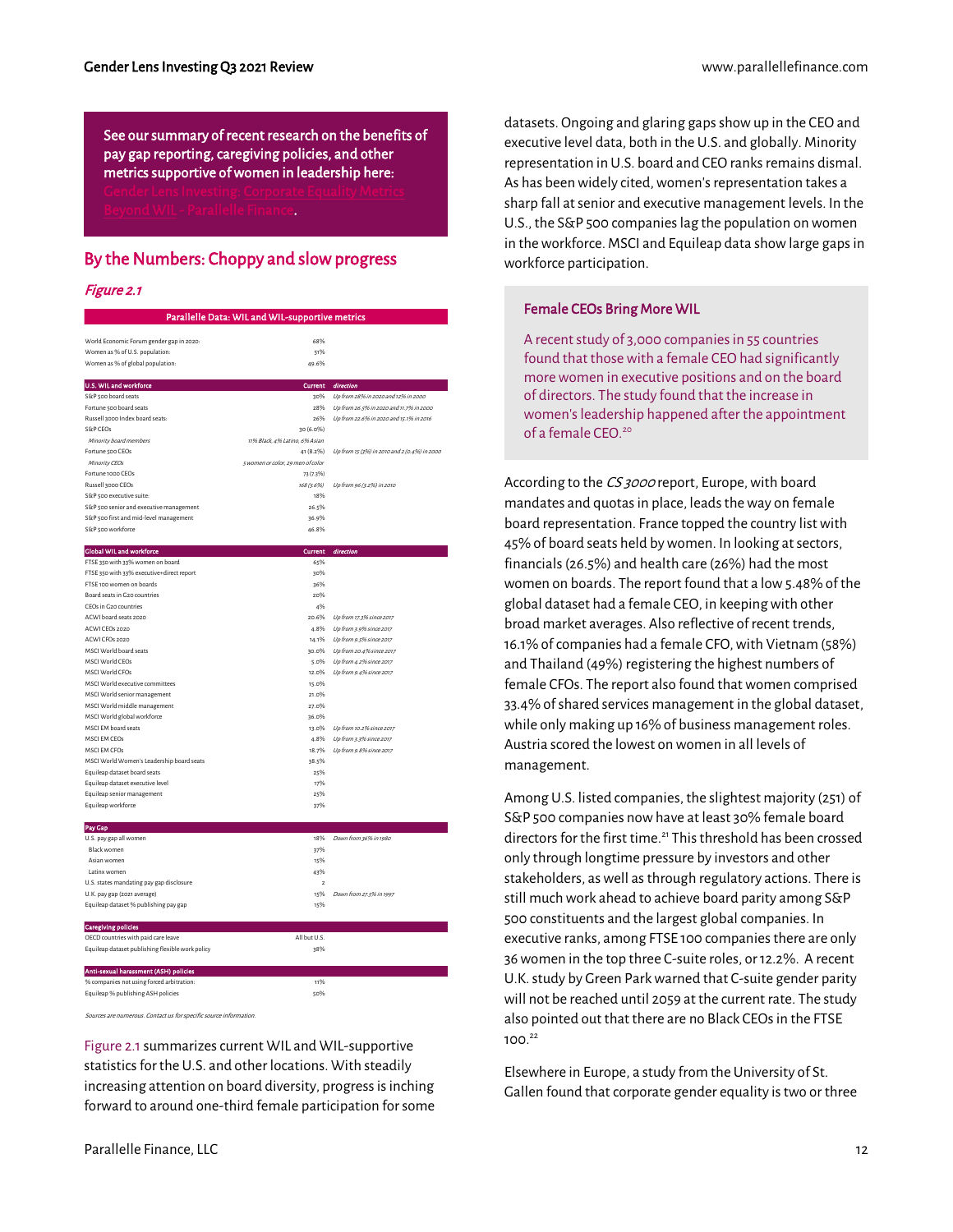generations away in Switzerland at the current pace. With a dataset of 320,000 employees, the report found that only 17% of top management roles are held by women. Women are also earning fewer high-level promotions and experiencing a higher turnover rate within Swiss companies.<sup>23</sup>

#### Board Diversity Requires Pay Parity

Notwithstanding progress for women on boards, true board diversity requires pay parity. Recent data from New Street Consulting Group showed that FTSE 100 female board members are paid 40% less than their male counterparts. The U.K.'s Office of National Statistics 2020 data indicated a broad pay gap of 16%.<sup>24</sup> Clearly the U.K. pay gap is widest at the highest levels.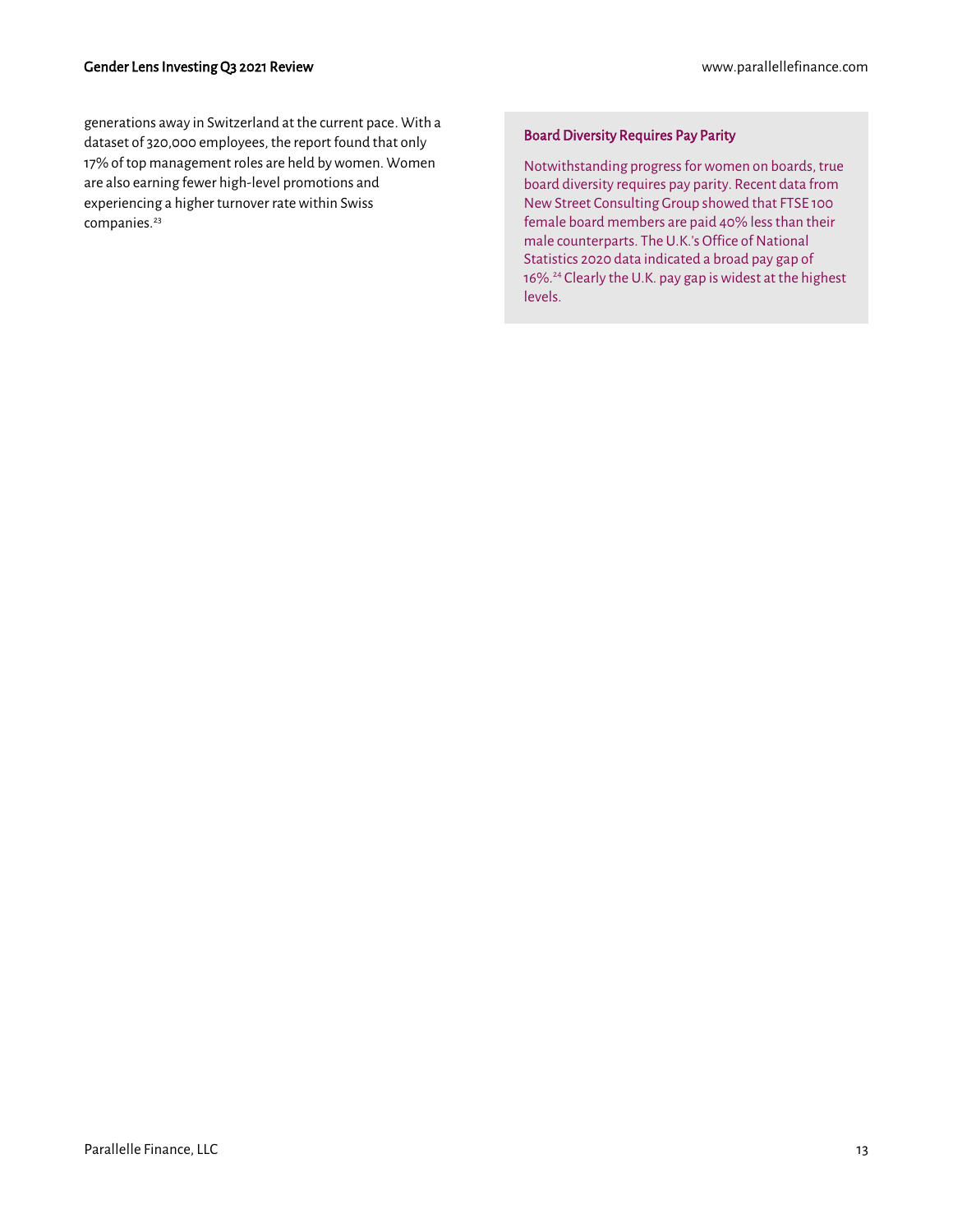### <span id="page-13-0"></span>Section 3: The Parallelle Finance Coverage Universe

### <span id="page-13-1"></span>Gender Lens Equity Funds (GLEFs)

suite of gender lens equity funds (GLEFs) has grown from the wide body of research demonstrating the performance and other benefits of higher levels of women in leadership (WIL). GLEF fund criteria are centered around investing in companies with higher WIL and strong additional equality metrics, including pay equity and disclosure and policies supportive of retaining and promoting women. As of September 30, 2021, there are 26 GLEFs available to individual investors, including ten global equity funds and 16 regional equity offerings. As of September 30, 2021, assets under management (AUM) for the GLEF group was US\$3.56 billion. Seven funds in the GLEF universe are domiciled in the U.S., including one global fund and six U.S. equity funds. Seven are based in Canada, with eight in Europe, three in Japan, and one in South Korea. There are three pairs of mutual funds/ETFs. The funds hold between 30 and 416 stocks. [For key stats on these 26 funds,](https://parallellefinance.com/gender-lens-equity-funds-key-stats/)  [see here.](https://parallellefinance.com/gender-lens-equity-funds-key-stats/)  A

#### Equileap is Leader in Gender Lens Equity Indexes

A leading provider of corporate gender equality data, Equileap's 19 metrics include women in leadership, management and the workforce; pay gap reporting; and equality-centered policies on workplace benefits and anti-sexual harassment. We view Solactive Equileap benchmarks as the gold standard in gender lens equity indexes.

Our coverage universe also incorporates several families of gender lens equity indexes, including a suite of global and regional Solactive Equileap indexes, several core MSCI women's indexes, and two FTSE Russell women's leadership indexes. There is also a collection of stand-alone gender lens equity indexes. In addition, some GLEFs utilize custom tracking indexes[. See index stats here.](https://parallellefinance.com/gender-lens-index-stats/)

Several gender lens funds and indexes reached milestones during the third quarter. The Impact Shares YWCA Women's Empowerment ETF crossed the 3-year threshold, and the Morningstar Women's Empowerment Index has a threeyear history. The Daiwa ETF MSCI Japan Empowering Women Index is now four years old. The RobecoSAM Global Gender Equality Impact Equities Fund now has a 6-year history. The Barclays Women in Leadership ETN passed the

7-year mark. In addition, several Solactive Equileap benchmarks crossed the ten-year threshold.

One new GLEF was announced shortly after the third quarter came to a close. On October 21, 2021, New York Life Investments launched the IQ Engender Equality ETF (NYSE Ticker: EQUL), one of three impact ETFs launched by its subsidiary, IndexIQ. The ETF tracks the Solactive Equileap U.S. Gender Equality Index, which is constructed on Equileap's 19 corporate gender equality metrics. According to the fund's prospectus, IndexIQ is a supporter of and donor to Girls Who Code (GWC), and fund criteria are in alignment with the initiatives and programs of GWC. The fund was designed to promote investment objectives consistent with GWC's mission to raise women's representation in STEM education and workplaces.

#### For more information about fund holdings and WIL stats, [contact us.](mailto:info@parallellefinance.com?subject=Gender%20Lens%20Equity%20Fund%20Holdings)

GLEF AUM grew 3% during the third quarter and 35% YTD.

#### <span id="page-13-2"></span>Gender Lens Fixed Income

In addition to equity funds, the Parallelle Finance coverage universe incorporates a growing array of private and public gender lens fixed income funds and products. These include U.S. and emerging markets funds, private financial institution bond issues, development finance institution (DFI)-backed bonds, DFI-issued bonds, U.S. notes and certificates, and a lending platform. As of September 30, 2021, total AUM of gender lens fixed income funds and vehicles was US\$8.41 billion. Accounting for a significant maturity during the quarter and a revised second-quarter total due to previously unpublicized Asian Development Bank (ADB) bonds, AUM in gender lens fixed income was largely flat for the third quarter.

Within gender lens fixed income, strong growth has been achieved in gender bonds for the past two years, particularly in Asia, followed by Latin America. [See Section 5](#page-20-0) for a description of the gender bonds issued and maturing during the quarter.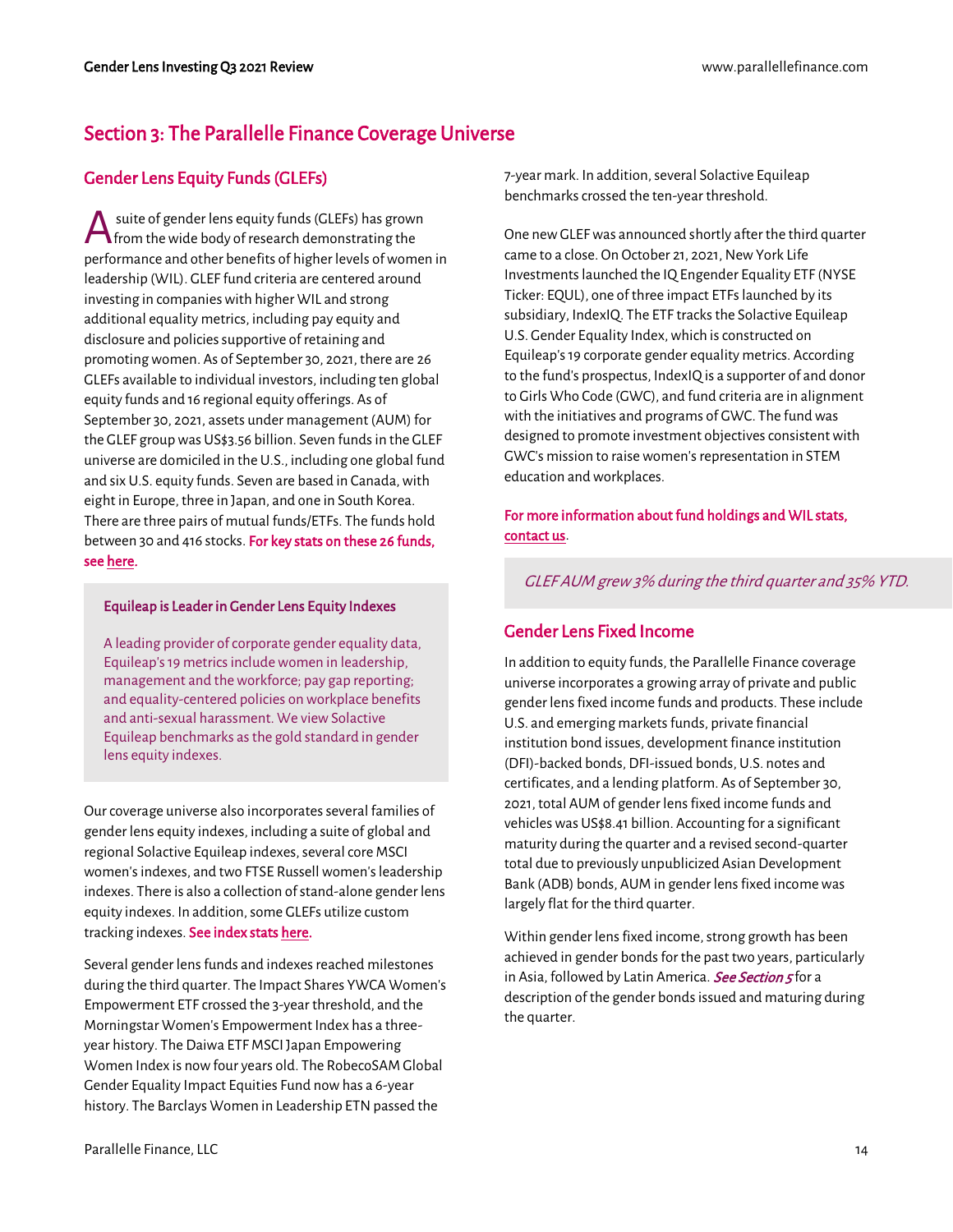Last quarter we spotlighted the pending launch of the Invesco Racial and Gender Diversity ETF in our

#### <span id="page-14-0"></span>Diversity, Equity, and Inclusion (DEI) Funds

A small but growing number of publicly traded diversity, equity, and inclusion (DEI) funds have an investment philosophy centered on companies with robust and publicly disclosed diversity policies. Research has demonstrated that closing gender and racial gaps would raise U.S. GDP. AUM in the DEI fund group was US\$170.10 million as of September 30, 2021.

The Satrix Inclusion and Diversity ETF was launched in South Africa during the quarter, and we have added it to our coverage universe. The fund tracks the Refinitiv Satrix South Africa Inclusion and Diversity Index of thirty Johannesburg Stock Exchange-listed companies with high diversity and inclusion scores.

#### Nasdaq ESG Data Hub

Nasdaq launched an ESG Data Hub to provide investors with data sets of detailed information on companies' ESG metrics. All of the data is aligned with the UN's 17 Sustainable Development Goals (SDGs). Corporate gender equality data from Equileap are included in the Data Hub.<sup>25</sup>

#### Figure 3.1: Coverage Universe

| As of September 30, 2021                             |                                                                                                                                                                                                                |                       |                            |
|------------------------------------------------------|----------------------------------------------------------------------------------------------------------------------------------------------------------------------------------------------------------------|-----------------------|----------------------------|
| <b>Type of Vehicle</b>                               | <b>Parallelle Finance Definition</b>                                                                                                                                                                           | Number of<br>vehicles | <b>AUM</b><br>(in US\$mil) |
| <b>Gender Lens Equity</b><br>Funds (GLEFs)           | Fund criteria centered on investing in companies<br>٠<br>with a target range of women-in-leadership (WIL)<br>metrics.<br>(Often) Additional corporate gender equity<br>٠<br>measures supportive of higher WIL. | 26                    | \$3.564                    |
| <b>Gender Lens Equity</b><br>Indexes                 | Index constructed around WIL targets.<br>$\bullet$<br>Global or country/regional index.<br>٠                                                                                                                   | 19                    | N/A                        |
| Diversity, Equity, and<br>Inclusion (DEI) Funds      | Fund criteria centered on investing in those<br>$\bullet$<br>companies with strong DEI policies.                                                                                                               | 6                     | \$170                      |
| Gender Lens Fixed<br>Income Funds and<br>Vehicles    | Tradable fixed income funds or vehicles with<br>٠<br>proceeds going to women-owned enterprises or<br>women-focused criteria.                                                                                   | 50                    | \$8,414                    |
| Funds and Indexes of<br>Women-Managed<br>Hedge Funds | Index or fund holding shares of women-managed<br>٠<br>hedge funds. Fund size and strategy criteria may be<br>applied.                                                                                          | 4                     | N/A                        |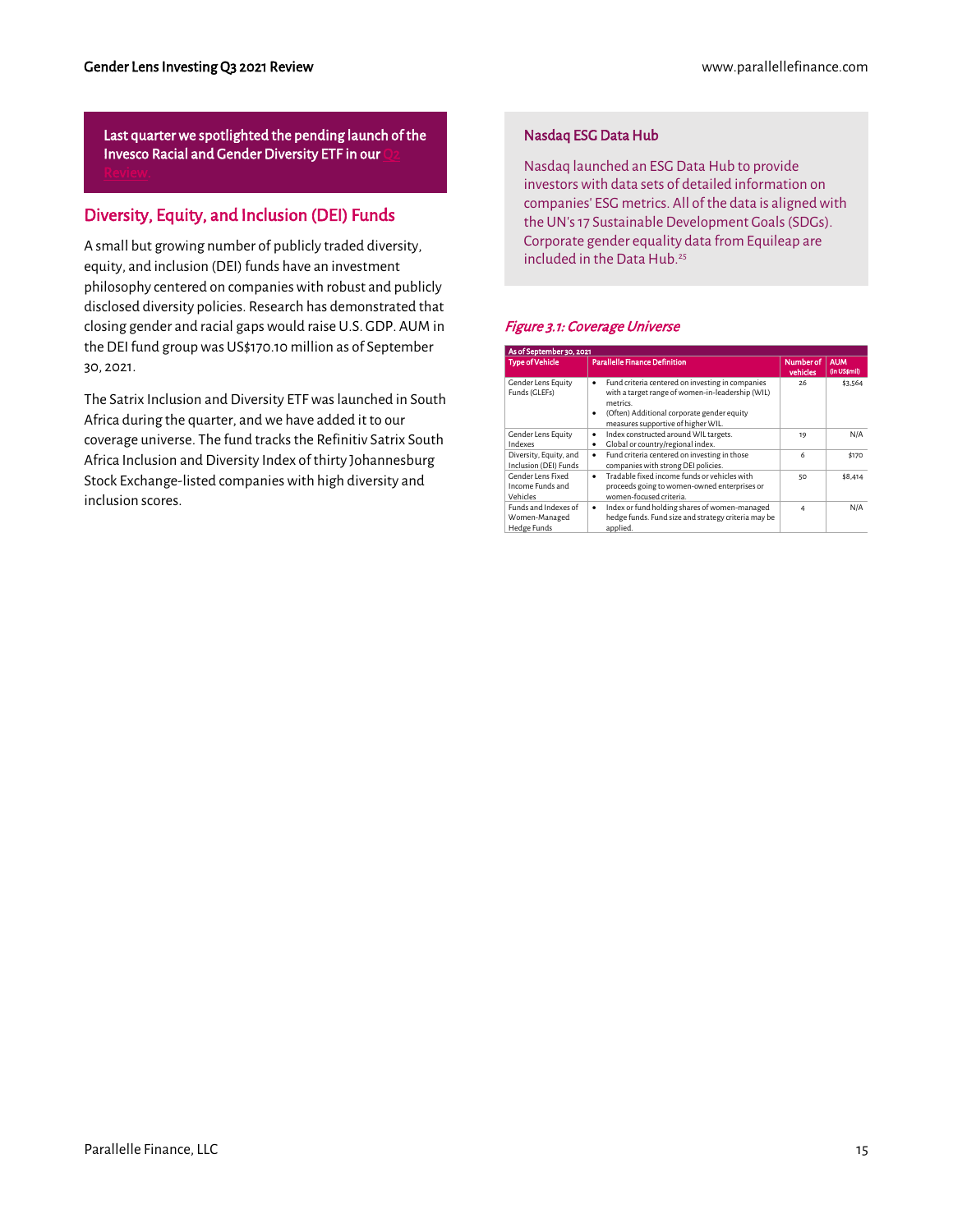### <span id="page-15-0"></span>Section 4: Gender Lens Equity Funds (GLEFs) Performance and Composition

#### <span id="page-15-1"></span>U.S. and Global Equity Markets Performance

US. and global equities were dampened during the<br>quarter by a resurgence of COVID-19 cases, driven quarter by a resurgence of COVID-19 cases, driven by the Delta variant, a China sell-off as debt servicing concerns impacted a major property group, and ongoing growth, supply chain, and inflation worries. The S&P 500 Index rose early in the period and then pulled back. Estimated 2021 U.S. GDP stood at 5.9% as the quarter came to a close.

The U.S. broad market S&P 500 Net Total Return Index returned 0.48% during the third quarter. Six of the eleven sectors outperformed the index, led by Financials (2.61%), Communication Services (1.54%), Utilities (1.52%), and Health Care (1.31%). Industrials (-4.32%) and Materials (-3.64%) led the decliners. Financials were boosted by an upward direction in rates over the summer. The largest technology companies, which have become known as the FANGMAN, or FAANG stocks, continued their market dominance. A cohort of these shares - Facebook, Amazon, Apple, Microsoft, and Alphabet - declined by nearly 10% in September, driving the S&P 500 to a steeper monthly decline that it would have seen without them. At the end of the quarter these stocks represented 22% of the index.<sup>26</sup>

The MSCI All Country World Index (MSCI ACWI) posted a slight loss for the quarter, returning -1.05%. Energy (3.11%) and Financials (2.04%) were the strongest sectors for the period, while Consumer Discretionary (-5.11%) and Materials (-4.85%) lagged. The developed markets MSCI World Index was flat for the quarter at -0.01%. Financials (2.08%) and Energy (1.64%) turned in the best sector results. Materials (-5.50%) and Consumer Staples (-1.86%) posted the weakest returns.

The S&P 500 posted a 15.55% gain for the year-to-date (YTD) period, while returning 29.43% for the 1-year period. Energy and Financials strongly outperformed all other sectors and the index for the year. Energy shares moved up sharply during the third quarter as oil prices rose on supply chain bottlenecks. The MSCI ACWI rose 11.12% YTD and 27.44% for the 1-year period. Top sector performers for the year were Energy and Financials. The MSCI World traded up 13.04% YTD and 28.82% for the year, during which Energy and Financials were also in the lead.

#### <span id="page-15-2"></span>3- and 12-Month Performance of GLEFs

#### Figure 4.1: GLEF top quarterly performers with Financials and Information Technology weights

| As of September 30, 2021                                |            | Performance (%) |        | <b>Financials</b> | <b>Technology</b>      |
|---------------------------------------------------------|------------|-----------------|--------|-------------------|------------------------|
|                                                         |            |                 |        | weighting         | weighting              |
|                                                         | in base    |                 |        | Group             | Group                  |
| <b>Gender Lens Equity Funds (GLEFs)</b>                 | currency   | 3 months        | 1 year | average:          | average:               |
|                                                         |            |                 |        | 19.2%             | 17.6%                  |
| NEXT FUNDS MSCI Japan Empowering Women Select Index ETF | <b>JPY</b> | 5.98            | 23.43  | 7.6%              | 14.3%                  |
| Daiwa ETF MSCI Japan Empowering Women Index WIN         | <b>JPY</b> | 5.80            | 25.50  | 7.8%              | 13.9%                  |
| Smart ESG 30 Empowering Women Net Return ETN            | <b>JPY</b> | 4.86            | N/A    | 7.0%              | 13.3%                  |
| RobecoSAM Global Gender Equality Impact Equities Fund   | <b>EUR</b> | 4.18            | 21.67  | 16.0%             | 25.0%                  |
| BMO Women in Leadership Fund ETF                        | CAD        | 2.85            | 21.23  | 23.5%             | 23.7%                  |
| BMO Women in Leadership Fund                            | CAD        | 2.85            | 21.22  | 21.9%             | 23.2%                  |
| Desjardins SocieTerra Diversity Fund                    | CAD        | 1.88            | 16.77  | 15.5%             | 23.1%                  |
| Nordea Global Gender Diversity Fund (Nordea SICAV1)     | <b>USD</b> | 1.81            | 28.10  | 14.6%             | 25.7%                  |
| AVA Gender Equality Tracker                             | <b>SFK</b> | 1.49            | 29.16  | 28.2%             | N/A                    |
| Mackenzie Global Women's Leadership ETF                 | CAD        | 1.00            | 19.30  | 18.1%             | 17.1%                  |
| Mackenzie Global Women's Leadership Fund                | CAD        | 0.80            | 18.50  | 18.0%             | 17.8%                  |
| Valeurs Feminines Global                                | <b>FUR</b> | 0.72            | 24.90  | 17.1%             | 20.5%                  |
| Ampega Diversity Plus Aktiendfonds                      | <b>EUR</b> | $-0.01$         | 16.83  | 14.1%             | 4.3%                   |
| <b>Gender Lens Indexes</b>                              |            |                 |        |                   |                        |
| Solactive Equileap Global Gender Equality NTR Index     | <b>USD</b> | $-2.94$         | 37.63  | N/A               | N/A                    |
| MSCI World Womens Leadership Index (Net)                | USD        | $-1.01$         | 31.80  | 13.6%             | 22.6%                  |
| MSCI USA Womens Leadership Index (Net)                  | USD        | $-1.34$         | 34.97  | 11.1%             | 28.4%                  |
| <b>Broad Market Indexes</b>                             |            |                 |        |                   |                        |
| S&P soo Net Total Return Index                          | USD        | 0.48            | 29.43  | 11.4%             | 27.6%                  |
| S&P 500 Financials Net Total Return Index               | <b>USD</b> | 261             | 58.20  | 100.0%            | 0.0%                   |
| S&P 500 Information Technology Net Total Return Index   | USD        | 1.28            | 28.54  | 0.0%              | 100.0%                 |
| MSCI All Country World Net Return Index                 | USD        | $-1.05$         | 27.44  | 14.4%             | 22.3%                  |
| MSCLACWI Financials Gross Return Index                  | <b>USD</b> | 2.04            | 50.50  | 100.0%            | 0.0%                   |
| MSCI ACWI Information Technology Gross Return Index     | USD        | 0.60            | 30.62  | 0.0%              | 100.0%                 |
| Sources-Fund & index fact sheets                        |            |                 |        |                   | by: Parallelle Finance |

Along with the broader market, the group of 26 GLEFs generally turned in muted returns for the three-month period ended September 30, 2021. Figure 4.1shows the top absolute performers for the quarter (in base currencies), as well as their weights in the top two sectors for the GLEF group. Relative performance for the 3- and 12-month periods was mixed.

In viewing performance over longer periods, 16 funds have a history of at least three years. In the current market environment, relative performance was tepid for the 3-year period. The Impact Shares YWCA Women's Empowerment ETF outpaced the Russell 1000 Index, three funds performed in line with the market for the period, and the rest trailed.

#### <span id="page-15-3"></span>Our Take on Long-Term Performance

Looking back at the growth in corporate WIL over the last 3- 10 years, in both disclosures and metrics, raises questions about the investment universe available to GLEFs in earlier years. Were gender lens funds and indexes faced with limited investment opportunities due to a lack of gender equality disclosures and fewer women in leadership? With improved strides in WIL metrics, including at the board level and the in the steady increase in female CFOs, how will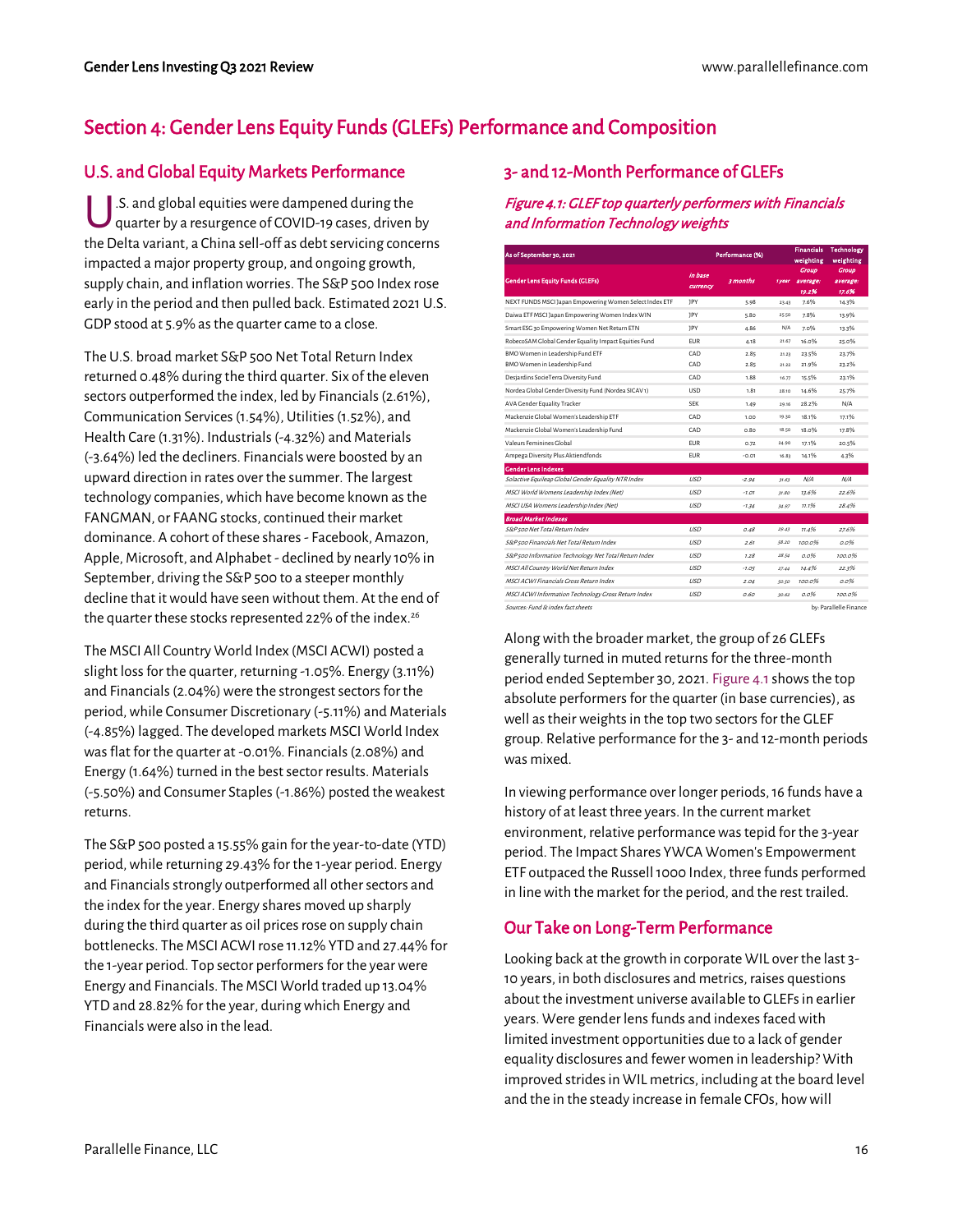higher WIL impact long-term performance from here? As gender equality data disclosures and milestones improve, the GLEF investment universe will expand, and gender lens portfolios may have greater opportunities to demonstrate performance.

#### [See the Parallelle Finance website for multi-period](https://parallellefinance.com/latest-quarter-gender-lens-funds-performance/)  [performance figures for the GLEFs funds, their benchmarks,](https://parallellefinance.com/latest-quarter-gender-lens-funds-performance/)  [and the gender lens equity indexes.](https://parallellefinance.com/latest-quarter-gender-lens-funds-performance/)

Figure 4.2 summarizes highlights of 3- and 12-month performance.

#### Figure 4.2: 3- and 12-month GLEF performance

#### **Regional Equity Funds**

*US Equities*

Glenmede Women in Leadership Portfolio

- Outperformed Solactive Equileap US Gender Equality NTR Index for the quarter. Trailed the other U.S. women's(3) and broad market $(4)$  indexes.
- **Outperformed the U.S. women's and broad market indexes for the YTD (17.32%) and 12-month (36.47%) periods.**
- **Strongest absolute performance among U.S. and global equity funds for the 12-month period.**
- Barclays Women in Leadership ETN
- Outperformed Solactive Equileap US Gender Equality NTR Index for the quarter and in line with the MSCI Women's Leadership Index. Trailed the U.S. broad market indexes.
- **Outperformed the S&P 500 Index and U.S. women's indexes for the YTD (15.33%) and 12-month (31.51%) periods,** while in line with the Russell indexes on a YTD and a 12-month basis.
- SPDR SSGA Gender Diversity Index ETF
- Outperformed MSCI U.S. Women's and S-EQ US for the quarter with a return of -0.51%. Trailed the broad market indexes.
- Outperformed the U.S. broad market indexes for the 12-month period with a gain of 33.25%. Trailed the U.S. women's indexes for the period.

Fidelity Women's Leadership Fund (incl. mutual fund offered in Canada and U.S. ETF)

- U.S. and Canada funds outperformed Solactive Equileap US Gender Equality NTR Index for the quarter. Trailed the other U.S. women's and broad market indexes.
- U.S. fund gained 30.35% for the 12-month period, outperforming the S&P 500 Index. Trailed the U.S. women's indexes and the Russell indexes for the period.
- **U.S. and Canada funds are in line with R3000 benchmark for the since-inception period.**

Impact Shares YWCA Women's Empowerment ETF

- Came in ahead of the U.S. women's indexes with a return of -0.56% for the quarter. Trailed the broad market indexes.
- Outperformed the U.S. broad market indexes for the 12-month period with a gain of 32.51%. Trailed the U.S. women's indexes for the period.

*Japan Equities (in JPY)*

NEXT FUNDS MSCI Japan Empowering Women Select Index ETF

Daiwa ETF MSCI Japan Empowering Women Index WIN

• Both of these ETFs outperformed the MSCI Japan Empowering Women Index for the quarter.

EQ 100)

(3) U.S. broad market indexes: Russell 3000 Index, Russell 1000 Index, S&P 500 Index

(4) U.S. Women's Indexes: Solactive Equileap US Select Gender Equality NTR Index (S-EQ US), MSCI USA Women's Index

<sup>(1)</sup> Global Broad Market Indexes: MSCI All-Country World Index (ACWI), MSCI World Index, S&P 500 Index (SP500) (2) Global Women's Indexes: MSCI World Women's Index, Solactive Equileap Global Gender Equality Index (S-EQ Global), Solactive Equileap Global 100 Leaders Index (S-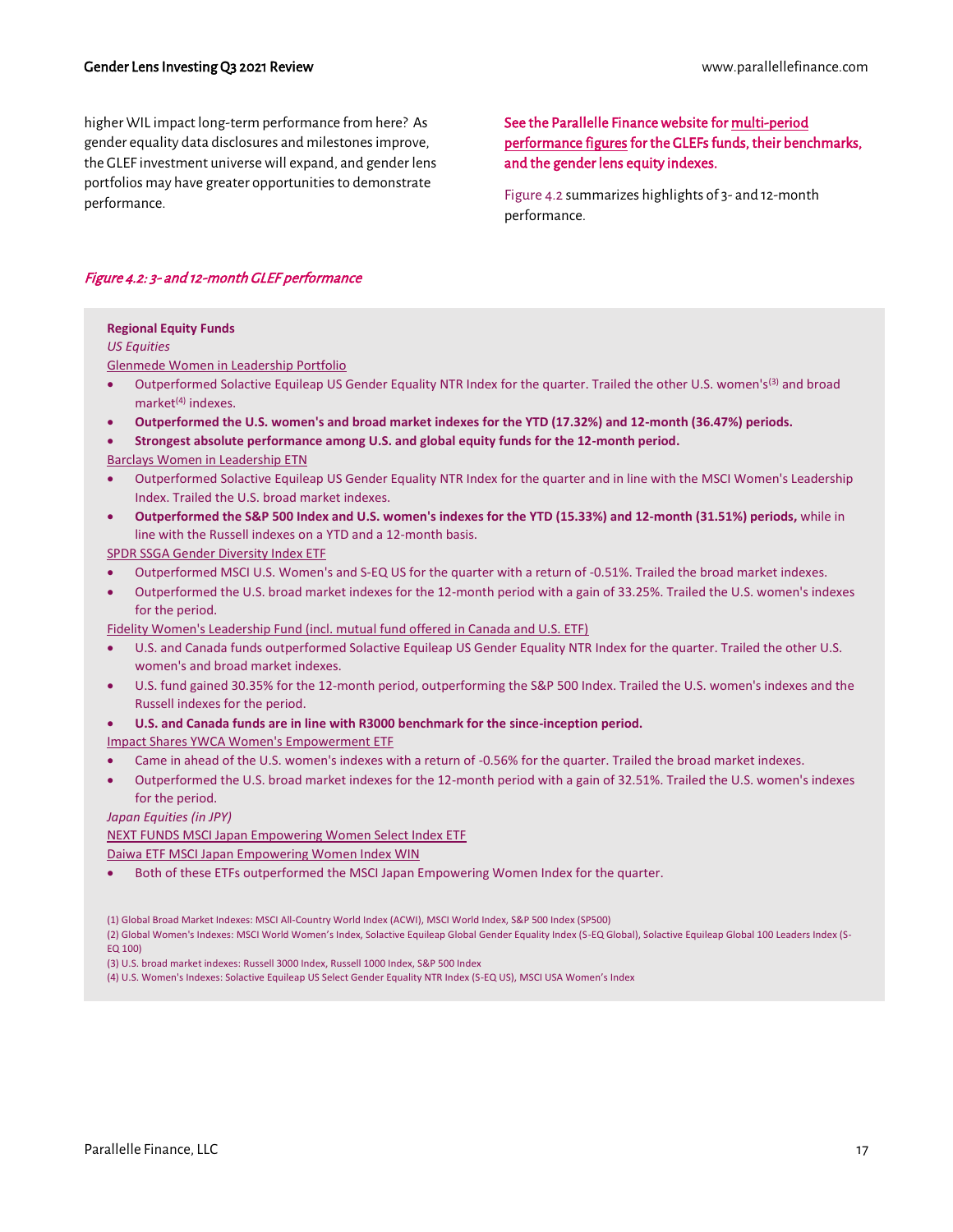#### **Global Equity GLEFs**

UBS Global Gender Equality UCITS ETF

- Returned -2.00% for the quarter, in line with its benchmark, the Solactive Equileap Global Gender Equality 100 Leadership Index.
- Performed in line with the global broad market indexes<sup>(1)</sup> and global women's indexes<sup>(2)</sup> for the 12-month period with a gain of 32.07%.

RobecoSAM Global Gender Equality Impact Equities Fund

- Posted EUR gains of 4.18% for the quarter. Outperformed the global broad market indexes and the global women's indexes.
- Trailed for the YTD and 12-month periods.
- Since-inception EUR performance slightly trailed the MSCI World Index benchmark.

Nordea Global Gender Diversity Fund (Nordea SICAV 1)

- Returned 1.81% for the quarter. Outperformed the global broad market and global women's indexes.
- Up 28.10% for the 12-month period, outperforming the MSCI ACWI, while trailing the MSCI World and the global women's indexes.

Desjardins SocieTerra Diversity Fund (in CAD)

- Posted gain of 1.88% for the quarter, outperforming the MSCI ACWI (CAD).
- Lyxor Global Gender Equality (DR) UCITS ETF (in USD)
- Returned -2.95% for the quarter, in line with its benchmark, the Solactive Equileap Global Gender Equality NTR Index. Trailed the other global women's indexes and the global broad market indexes.
- Gained 32.04% for the 12-month period, outperforming the global broad market and global women's indexes.

#### <span id="page-17-0"></span>Sector Composition of GLEFs

Financials remained the top AUM-weighted sector allocation for the GLEF asset class at the end of the third quarter, with Information Technology remaining as the second biggest allocation. In the regional GLEF segment, where AUM is dominated by the U.S. funds, this order is reversed: Information Technology has 25.3% of the AUMweighted allocation, while Financials has 11.8%.

| Figure 4.3: AUM-weighted sector allocations of GLEFs |  |
|------------------------------------------------------|--|
|------------------------------------------------------|--|

| As of September 30, 2021      |              |              |                  |  |  |  |
|-------------------------------|--------------|--------------|------------------|--|--|--|
|                               | <b>GLEFs</b> | <b>GLEFs</b> | <b>MSCI ACWI</b> |  |  |  |
| Sector                        | (Sep 2021)   | (Sep 2020)   | (Sep 2021)       |  |  |  |
| <b>Financials</b>             | 19.2%        | 16.3%        | 14.4%            |  |  |  |
| Information Technology        | 17.6%        | 19.1%        | 22.3%            |  |  |  |
| Consumer Discretionary        | 13.1%        | 11.7%        | 12.4%            |  |  |  |
| Health Care                   | 12.0%        | 11.9%        | 11.7%            |  |  |  |
| Consumer Staples              | 9.1%         | 10.6%        | 6.8%             |  |  |  |
| Industrials                   | 9.1%         | 8.9%         | 9.7%             |  |  |  |
| <b>Communication Services</b> | 6.9%         | 6.1%         | 9.3%             |  |  |  |
| Materials                     | 4.8%         | 5.0%         | 4.7%             |  |  |  |
| Real Estate                   | 2.9%         | 2.4%         | 2.6%             |  |  |  |
| Other                         | 2.5%         | 1.8%         | 0.0%             |  |  |  |
| <b>Utilities</b>              | 1.6%         | 3.3%         | 2.6%             |  |  |  |
| Energy                        | 0.3%         | 0.8%         | 3.5%             |  |  |  |
| Cash                          | 1.0%         | 2.1%         | 0.0%             |  |  |  |
| Total                         | 100.0%       | 100.0%       | 100.0%           |  |  |  |

Sources: Fund fact sheets, FT.com, TrackInsights

The Financials weighting for the full group is higher than both the S&P 500 and ACWI allocations, while the GLEFs are now underweight the S&P (27.6%) and ACWI (22.3%) in

Information Technology, as large technology and related stocks continue their market dominance, particularly among U.S. shares. In reviewing the GLEFs AUM-weighted allocations year-over-year, the top and lower allocations remained roughly similar. The Consumer Discretionary and Health Care sectors make up the next layer of current allocations after the top two. Materials, Real Estate, Utilities, and Energy have held smaller positions in both periods. Figure 4.4 shows the funds with the highest combined Financials and Information Technology weightings.

#### Figure 4.4: Funds with highest combined Financials and Information Technology weightings.

| As of September 30, 2021                                                         |                      |                          |
|----------------------------------------------------------------------------------|----------------------|--------------------------|
|                                                                                  | <b>Fund Combined</b> |                          |
|                                                                                  | Financials & IT      | <b>Percentage points</b> |
| <b>Fund Name</b>                                                                 | <b>Allocation</b>    | above average            |
| BMO Women in Leadership Fund ETF                                                 | 47.1%                | 10.4                     |
| BMO Women in Leadership Fund                                                     | 45.1%                | 8.3                      |
| RBC Vision Women's Leadership MSCI Canada Index ETF                              | 45.0%                | 8.2                      |
| SPDR SSGA Gender Diversity Index ETF                                             | 41.1%                | 4.3                      |
| SPDR SSGA Gender Diversity Index ETF                                             | 41.1%                | 4.3                      |
| RobecoSAM Global Gender Equality Impact Equities Fund                            | 41.0%                | 4.2                      |
| Fidelity Women's Leadership Fund                                                 | 40.7%                | 4.0                      |
| Nordea Global Gender Diversity Fund (Nordea SICAV 1)                             | 40.2%                | 3.4                      |
| Fidelity Women's Leadership Fund (Canada)                                        | 40.1%                | 3.3                      |
| Meritz The Woman Securities Investment Company                                   | 39.0%                | 2.2                      |
| Average Gender Lens Equity Fund Allocation (Global and Regional)                 | 36.8%                | ٠                        |
| <b>MSCI All Country World Index Allocation</b>                                   | 36.7%                | (0.1)                    |
| Source: Parallelle Finance, based on information from fund and index fact sheets |                      |                          |

The gender-uneven disparities of the COVID-19 pandemic placed a spotlight on the predominance of women in lowerpaying service sector jobs. As we have previously discussed, before the pandemic women held two-thirds of minimum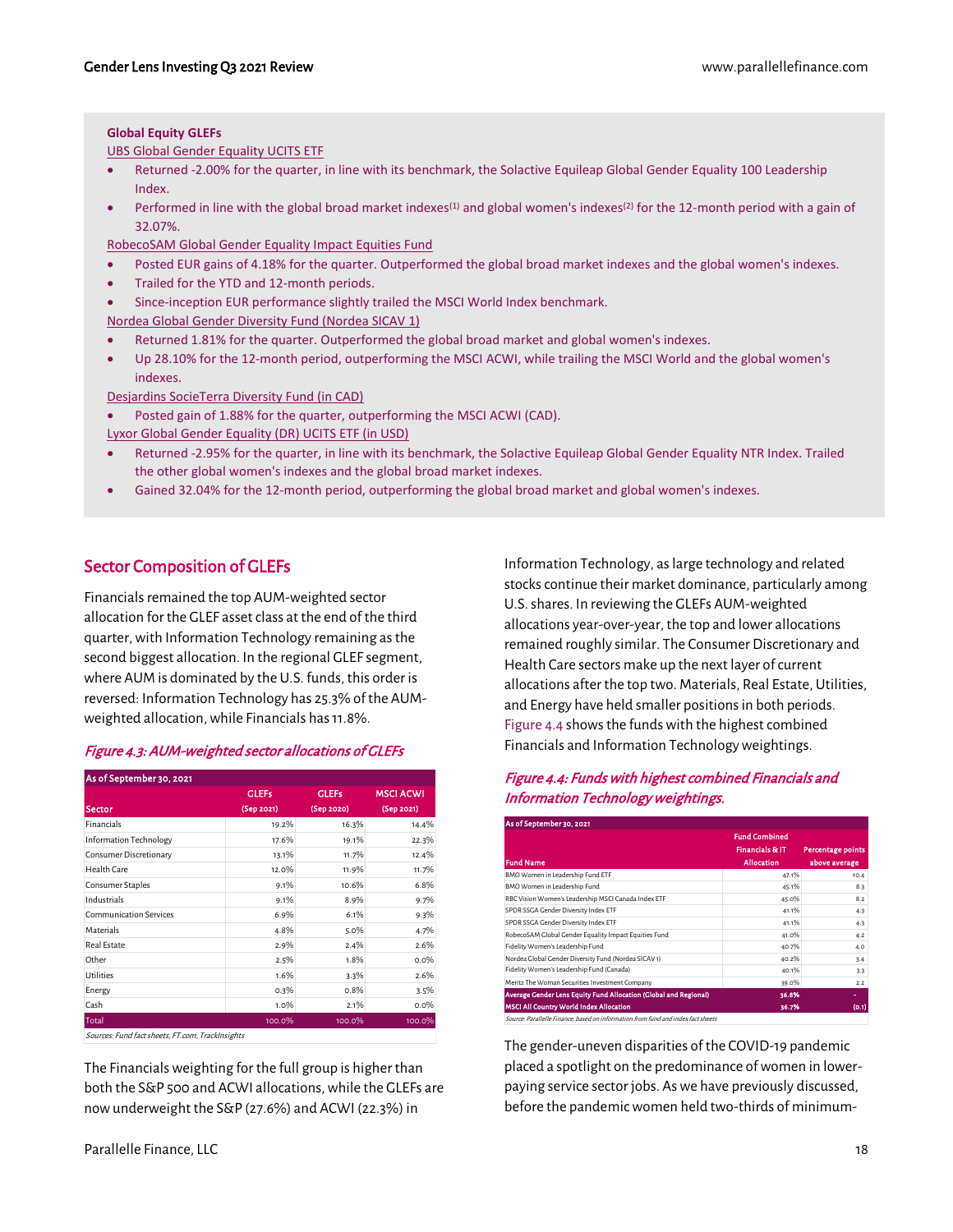wage jobs in the U.S.<sup>27</sup> As recovery has moved out of the starting gate, a high rate of job openings in services sectors have gone unfilled. (**[see Section 1](#page-6-3)**) A women-focused recovery will require substantive change in a number of industries. A re-growth in lost service jobs will require higher rates of pay and improved benefits and working conditions.

Represented by Health Care and the two consumer sectors, the combined AUM-weighted GLEF allocations in service sectors is 34.2%, consistent with last quarter. The ACWI has a combined allocation of 30.9%, and the S&P 500 also holds a combined 31.5%. Figure 4.5 shows the top ten funds with above-average allocation in these sectors. The largest allocations are held by the Smart ESG Empowering Women Net Return ETN (Japan equity), the Desjardins SocieTerra Diversity Fund (global equity), the Meritz The Woman Securities Investment Company (S. Korea equity), the Pax Ellevate Global Women's Leadership Fund (global equity), and the Mackenzie Global Women's Leadership Fund.

#### Figure 4.5: Investing where lower-paying services roles are dominated by women

| As of September 30, 2021                                                         |                                       |               |
|----------------------------------------------------------------------------------|---------------------------------------|---------------|
|                                                                                  | <b>Fund Combined</b>                  |               |
|                                                                                  | Consumer and Health Percentage points |               |
| <b>Fund Name</b>                                                                 | <b>Care Allocation</b>                | above average |
| Smart ESG Empowering Women Net Return ETN                                        | 50.1%                                 | 15.9          |
| Desjardins SocieTerra Diversity Fund                                             | 46.6%                                 | 12.4          |
| Meritz The Woman Securities Investment Company                                   | 44.0%                                 | 9.8           |
| Pax Ellevate Global Women's Leadership Fund (investor class)                     | 40.3%                                 | 6.1           |
| Mackenzie Global Women's Leadership Fund                                         | 40.3%                                 | 6.1           |
| Mackenzie Global Women's Leadership ETF                                          | 39.7%                                 | 5.5           |
| Ampega Diversity Plus Aktiendfonds                                               | 37.9%                                 | 3.7           |
| Lyxor Global Gender Equality (DR) UCITS ETF                                      | 35.3%                                 | 1.1           |
| RobecoSAM Global Gender Equality Impact Equities Fund                            | 35.0%                                 | 0.8           |
| Fidelity Women's Leadership Fund (Canada)                                        | 34.2%                                 | 0.0           |
| Average Gender Lens Equity Fund Allocation (Global and Regional)                 | 34.2%                                 | ۰             |
| <b>MSCI All Country World Index Allocation</b>                                   | 30.9%                                 | (3.3)         |
| Source: Parallelle Finance, based on information from fund and index fact sheets |                                       |               |

<span id="page-18-0"></span>Country Composition of GLEFs



[See an interactive map summarizing GLEF AUM invested by](https://parallellefinance.com/gender-lens-funds-data-sector-country-allocations/#CountryAUM)  [country here.](https://parallellefinance.com/gender-lens-funds-data-sector-country-allocations/#CountryAUM) 

#### Figure 4.6: AUM-weighted country allocations of GLEFs

| As of September 30, 2021 |              |              |                  |                    |                      |
|--------------------------|--------------|--------------|------------------|--------------------|----------------------|
|                          | <b>GLEFs</b> | <b>GLEFs</b> | <b>MSCI ACWI</b> | Equileap 2020      | <b>WEF 2020 Rank</b> |
| <b>Country</b>           | (Sep 2021)   | (Sep 2020)   | (Sep 2021)       | Rank (of 14 total) | (of 156 total)       |
| U.S.                     | 61.4%        | 58.9%        | 59.6%            | 12                 | 30                   |
| France                   | 6.6%         | 4.8%         | 2.9%             | 11                 | 24                   |
| U.K.                     | 5.4%         | 3.9%         | 3.7%             | 1                  | 16                   |
| Canada                   | 4.9%         | 7.5%         | 2.9%             | 4                  | 23                   |
| Australia                | 3.8%         | 2.6%         | 1.8%             | 6                  | 50                   |
| Japan                    | 2.1%         | 3.3%         | 6.2%             | 14                 | 120                  |
| Netherlands              | 1.9%         | 0.7%         | 1.2%             | 7                  | 11                   |
| Germany                  | 1.4%         | 4.7%         | 2.3%             | 10                 | 31                   |
| Sweden                   | 1.3%         | 1.7%         | $0.0\%$          | ٠                  | 3                    |
| Norway                   | 1.1%         | 0.8%         | 0.0%             | 3                  | 5                    |
| Other                    | 10.2%        | 11.2%        | 19.5%            |                    |                      |
| <b>Total</b>             | 100.0%       | 100.0%       | 100.0%           |                    |                      |

Figure 4.6 shows the AUM-weighted country allocations of the GLEF sector as of September 30, 2021. As it has for the past two years, the U.S. continues to dominate the GLEF sector with an oversized weighting of 61.4%. The global equity segment holds a slightly lower allocation of 59.9%. Both are roughly in line with the ACWI's U.S. allocation of 59.6%. France, the U.K., Canada, and Australia round out the top five for the GLEF sector.

The global equity segment is above both the MSCI ACWI and World indexes in Canada, France, the U.K., Australia, and the Netherlands, while below both indexes in Germany, Japan, and Switzerland. Among the global equity funds, the Pax Ellevate Global Women's Leadership Fund, the Mackenzie Global Women's Leadership Fund, and the RobecoSAM Global Gender Equality Impact Equities Fund are above the segment's average U.S. weighting. As in previous quarters, the Valeurs Feminines Global Fund, the UBS, and the Lyxor Global Gender Equality (DR) UCITS ETF are notably underweight the group's average in U.S. shares.

#### <span id="page-18-1"></span>GLEF Top Ten Holdings

#### Figure 4.7: Sector concentration of top ten GLEF holdings

| As of September 30, 2021      |                |                                 |                       |                                   |  |  |  |  |  |
|-------------------------------|----------------|---------------------------------|-----------------------|-----------------------------------|--|--|--|--|--|
| <b>Sector</b>                 | Count          | As % of Top<br><b>Ten Count</b> | <b>AUM</b><br>(USD M) | As % of Top<br><b>Ten AUM</b>     |  |  |  |  |  |
| <b>Communication Services</b> | 18             | $10\%$ \$                       | 61                    | 7%                                |  |  |  |  |  |
| Consumer Discretionary        | 20             | $14\%$ \$                       | 166                   | 19%                               |  |  |  |  |  |
| Consumer Staples              | 8              | 6%                              | \$<br>68              | 8%                                |  |  |  |  |  |
| Energy                        | $\overline{2}$ | $1\%$ \$                        | 1                     | O%                                |  |  |  |  |  |
| Financials                    | 31             | $19\%$ \$                       | 161                   | 19%                               |  |  |  |  |  |
| Health Care                   | 14             | $9\%$ \$                        | 61                    | 7%                                |  |  |  |  |  |
| Industrials                   | 15             | $8\%$ \$                        | 42                    | 5%                                |  |  |  |  |  |
| Information Technology        | 32             | $29\%$ \$                       | 263                   | 30%                               |  |  |  |  |  |
| Materials                     | $\overline{7}$ | 3%5                             | 11                    | 1%                                |  |  |  |  |  |
| Real Estate                   | 1              | $0\%$ \$                        | 11                    | 1%                                |  |  |  |  |  |
| <b>Utilities</b>              | $\overline{2}$ | $2\%$ \$                        | 24                    | 3%                                |  |  |  |  |  |
|                               |                |                                 |                       | Source: Fund facts sheets, FT.com |  |  |  |  |  |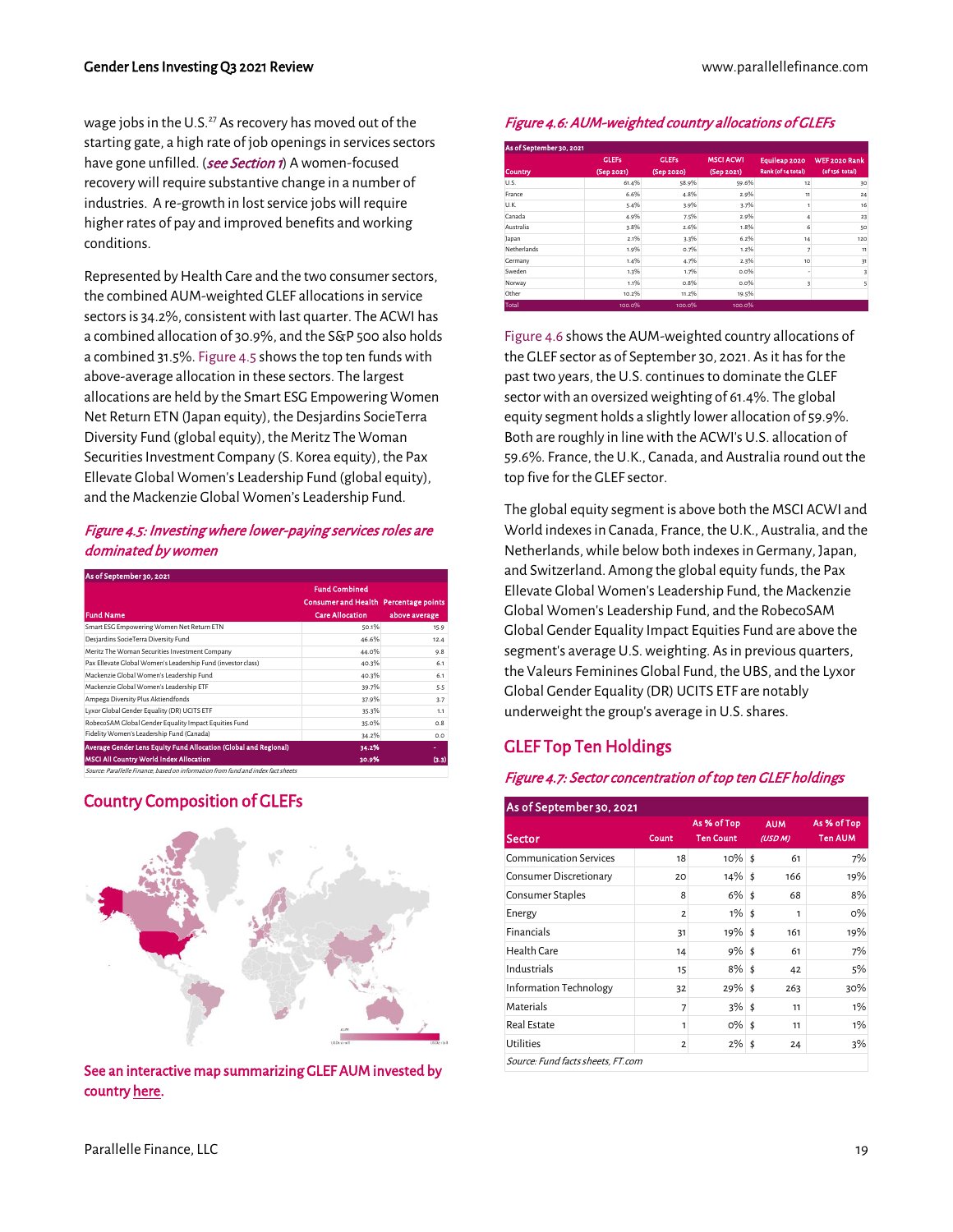#### Figure 4.8: Top ten holdings in four+ GLEFs

|                        | <b>Number</b>    |             |                               |                                                |
|------------------------|------------------|-------------|-------------------------------|------------------------------------------------|
| Company                | of Funds Country |             | Sector                        | Industry                                       |
| Microsoft              |                  | 15 U.S.     | <b>Information Technology</b> | Software                                       |
| <b>Estee Lauder</b>    |                  | 7 U.S.      | Consumer Staples              | Personal Products                              |
| Adobe                  |                  | 6 U.S.      | <b>Information Technology</b> | Software                                       |
|                        |                  |             |                               | Internet & Direct                              |
| Amazon                 |                  | 6 U.S.      | Consumer Discretionary        | Marketing Retail                               |
| Accenture              |                  | 5 Ireland   | Information Technology        | <b>IT Services</b>                             |
| <b>NVIDIA</b>          |                  | $5 \cup .5$ | Information Technology        | Semiconductors &<br>Semiconductor<br>Equipment |
| Salesforce             |                  | $5$ U.S.    | <b>Information Technology</b> | Software                                       |
| Alphabet               |                  | 4 U.S.      | <b>Communication Services</b> | Interactive Media &<br>Services                |
| <b>Bank of America</b> |                  | 4 U.S.      | <b>Financials</b>             | <b>Banks</b>                                   |
| Best Buy               |                  | 4 U.S.      | Consumer Discretionary        | Specialty Retail                               |

There are 150 unique top ten holdings among the GLEF group, according to publicly disclosed data, with 61 of these are held in the global equity funds segment. A list of these companies, together with their countries, sectors, and industries, is provide[d here.](https://parallellefinance.com/gender-lens-funds-data-top-ten-holdings/) Figure 4.7 summarizes the sector make-up of the unique top holdings. Information Technology, Financials, and Consumer Discretionary are the top three sectors, followed by Communication Services. Figure 4.8 highlights the top ten companies held by the most funds, a list dominated by Information Technology and technology-related shares. Financials and the consumer sectors also have companies held by four or more funds. Only 29% of the unique top holdings are represented on the Solactive Equileap Global Gender Equality Index, whereas 45% of the top holdings are represented within the group of Solactive Equileap indexes. 89% of the top holdings are represented on the MSCI ACWI Index.

#### After the bell 3

Amazon recently expanded its parental leave policies, mental health resources, and flexible work policies, with parental leave now available to corporate and hourly workers.

#### Figure 4.9: WIL statistics for GLEF top ten holdings

| September 30, 2021                 |               |       |  |  |
|------------------------------------|---------------|-------|--|--|
|                                    | Percentage of |       |  |  |
| <b>Leadership Position</b>         | Count         | Total |  |  |
| CFO                                | 24            | 16%   |  |  |
| Chair/Vice Chair                   | 22            | 15%   |  |  |
| President                          | 3             | $2\%$ |  |  |
| CFO                                | 31            | 21%   |  |  |
| COO                                | 13            | 9%    |  |  |
| Board Parity (50%)                 | 21            | 14%   |  |  |
| More than one of the above         | 21            | 14%   |  |  |
| None of the above                  | 81            | 54%   |  |  |
| Female board members               |               | 35%   |  |  |
| Female executives                  |               | 27%   |  |  |
| Source: Company public disclosures |               |       |  |  |

How well are the top holdings reflecting above-average WIL statistics? Figure 4.9 summarizes key WIL measures for the GLEF top ten holdings, and the analysis indicates that these funds are capturing higher-than-average WIL levels. Board representation is above the averages for key indexes (see [Section 2](#page-11-0)), and board parity is 14%. CEO representation is more than double the S&P 500, and other C-suite figures are also above average, with CFO representation weighing in at 21% for these companies. 14% of the top holdings have more than one woman at the C-suite level. At the executive or management committee level, the top holdings average 27%.

Consistent with last quarter, 54% of the top holdings do not score on any of these WIL measures. What does this signal? First, other indicators may be driving these holdings, including management-level data or the presence of robust leave benefits. Second, a culprit may be a one-and-done approach to women in leadership positions, as research shows they are not typically replaced by other women when they step down. One departure can often remove a company from a WIL roster. The changing dynamics of leadership and workplace equality may not be best captured through infrequent rebalancing by the ETFs in the GLEF group. These top holdings WIL figures may be indicating that annual rebalancing is not frequent enough for style adherence and for capturing the proven benefits of higher WIL.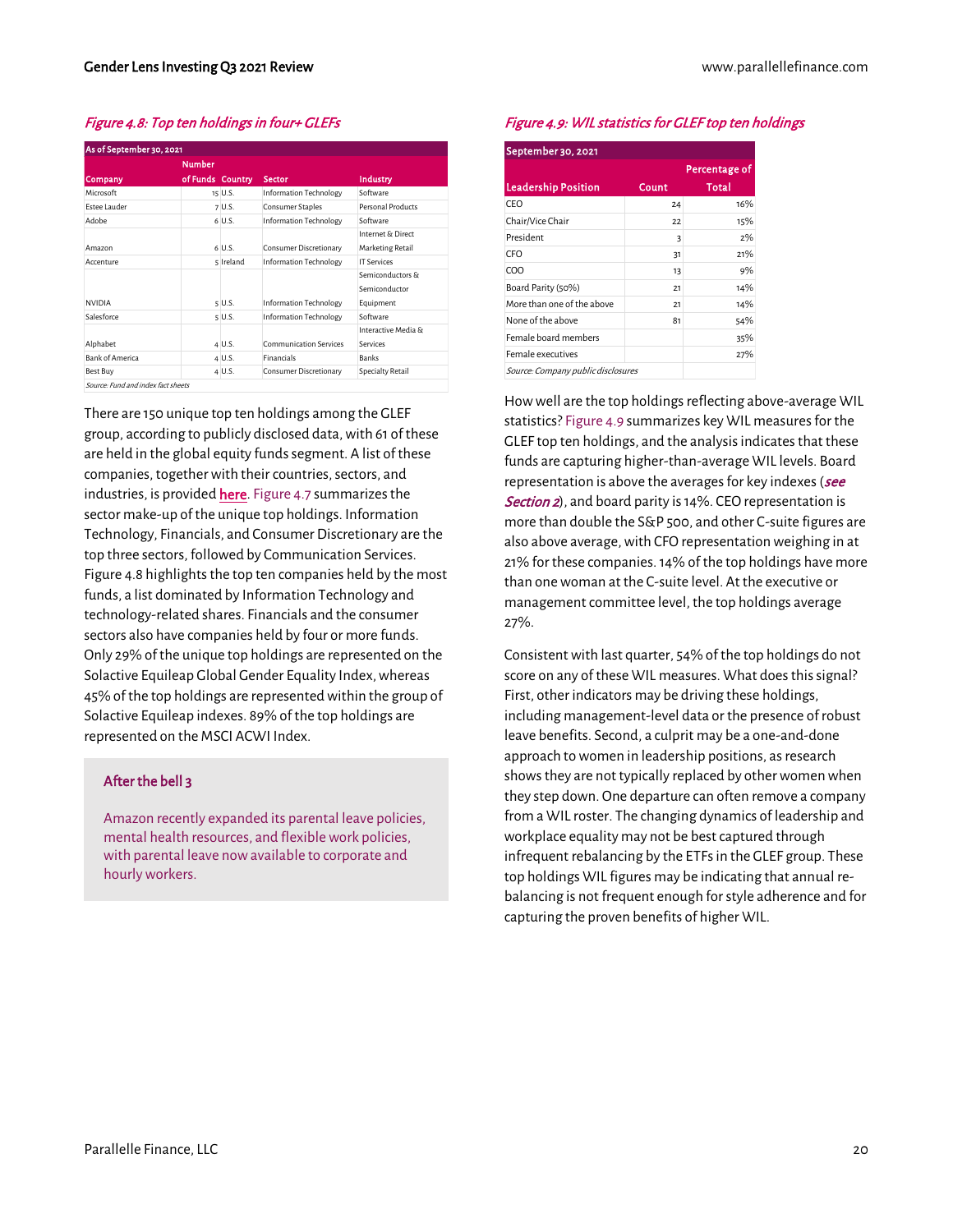### <span id="page-20-0"></span>Section 5: Fixed Income Developments and Composition

#### <span id="page-20-1"></span>New Issues

he Japan International Cooperation Agency issued gender bonds in two tranches during July, raising a combined US\$181 million. The non-government guaranteed, domestic issues included a 10-year JPY10 billion bond and a 20-year JPY10 billion bond. The bonds follow the social bond framework, and the proceeds will be allocated to projects in developing markets where gender equality is a primary or key objective. T

In late July the Asian Development Bank (ADB) announced plans to issue a NZ\$200 million gender bond, its second gender bond in the Kauri market. It appeared the final issuance was NZ\$750 million, indicating strong demand. The ADB has issued a total of NZ\$1.1 billion in gender bonds YTD.

YTD growth in gender lens fixed income AUM was 74% as of September 30, 2021.

#### <span id="page-20-2"></span>**Maturities**

The Impact Investment Exchange (IIX)'s Women's Livelihood Bond<sup>TM</sup>1 (WLB1), the world's first gender lens and impact investing instrument to be listed on a stock exchange (the Singapore Exchange), matured on July 6, 2021. With all coupon payments and principal payments made on time, even throughout the COVID-19 pandemic, the Bond provided investors with an annual return of 5.65% from 2017-2021. The WLB1 is the first issuance of the US\$150M Women's Livelihood Bond Series, a series of innovative debt securities that creates sustainable livelihoods for over three million underserved women across Asia and other emerging markets. In addition to its strong financial performance, all social performance targets were met or exceeded. These targets around increased financial inclusion and resilience demonstrated the sustainability of the bond's underlying portfolio throughout the pandemic.

CIBC's three-year Women in Leadership Bonds matured in late September. In early October the bank announced a new Sustainability Issuance Framework, with Green, Social, and Sustainability issuances, to support the financing of sustainable businesses and projects. The Framework is the first of its kind for a major Canadian bank. Products will include bonds, notes, certificates, commercial paper, and

deposits, as well as guaranteed investment certificates. CIBC has a female board chair and board gender parity. While there are no women in key C-suite roles, women make up 40% of the bank's executive team.

#### Figure 5.1: Gender lens fixed income (GLFI) AUM by vehicle

| <b>Gender Lens Fixed Income AUM by Vehicle</b>        |            |                |  |  |  |
|-------------------------------------------------------|------------|----------------|--|--|--|
|                                                       |            |                |  |  |  |
| As of September 30, 2021                              | <b>AUM</b> |                |  |  |  |
| Vehicle                                               |            | in USD million |  |  |  |
| <b>Individual Investor Vehicles</b>                   |            |                |  |  |  |
| <b>Bond Funds</b>                                     | Ś          | 1.38           |  |  |  |
| <b>Lending Platforms</b>                              |            | \$3.50         |  |  |  |
| Notes and Certificates                                |            | \$593.78       |  |  |  |
| Total Individual S                                    |            | 598.66         |  |  |  |
| <b>Accredited and Institutional Investor Vehicles</b> |            |                |  |  |  |
| Notes and Certificates                                |            | \$7.80         |  |  |  |
| <b>Bond Funds</b>                                     | Ś          | 108.90         |  |  |  |
| <b>Bond Issues</b>                                    |            |                |  |  |  |
| Developed Market Bank                                 |            | \$1,377.67     |  |  |  |
| <b>Emerging Market Bank</b>                           |            | \$1,251.92     |  |  |  |
| Development Finance Institution                       | \$5,069.32 |                |  |  |  |
| <b>Total Accredited and Institutional</b>             | s.         | 7,815.60       |  |  |  |
| <b>Total GLFI</b>                                     |            | 8,414.26       |  |  |  |

#### <span id="page-20-3"></span>Gender Lens Fixed Income by Currency

Where are gender bonds being sold? And what does this say about investor demand?

#### Figure 5.2: GLFI by Issue Currency

| As of September 30, 2021 |    |                                                             |                                                                 |  |  |  |
|--------------------------|----|-------------------------------------------------------------|-----------------------------------------------------------------|--|--|--|
| Country                  |    | <b>AUM</b> in<br>Issue<br><b>Currency</b><br>in USD million | <b>AUM</b><br>Issue<br><b>Currency</b><br>as % of<br>total GLFI |  |  |  |
| Canada                   | \$ | 2,399.42                                                    | 28.5%                                                           |  |  |  |
| U.S.                     | \$ | 1,601.48                                                    | 19.0%                                                           |  |  |  |
| Norway                   | \$ | 1,063.70                                                    | 12.6%                                                           |  |  |  |
| Australia                | \$ | 975.73                                                      | 11.6%                                                           |  |  |  |
| New Zealand              | \$ | 877.20                                                      | 10.4%                                                           |  |  |  |
| Japan                    | \$ | 421.48                                                      | 5.0%                                                            |  |  |  |
| Mexico                   | \$ | 338.20                                                      | 4.0%                                                            |  |  |  |
| Sweden                   | \$ | 255.52                                                      | 3.0%                                                            |  |  |  |
| Indonesia                | \$ | 227.94                                                      | 2.7%                                                            |  |  |  |
| Colombia                 | \$ | 188.61                                                      | 2.2%                                                            |  |  |  |
| Singapore                | \$ | 27.70                                                       | 0.3%                                                            |  |  |  |
| Kazakhstan               | \$ | 19.91                                                       | 0.2%                                                            |  |  |  |
| Peru                     | \$ | 16.00                                                       | 0.2%                                                            |  |  |  |
| Nigeria                  | \$ | 1.38                                                        | 0.0%                                                            |  |  |  |
| <b>Total GLFI AUM</b>    | \$ | 8,414.26                                                    | 100%                                                            |  |  |  |

Figure 5.2 shows gender lens fixed income (GLFI) AUM in U.S. dollars by issuance currency. The greatest concentration is in Canadian dollar-denominated vehicles at US\$2.4 billion, or 28.5% of our GLFI coverage universe. This includes six gender bond issues from one commercial bank, the Bank of Montreal, and two from DFI's, the ADB and the World Bank Group (WBG).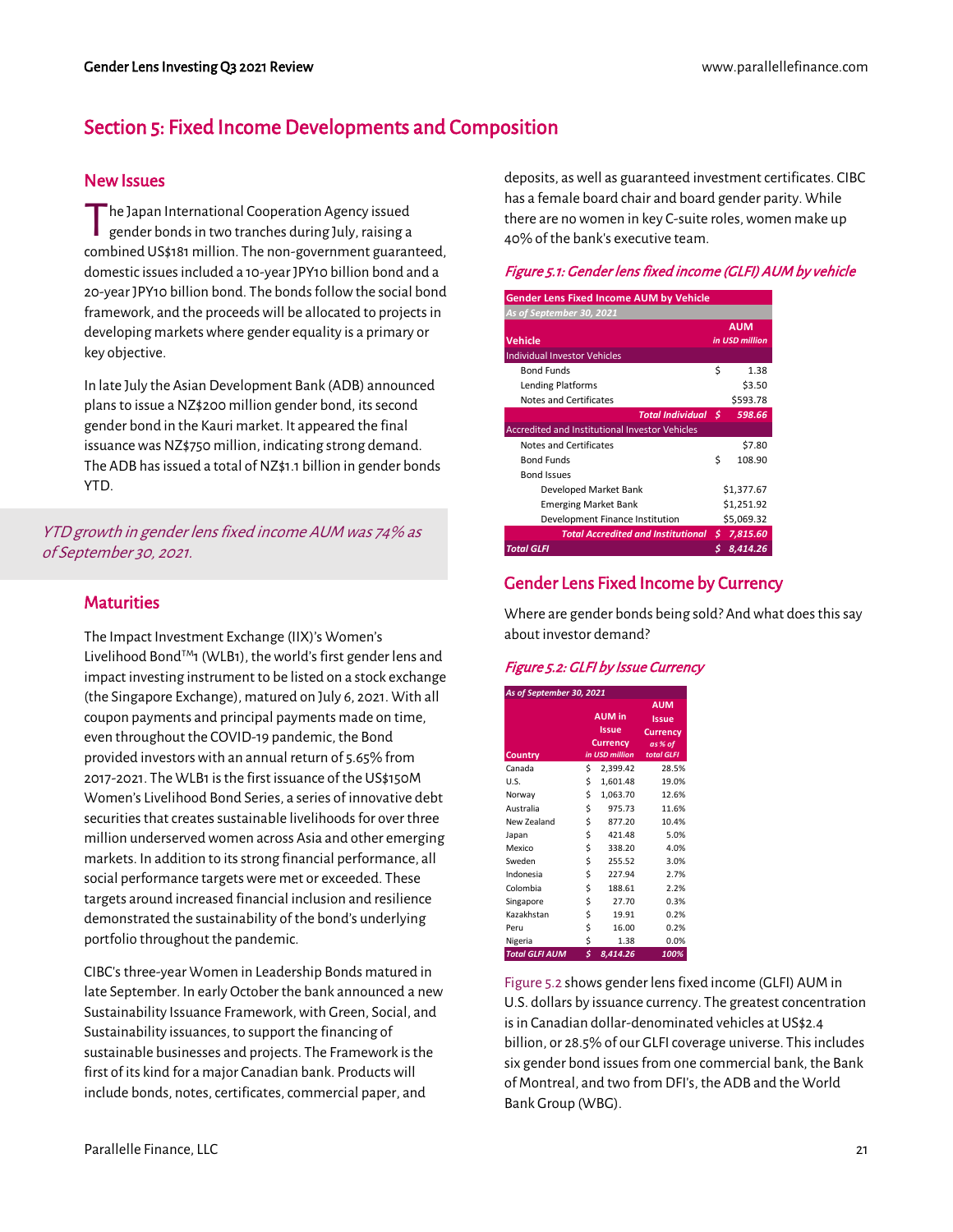The second largest currency concentration is U.S. dollardenominated GLFI vehicles, which offer the widest range in instruments and use-of-proceed locations. These include a bond fund offered by Community Capital Management, notes and certificates offered by Self-Help Credit Union, and the C-Note Wisdom Fund. The Calvert Impact Capital's Community Investment Notes are investing in communities in the U.S. and 96 other countries. In addition, U.S. dollardenominated gender bonds have been issued by DFIs, commercial banks in Asia and Latin America, and an Australian insurer, QBE. In sum, these vehicles are investing in businesses owned by and supportive of women in the U.S. and globally, including enterprises, childcare, education, affordable housing, and broad-based SDG-5 goals. (UN Sustainable Development Goal 5: Gender Equality.)

The Norwegian krone, Australian dollar and New Zealand dollar round out the top five GLFI issuance currencies. The Australian dollar-denominated instruments consist of gender bonds issued by commercial banks and DFIs. The ADB and WBG have successfully marketed over US\$1 billion in Norwegian krone-denominated gender bonds this year with strong demand from local investors. The ADB has seen outsized demand for New Zealand dollar-denominated gender bonds from international and domestic investors. The ADB's first gender bond was New Zealand dollar-

denominated, with the full NZ\$130 million placed with Japan's Dai-ichi Life in 2017.

#### <span id="page-21-0"></span>Gender Lens Fixed Income by Country



[See an interactive map summarizing GLFI AUM invested by](https://parallellefinance.com/latest-gender-lens-fixed-income-overview/)  [country here.](https://parallellefinance.com/latest-gender-lens-fixed-income-overview/) 

Ou[r Q2 Review e](https://parallellefinance.com/gender-lens-investing-q2-2021-review/)xplores where the AUM in gender lens fixed income is being invested to support women-owned businesses and gender equality in the workplace.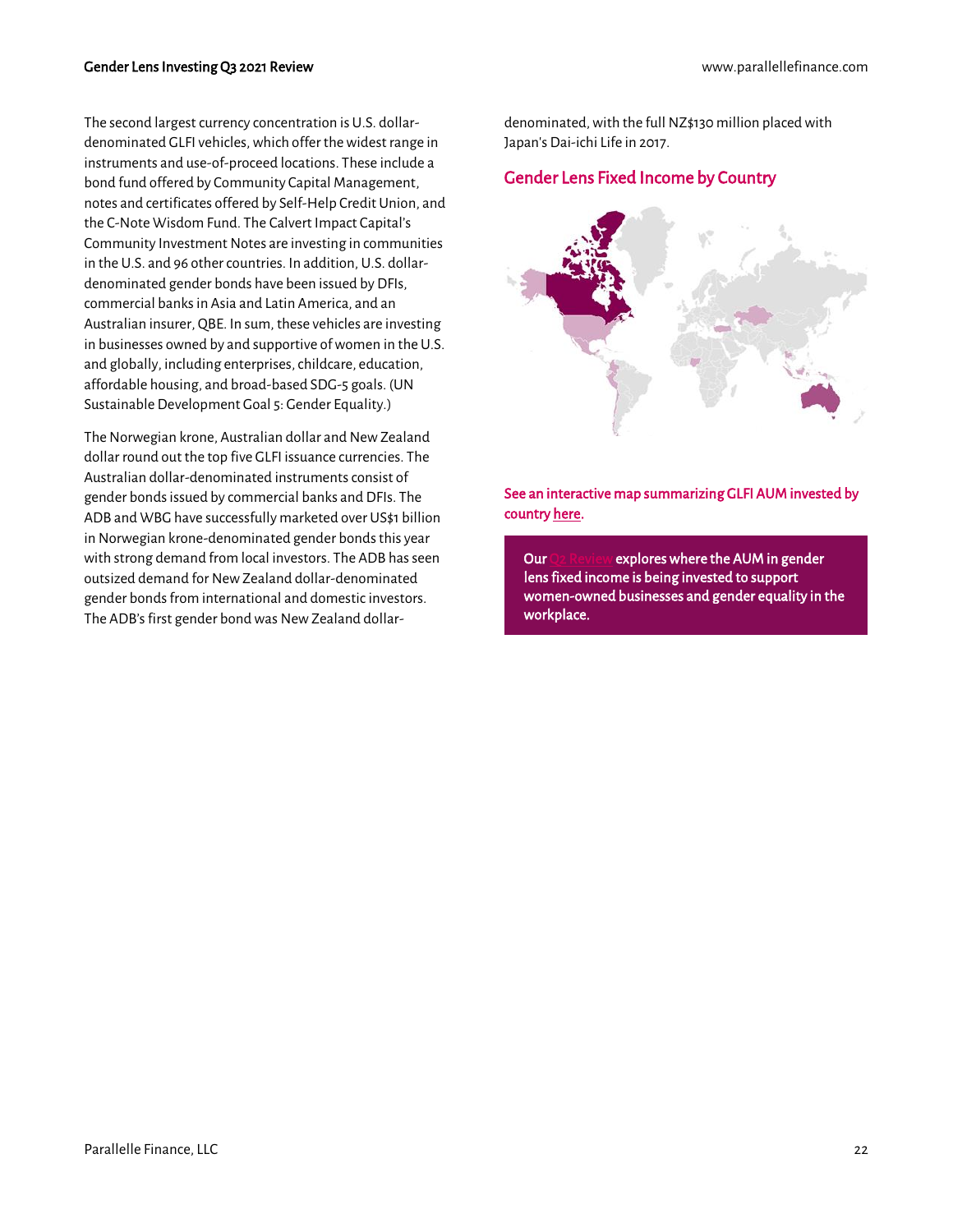### <span id="page-22-0"></span>Section 6: Women in Financial Services: A Spotlight on Asset Management

#### <span id="page-22-1"></span>Women in Financial Services: Slow progress, bright spots

 $\bigvee$ ithin the workforce and leadership ranks in financial services, women have been on a slow march toward services, women have been on a slow march toward equality. The latest Credit Suisse report found that that the global average for women on boards was 24%. In comparing its data by sector since 2015, communications services, energy, health care, and materials all saw increases of roughly ten percentage points. Female board representation in financials improved from 18.7% in 2015 to 26.5% in 2021, the highest sector score for the year. Financial sector female CEOs was 6%, in keeping with broader market metrics. Management representation in the sector was only 21%.

Among global asset management roles, women make up approximately 14% of fund managers, a figure that has not budged in two decades. The U.S. metric actually declined from 14% in 2000 to 11% in 2010 and has not moved since.<sup>28</sup> Broken rungs remain for women throughout the job progressions that typically lead to fund management roles. Moreover, growth in women fund managers is hampered because the same women are being recruited to manage different funds. Within institutional portfolio management, recent analysis shows that only 29% of portfolios from 150 leading asset managers have at least one woman on the management team. However, for the 3-, 5-, and 7-year periods, the top performing portfolios from the study had women on the team.<sup>29</sup>

#### Question: Is greater gender equality being achieved in finance? Or just slightly lower inequality?

Barron's recently estimated that only 20% of financial advisers in the U.S. are women. On the other hand, 37% of wealth in the U.S. is controlled by women, a figure expected to register strong long-term growth. A recent summary of female representation in total investors by country showed that women comprise only 24% of investors globally. The Philippines led with 44% female investors, while the U.S. lagged at 23%, and Canada came in at 21%. In better news, online investing firm Saxo Markets found that new female investors grew by 354% during 2020.<sup>30</sup>

#### Women Advising Women

As asset managers seek to develop more women advisors to serve increasing numbers of women investors, one firm stands out. Ellevest, a digital investing platform for women, was launched in 2016 by Sallie Krawcheck, former CFO of Citigroup. In addition to providing digital investing and banking services and insurance services through partnerships, its private wealth management offerings include investing with a gender lens. In a unique move, Ellevest also provides membership services which incorporate both financial and career planning. (We are fans of the firm's blog, Raising Elle.)

The third quarter saw the launch or announcement of several noteworthy women-owned financial services firms. Independent Point Advisors is a forthcoming investment bank led by women in both capital and management. The firm, headed by former Bank of America executive Anne Clarke Wolff, will be owned and managed by women and minorities. Lazard Ltd. is in talks with Independence Point for a minority stake and a strategic partnership. There is growing anticipation for this so-called "Salomon Sisters" to change diversity trends on Wall Street.<sup>31</sup> In addition, Chicago-based First Women's Bank had a much-cheered opening during the quarter. It is the only U.S. commercial bank founded, owned, and led by women. The bank's mission is to grow the economy and advance the role of women within it.<sup>32</sup>

#### <span id="page-22-2"></span>The Role of Global Asset Managers

Global asset managers have a range of stewardship policies and statements in place to support growth in corporate WIL. A growing number of asset managers have announced a willingness to vote against non-diverse boards, but their approach to stated thresholds requires work. Under pressure for its lack of calling out all-male boards in 2020, late last year BlackRock announced it will push companies to disclose diversity data and information on measures to improve.<sup>33</sup> The announcement was followed by similar statements from Vanguard, Fidelity Investments, State Street Global Advisors, and others.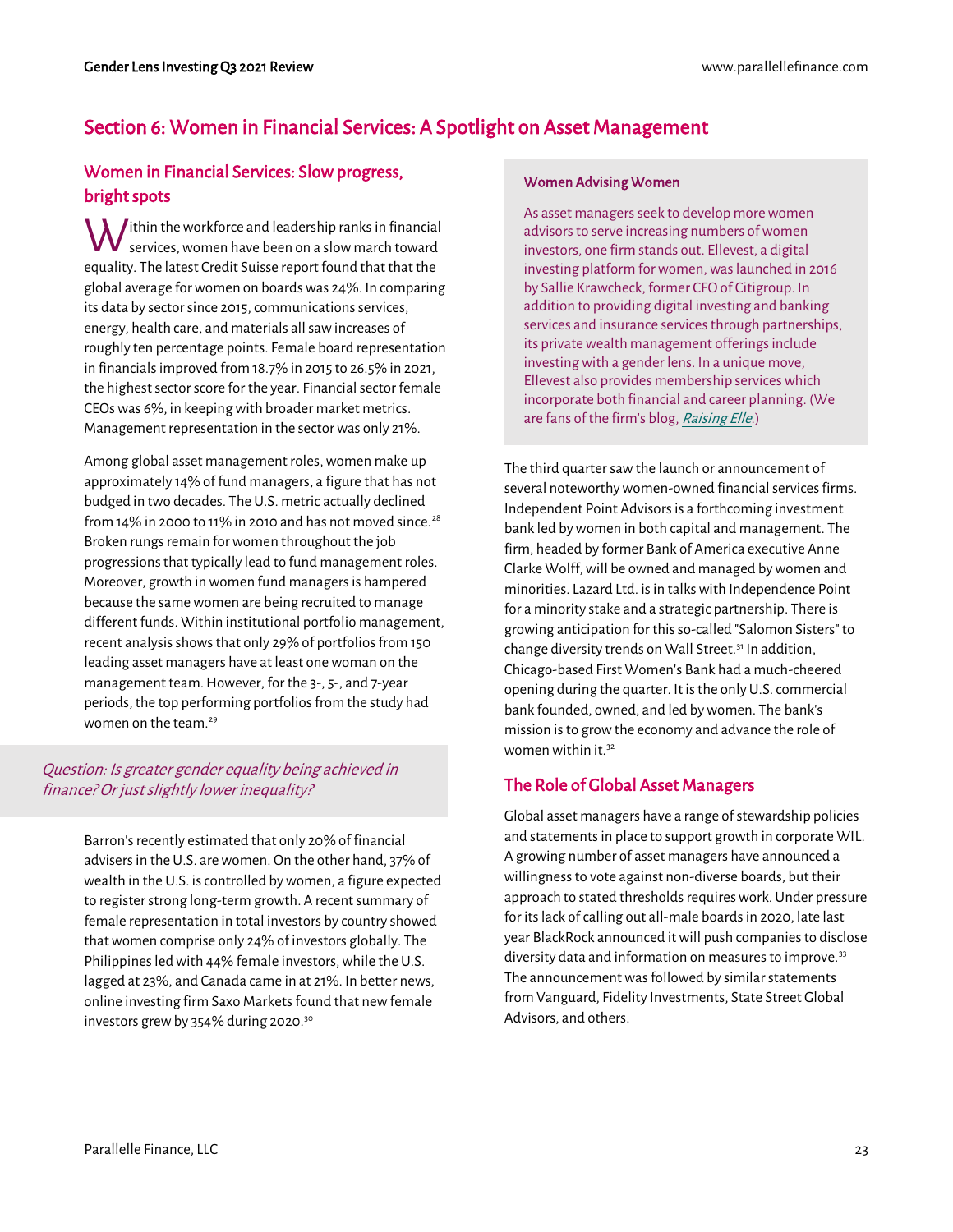#### Figure 6.1: Diversity Voting Guidelines

| <b>Asset Manager</b>          | <b>Date of Policy</b>      | Stated stewardship policies on diversity                                                                                                                                                                                                                                                                                                                                                                                                                                                                                                                                                            |  |  |
|-------------------------------|----------------------------|-----------------------------------------------------------------------------------------------------------------------------------------------------------------------------------------------------------------------------------------------------------------------------------------------------------------------------------------------------------------------------------------------------------------------------------------------------------------------------------------------------------------------------------------------------------------------------------------------------|--|--|
| BlackRock                     | Mar-21                     | Encourages companies to have at least two women on their boards. May vote against nominating committees where board diversity is not progressing and not in keeping with<br>regional norms. Encourages companies to disclose EEO-1 data.                                                                                                                                                                                                                                                                                                                                                            |  |  |
| Vanguard Group                | Dec-20                     | Will vote against boards where progress on diversity is falling below market and regional norms and expectations. Does not advocate mandates. Board should reflect customer<br>and emplyee composition. Encourages companies to disclose EEO-1 data.                                                                                                                                                                                                                                                                                                                                                |  |  |
| <b>UBS Group</b>              | 2021                       | Expects all global companies to have at least one female board member. Expects companies to comply with listing requirements around board diversity. May vote against<br>boards not meeting these thresholds.                                                                                                                                                                                                                                                                                                                                                                                       |  |  |
| Fidelity Investments          | Feb-21<br>Jun-21<br>Jul-21 | Will generally oppose the election of certain or all directors if there are no women on the board or if a board of at least ten members has fewer than two women directors.<br>Fidelity International will consider voting against Japanese companies who do not achieve 30% female representation on board and throughout workforce in stages by 2030.<br>Beginning in 2022, Fidelity International will consider voting against management in most developed markets when there is less than 30% female board representation.                                                                     |  |  |
| State Street Global Advisors  | $Jan-21$<br>Mar-21         | From 2022 will vote against chairs of nominating and gov committees of S&P 500 and FTSE 100 companies without at least one minority board member. Will also vote against<br>compensation committee chairs of those same companies who do not disclose EEO-1 data on entire workforce.<br>Will vote against the nominating committee chair if S&P 500 company does not disclose diversity data on board members. May vote against nom. comm. chair of R3000 and                                                                                                                                      |  |  |
|                               |                            | TSX companies without at least one female board member; against whole nom. comm. if failure to meet this expectation for three consecutive years.                                                                                                                                                                                                                                                                                                                                                                                                                                                   |  |  |
| Morgan Stanley                | Sep-20                     | Generally supports proposals urging board diversity of gender, race and other factors if board has failed to take diversity into account.                                                                                                                                                                                                                                                                                                                                                                                                                                                           |  |  |
| JP Morgan Chase               | 2021                       | Will utilize voting power to bring about change where board lags on gender and racial/ethnic diversity. Supports resolutions calling for disclosure of EEO-1 or comparable data.                                                                                                                                                                                                                                                                                                                                                                                                                    |  |  |
|                               |                            | UK policy: Supports Hampton-Alexander Review target of one-third women on boards.<br>Japan policy: States gender equality as a top priority for Japanese companies and expectation for boards to have a strategy to improve female representation.                                                                                                                                                                                                                                                                                                                                                  |  |  |
| Allianz Group                 | Aug-21                     | Encourages all boards and management teams to have 30% representation by each gender. Expects to see national and ethnic diversity represented. From 2021 will "call out"<br>companies falling below these thresholds.                                                                                                                                                                                                                                                                                                                                                                              |  |  |
| Capital Group                 | n/a<br>Feb-21              | Per published guidelines, diversity proposals are considered on a case by case basis.<br>CEO letter stated expectation for portfolio companies to disclose EEO-1 data and to have board composition consistent with local market best practice. No board targets                                                                                                                                                                                                                                                                                                                                    |  |  |
|                               |                            | specified.                                                                                                                                                                                                                                                                                                                                                                                                                                                                                                                                                                                          |  |  |
| Goldman Sachs                 | Dec-20                     | From 2021 will no longer take a company public in U.S. or Europe without two female or other diverse board members.                                                                                                                                                                                                                                                                                                                                                                                                                                                                                 |  |  |
|                               | Mar-21                     | Will vote against or withhold from nominating committee if board does not have at least one woman and one other diverse board member. Will vote against or withold from<br>full board if lacking at least one female member.                                                                                                                                                                                                                                                                                                                                                                        |  |  |
| Bank of New York Mellon       | n/a                        | Considers diversity among various board characteristics when voting proxies.                                                                                                                                                                                                                                                                                                                                                                                                                                                                                                                        |  |  |
| Pimco (subsidiary of Allianz) | n/a                        | Generally follows guidelines of an independent industry service provider for proxy voting research and recommendations.                                                                                                                                                                                                                                                                                                                                                                                                                                                                             |  |  |
| Amundi                        | 2021                       | No statement re board gender diversity. No statement re publication of pay data.                                                                                                                                                                                                                                                                                                                                                                                                                                                                                                                    |  |  |
| Edward Jones Investments      |                            | N/A                                                                                                                                                                                                                                                                                                                                                                                                                                                                                                                                                                                                 |  |  |
| Legal & General Group         | 2021                       | In 2021 will "apply voting sanctions" to FTSE 350 companies without a minimum of 30% women on the board and to FTSE 100 companies that do not have 30% women on their<br>executive committee. For smaller companies, expect at least one woman on board. Expect companies to collect diversity data, From 2022, voting sanctions to FTSE 100 without<br>at least one board member from an ethnic minority background. Expect smaller companies to make progress.<br>For non-U.K. companies will vote against chair or nominating committee chair where there are "insufficient women on the board". |  |  |
| Credit Suisse                 | 2020                       | Encourages board diversity.                                                                                                                                                                                                                                                                                                                                                                                                                                                                                                                                                                         |  |  |
| Prudential Financial          |                            | N/A                                                                                                                                                                                                                                                                                                                                                                                                                                                                                                                                                                                                 |  |  |
| Deutsche Bank                 | 2021                       | For Russell 3000 and S&P 1500 constituents, will withold or vote against the nominating committee chair where there are no women on the board, and beginning in 2022, if the<br>board has no apparent racial and ethnic diversity. Exception if there was a woman on the board or racial/ethnic diversity at preceding annual meeting and company makes<br>commitment to return to diversity.<br>Will vote on case by case basis on requests for gender/race/ethnicity pay gap data.                                                                                                                |  |  |
| 1. Rowe Price                 | 2021                       | For U.S., Canada, Europe, U.K., India, Japan, South Korea companies, generally oppose the re-elections of Governance Committee members if no evidence of board diversity.<br>Considers internal pay equity.                                                                                                                                                                                                                                                                                                                                                                                         |  |  |
| <b>Bank of America</b>        | Mar-21                     | Merrill clients can choose to delegate voting per Institutional Shareholder Services (ISS) socially responsible guidelines, among other choices.                                                                                                                                                                                                                                                                                                                                                                                                                                                    |  |  |
| Northern Trust Corporation    | 2020                       | Generally votes for proposals for reasonable steps to ensure that women and minority candidates are among board nominees. May vote against directors if concerns on board<br>composition and diversity. Votes case by case on proposals requesting diversity report and workforce diversity data.                                                                                                                                                                                                                                                                                                   |  |  |
| Franklin Resources            | 2021                       | No diversity statement other than "supports" diverse boards.                                                                                                                                                                                                                                                                                                                                                                                                                                                                                                                                        |  |  |
| Invesco Ltd                   |                            | Generally votes against nominating committee chair where women comprise less than two board members or 25% of the board for at least two consecutive years (with<br>consideration for improvements), and if there are multiple concerns on diversity issues.                                                                                                                                                                                                                                                                                                                                        |  |  |
| <b>BNP Paribas</b>            | 2021                       | Will abstain or vote against male candidates if less than 30% of women on board in Europe, North America, Australia, New Zealand, and South Africa. Will take into account<br>improvements, board size, and presence of a female CEO or Chair.                                                                                                                                                                                                                                                                                                                                                      |  |  |
|                               |                            | Will apply a threshold of 40% women on boards beginning in 2025.                                                                                                                                                                                                                                                                                                                                                                                                                                                                                                                                    |  |  |
| Natixis Investment Managers   | 2021                       | Natixis IM International will vote against the nominating committee chair if the board is comprised of less than 30% of either gender.                                                                                                                                                                                                                                                                                                                                                                                                                                                              |  |  |
|                               | 2016                       | Natixis Funds does not specify a diversity voting policy.<br>Mirova favors a board that incorporates stakeholders in a balance fashion and that resultely take account of issues of corporate social responsibility. Voting policies centered on                                                                                                                                                                                                                                                                                                                                                    |  |  |
|                               | 2017                       | balance among stakeholders.<br>Harris Associates does not include diversity in its board-related proxy voting guidelines.                                                                                                                                                                                                                                                                                                                                                                                                                                                                           |  |  |
|                               |                            |                                                                                                                                                                                                                                                                                                                                                                                                                                                                                                                                                                                                     |  |  |

Source: Publicly available proxy voting guidelines and stewardship statements.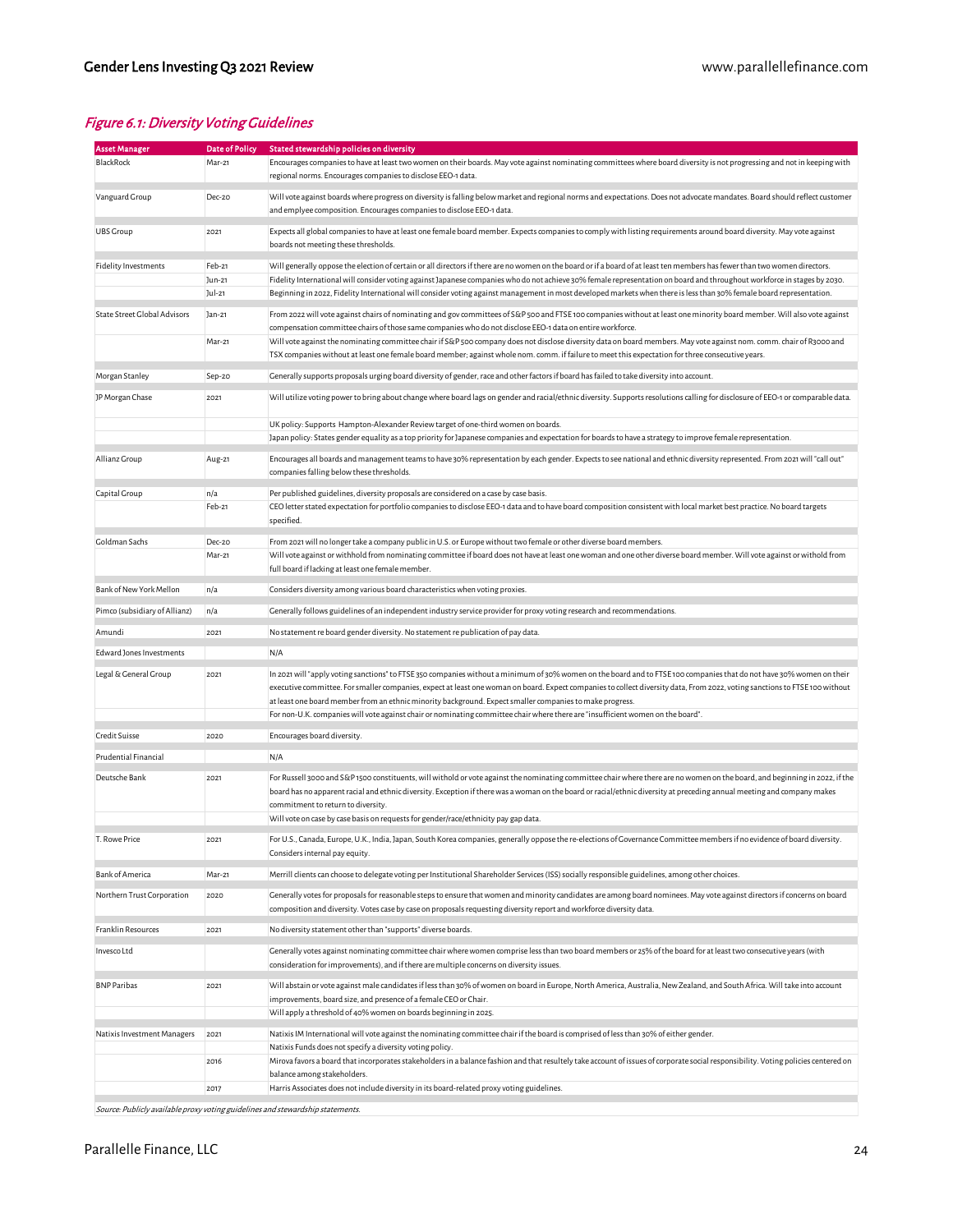#### Gender Lens Investing Q3 2021 Review [www.parallellefinance.com](http://www.parallellefinance.com/)

Figure 6.1 summarizes the diversity voting guidelines for the 25 largest global asset managers by AUM as of September 30, 2021. Many of these guidelines "encourage" board diversity, with several stating no targets and others naming thresholds of only 1-2 female and other diverse board members. Among the top twelve firms, Goldman Sachs has a clear statement on voting against non-diverse boards, but the stated threshold is only two diverse members.

#### Call for Parity

Who will be the first among these asset management firms to call for board gender parity? For board parity that encompasses both gender and race/ethnicity? Who will be the first to vote against parity?

Advocating for 1-2 female board members places asset managers behind the curve instead of leading a charge toward board parity. As discussed in **[Section 2](#page-11-0)**, women hold 28% of Fortune 500 board seats, 30% of S&P 500 seats, and 36% of FTSE 100 seats. A slight majority of S&P 500 companies now have at least 30% female board representation.

Coming out ahead on the issue, Legal and General applies voting sanctions against FTSE 350 companies with less than 30% women on their boards and against FTSE 100 without at least 30% at the executive level. Fidelity Investments states that it will consider voting against boards where women hold less than 30% of the seats. BNP Paribas will abstain from or vote against new board members in a range of countries if there are less than 30% women on the board.

Allianz Group encourages boards and management teams to have 30% female representation. In addition to Legal and General, Fidelity, JP Morgan Chase's proxy voting policies state support for the U.K.'s Hampton-Alexander Review threshold of one-third women on boards.

#### <span id="page-24-0"></span>WIL at the Largest Asset Managers

Equally as important, which of these will be the first to achieve their own board and leadership gender parity? Figure 6.2 summarizes key WIL data for these asset managers. BNP Paribas, Goldman Sachs, and JP Morgan boast the highest female board representation, followed by BlackRock and Bank of America.

Several of these asset managers lag behind on female board representation, including Pimco, which trails Allianz, its

parent company, and comes in last at a low 17%. Northern Trust and Invesco have the next lowest percentages of female board members.

As noted in **[Section 2](#page-11-0)**, female board representation is progressing faster than C-suite gender diversity. Women CEOs are found at only 6% of S&P 500 constituents and 8% of the Fortune 500 companies. In keeping with broader data, only four of the top 25 asset managers have female CEOs: Fidelity, Amundi, Edward Jones, and Franklin Resources.

There are seven female CFOs. Research on Russell 3000 constituents links an increase in profits and share prices with the first 24 months after a woman CFO is in place.<sup>34</sup> Eleven firms have no women in core C-suite positions, and nine firms have only one. Fidelity leads with three, although one woman holds two of those.

In looking at the executive management level in terms of leadership web pages, Edward Jones Investments has the highest female representation at 43%. Capital Group is next with 40%. JP Morgan has 37%, and Pimco and Bank of America each have 36%. Invesco, BlackRock, and Credit Suisse scored the lowest on this metric.

Only four of these asset managers offer gender lens equity funds to individual investors. The UBS Global Gender Equality UCITS ETF had US\$867.86 in AUM as of September 30. The SPDR SSGA Gender Diversity Index ETF had US\$277.43 in AUM, and the Fidelity Women's Leadership Funds (U.S.-domiciled mutual fund and ETF and a Canadadomiciled mutual fund) had a combined AUM of US\$184.65. The Mirova Women Leaders Equity Fund had US\$204.22 in AUM. Invesco has a gender lens fund pending launch.

Seven firms are signatories to the UN Women's Empowerment Principles, although all but three have signed the UN Principles for Responsible Investing, a commitment to sustainable investing best practices. Fourteen of the 25 have signed the CEO Action for Diversity Pledge, a call to action on strengthening diversity issued by a coalition of CEOs.

Global asset managers have two areas of opportunity to boost corporate WIL. The first is within their own ranks. Second, they should use stewardship to lead the way forward to board gender parity and higher female C-suite representation.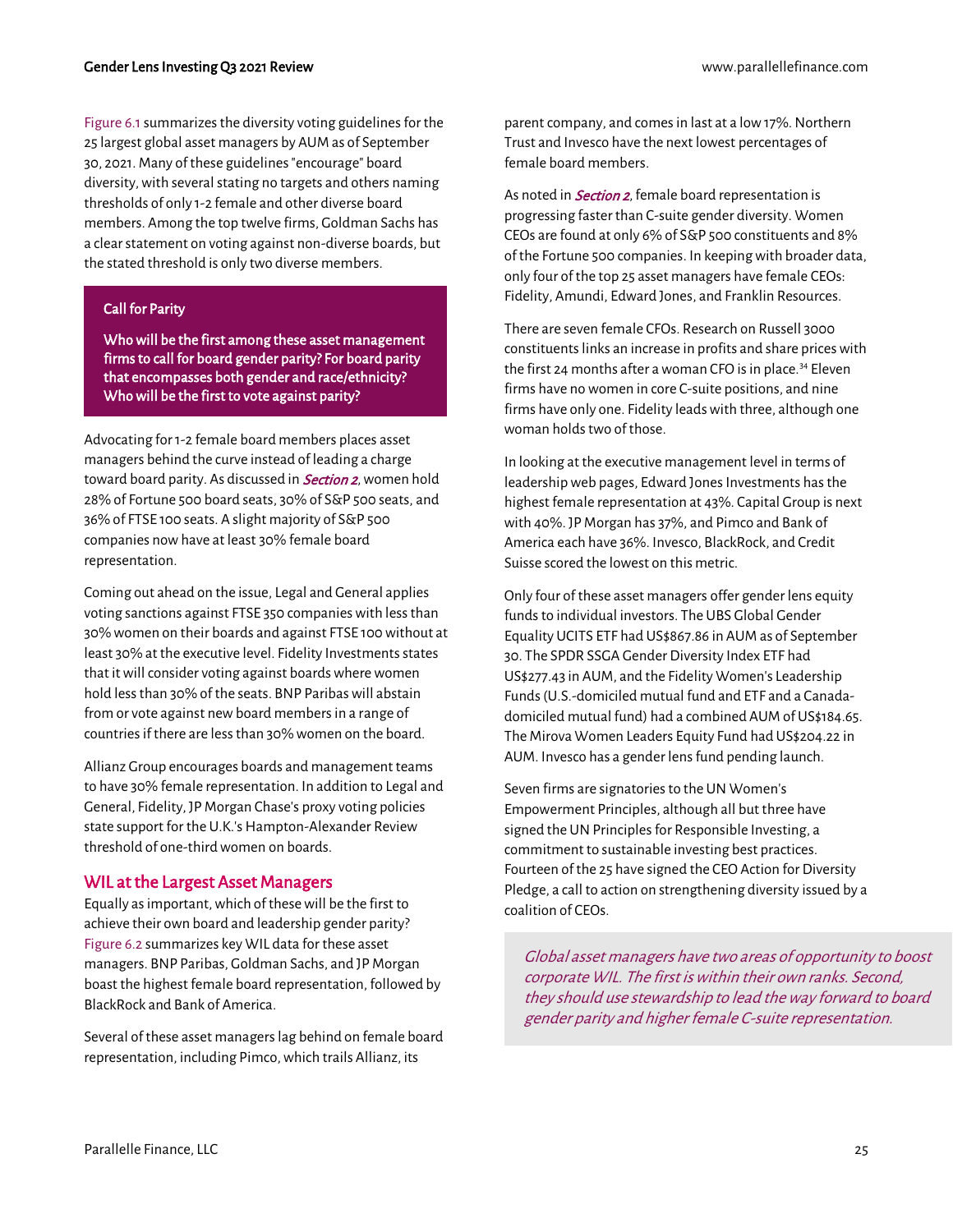#### Figure 6.2: WIL Statistics for Top Asset Managers

|                                                                                                                                                                                                                                                                                                                                                                                                                                                                                                                                                                                                                                                                                                                                                                                                                                  | <b>Gender lens</b>    |               |                    |                |                 |                       |                                |
|----------------------------------------------------------------------------------------------------------------------------------------------------------------------------------------------------------------------------------------------------------------------------------------------------------------------------------------------------------------------------------------------------------------------------------------------------------------------------------------------------------------------------------------------------------------------------------------------------------------------------------------------------------------------------------------------------------------------------------------------------------------------------------------------------------------------------------|-----------------------|---------------|--------------------|----------------|-----------------|-----------------------|--------------------------------|
|                                                                                                                                                                                                                                                                                                                                                                                                                                                                                                                                                                                                                                                                                                                                                                                                                                  |                       | Women on      | Women in           |                | equity fund for | <b>CEO</b> Action for |                                |
|                                                                                                                                                                                                                                                                                                                                                                                                                                                                                                                                                                                                                                                                                                                                                                                                                                  | AUM(1)                | Board of      | <b>Top C-suite</b> | Women          | individual      | <b>Diversity</b>      | Signatory to UN Women's        |
| <b>Top Global Asset Managers</b>                                                                                                                                                                                                                                                                                                                                                                                                                                                                                                                                                                                                                                                                                                                                                                                                 | USD billions, 9/30/21 | Directors (2) | Roles (3)          | Executives (4) | investors?      | Pledge                | <b>Empowerment Principles?</b> |
| 1 BlackRock                                                                                                                                                                                                                                                                                                                                                                                                                                                                                                                                                                                                                                                                                                                                                                                                                      | \$<br>9.464           | 39%           | $\circ$            | 14%            | No(5)           | Yes                   | Yes                            |
| 2 Vanguard Group                                                                                                                                                                                                                                                                                                                                                                                                                                                                                                                                                                                                                                                                                                                                                                                                                 | \$<br>8,000           | 33%           | $\circ$            | 23%            | No              | No                    | No                             |
| 3 UBS Group                                                                                                                                                                                                                                                                                                                                                                                                                                                                                                                                                                                                                                                                                                                                                                                                                      | \$<br>4,432           | 33%           | $\mathbf{1}$       | 25%            | Yes             | No                    | Yes                            |
| 4 Fidelity Investments                                                                                                                                                                                                                                                                                                                                                                                                                                                                                                                                                                                                                                                                                                                                                                                                           | \$<br>4,228           | n/a           | 3                  | n/a            | Yes             | No.                   | No                             |
| 5 State Street Global Advisors (6)                                                                                                                                                                                                                                                                                                                                                                                                                                                                                                                                                                                                                                                                                                                                                                                               | \$<br>3,900           | 25%           | $\circ$            | 32%            | Yes             | Yes                   | No                             |
| 6 Morgan Stanley                                                                                                                                                                                                                                                                                                                                                                                                                                                                                                                                                                                                                                                                                                                                                                                                                 | \$<br>3,650           | 29%           | $\mathbf 2$        | 25%            | No              | Yes                   | No                             |
| 7 JP Morgan Chase                                                                                                                                                                                                                                                                                                                                                                                                                                                                                                                                                                                                                                                                                                                                                                                                                | \$<br>2,996           | 40%           | $\mathbf 1$        | 37%            | No              | Yes                   | some units in L.A.             |
| 8 Allianz Group                                                                                                                                                                                                                                                                                                                                                                                                                                                                                                                                                                                                                                                                                                                                                                                                                  | \$<br>2,966           | 33%           | $\overline{2}$     | 20%            | No              | No                    | Yes                            |
| 9 Capital Group                                                                                                                                                                                                                                                                                                                                                                                                                                                                                                                                                                                                                                                                                                                                                                                                                  | \$<br>2,600(7)        | $20\%$ $(8)$  | $\mathbf{1}$       | 40%            | No              | Yes                   | No                             |
| 10 Goldman Sachs                                                                                                                                                                                                                                                                                                                                                                                                                                                                                                                                                                                                                                                                                                                                                                                                                 | \$<br>2,372           | 46%           | $\circ$            | 22%            | No              | No                    | No                             |
| 11 Bank of New York Mellon                                                                                                                                                                                                                                                                                                                                                                                                                                                                                                                                                                                                                                                                                                                                                                                                       | \$<br>2,300           | 25%           | $\overline{2}$     | 28%            | No(9)           | Yes                   | No                             |
| 12 Pimco (subsidiary of Allianz)                                                                                                                                                                                                                                                                                                                                                                                                                                                                                                                                                                                                                                                                                                                                                                                                 | \$<br>2,200           | 17%           | $\circ$            | 36%            | No              | Yes                   | Yes                            |
| 13 Amundi                                                                                                                                                                                                                                                                                                                                                                                                                                                                                                                                                                                                                                                                                                                                                                                                                        | \$<br>2,108           | 44%           | $\mathbf 1$        | 29%            | No              | No                    | No                             |
| 14 Edward Jones Investments                                                                                                                                                                                                                                                                                                                                                                                                                                                                                                                                                                                                                                                                                                                                                                                                      | \$<br>1,757           | n/a           | $\mathbf 2$        | 43%            | No              | Yes                   | No                             |
| 15 Legal & General Group                                                                                                                                                                                                                                                                                                                                                                                                                                                                                                                                                                                                                                                                                                                                                                                                         | \$<br>1,750(7)        | 30%           | $\circ$            | 23%            | No (10)         | No                    | No                             |
| 16 Credit Suisse                                                                                                                                                                                                                                                                                                                                                                                                                                                                                                                                                                                                                                                                                                                                                                                                                 | \$<br>1,742           | 36%           | $\circ$            | 15%            | No              | No                    | No                             |
| 17 Prudential Financial                                                                                                                                                                                                                                                                                                                                                                                                                                                                                                                                                                                                                                                                                                                                                                                                          | \$<br>1,727           | 31%           | $\circ$            | 27%            | No              | No                    | some units in Asia and Brazil  |
| 18 Deutsche Bank                                                                                                                                                                                                                                                                                                                                                                                                                                                                                                                                                                                                                                                                                                                                                                                                                 | \$<br>1,671           | 32%           | $\circ$            | 20%            | No              | Yes (12)              | No                             |
| 19 T. Rowe Price                                                                                                                                                                                                                                                                                                                                                                                                                                                                                                                                                                                                                                                                                                                                                                                                                 | \$<br>1,610           | 42%           | $\mathbf 1$        | 21%            | No              | Yes                   | No                             |
| 20 Bank of America                                                                                                                                                                                                                                                                                                                                                                                                                                                                                                                                                                                                                                                                                                                                                                                                               | \$<br>1,579           | 38%           | $\mathbf 1$        | 36%            | No              | Yes                   | Yes                            |
| 21 Northern Trust Corporation                                                                                                                                                                                                                                                                                                                                                                                                                                                                                                                                                                                                                                                                                                                                                                                                    | \$<br>1,532           | 23%           | $\circ$            | 30%            | No              | Yes                   | No                             |
| 22 Franklin Resources                                                                                                                                                                                                                                                                                                                                                                                                                                                                                                                                                                                                                                                                                                                                                                                                            | \$<br>1,530           | 27%           | $\mathbf{1}$       | 22%            | No              | Yes                   | No                             |
| 23 Invesco Ltd                                                                                                                                                                                                                                                                                                                                                                                                                                                                                                                                                                                                                                                                                                                                                                                                                   | \$<br>1,529           | 23%           | $\mathbf{1}$       | 11%            | Yes (11)        | Yes                   | No                             |
| 24 BNP Paribas                                                                                                                                                                                                                                                                                                                                                                                                                                                                                                                                                                                                                                                                                                                                                                                                                   | \$<br>1,419           | 47%           | $\circ$            | 32%            | No              | No                    | Yes                            |
| 25 Natixis Investment Managers (6)                                                                                                                                                                                                                                                                                                                                                                                                                                                                                                                                                                                                                                                                                                                                                                                               | \$<br>1,390           | 38%           | $\mathbf{1}$       | 36%            | Yes             | No                    | Yes                            |
| (1) Source: ADV Ratings and company public disclosures<br>(2) Source: Company websites as of 11/26/21<br>(3) Includes Chair, Vice Chair, CEO, CFO, COO and CIO (or head of asset management if no CIO).<br>(4) Based on the Executive Committee or similar shown on the website.<br>(5) BlackRock offers a DEI fund, the iShares Refinitiv Inclusion and Diversity UCITS ETF.<br>(6) Data other than AUM refers to parent company.<br>(7) As of June 30, 2021<br>(8) Advisory Board<br>(9) BNY Mellon recently closed the BNY Mellon Japan Womenomics Fund.<br>(10) Legal & General expanded the mandate of it Legal & General Future World Gender in Leadership UK Index Fund in early 2021.<br>(11) Invesco recently registered its Invesco Racial and Gender Diversity ETF with the SEC.<br>(12) Deutsche Bank USA Corp only. |                       |               |                    |                |                 |                       |                                |

#### <span id="page-25-0"></span>Top Asset Manager and Gender Lens Fixed Income

There are several areas of engagement by the top asset managers within gender lens fixed income. Notable roles include the following.

Roles in gender bond issues:

- Goldman Sachs supported the 2019 Bank of Ayudhya (Thailand) gender bond through the Women Entrepreneurs Opportunity Facility, a partnership between the Goldman Sachs 10,000 Women Initiative and the IFC.
- Morgan Stanley was a lead manager and book runner on the QBE 2017 gender bonds.
- BNY Mellon was a bond and security trustee for the IIX Women's Livelihood gender bonds.
- Mitsubishi UFJ Morgan Stanley Securities was the lead manager on the recent Japan International Cooperation Agency gender bonds.

Roles in development finance:

• JP Morgan launched JP Morgan Development Finance last year, which named gender-focused lending as one of its priorities.

More broadly, many of these firms are active participants in green, social, and sustainability (GSS) bond issues. Credit Suisse, Deutsche Bank, Goldman Sachs, and Invesco have GSS bond frameworks. In addition, the ADB has highlighted that several of these firms are book runners on its green bonds.

#### DEI Initiatives at Leading Asset Managers

Among DEI efforts, BlackRock and Goldman Sachs have stated that their municipal bond due diligence includes matters of racial equity. Goldman Sachs pledged US\$10 billion to support the One Million Black Women Initiative.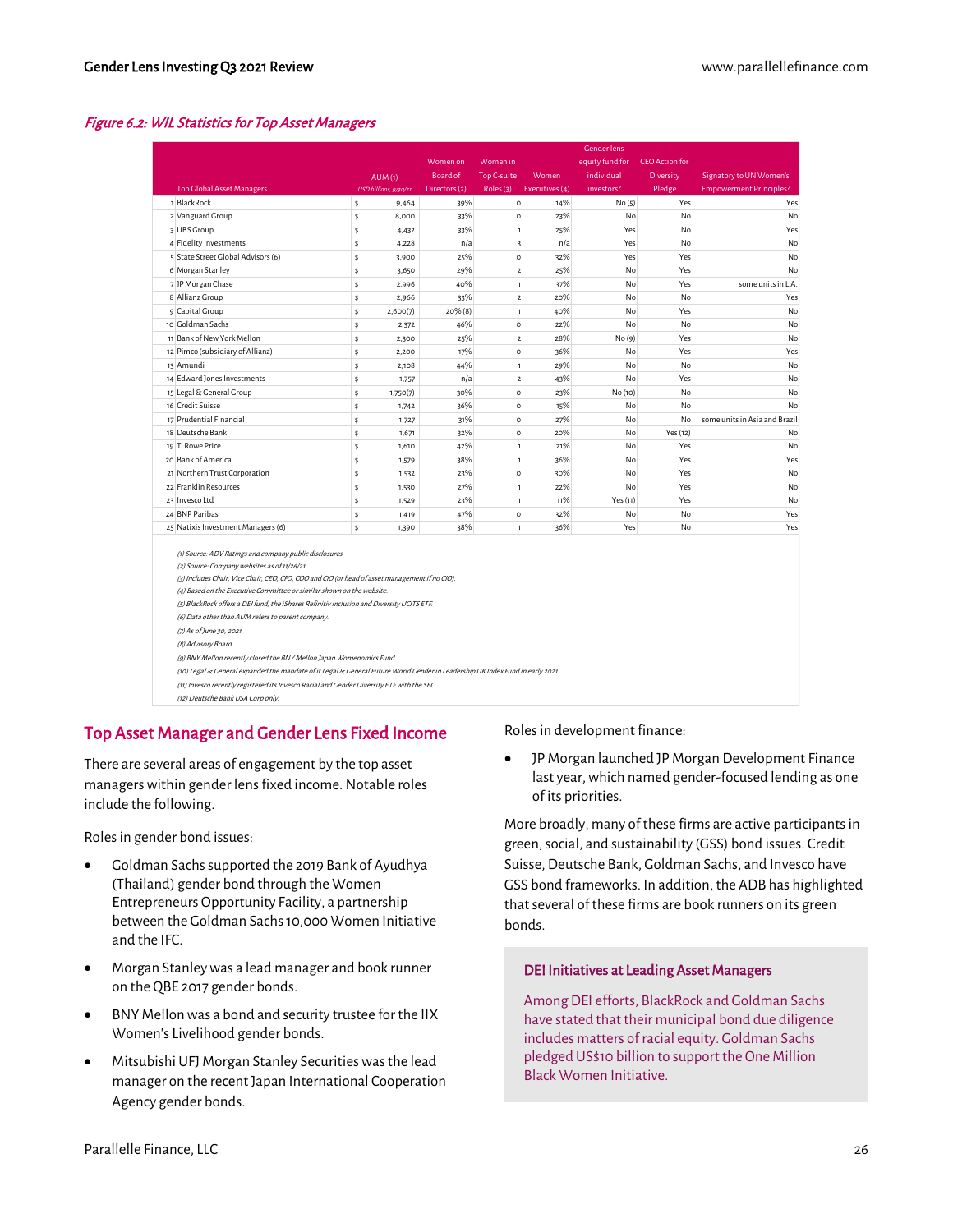### <span id="page-26-0"></span>The Parallelle Finance Gender Lens Scorecard

We introduce the Parallelle Finance Gender Lens Scorecard, a tool for evaluating funds with an in-depth gender lens. The Scorecard applies five grade levels to four categories, each comprised of scores from sub-categories and indicators. Taken together, the categories assess both the fund and the asset management firm on gender equality in investment criteria, holdings, portfolio management team, and firm-wide leadership, as well as the fund's performance and overall ESG approach. The tool incorporates a range of both qualitative assessments and quantitative measures. In particular, the Scorecard is designed to assess funds on adherence to stated objectives and criteria around diversity and equality.

Parallelle Finance provides subscription access to scores of the gender lens and DEI equity funds in our coverage universe. Scores on a suite of leading ESG funds are pending. We also offer scoring of gender lens and ESG separately-managed accounts, gender lens scores for asset management firms, and customized weightings among Scorecard categories.



Category 1: Fund gender metrics

- Gender lens investment criteria.
- Women in leadership and workforce metrics of holdings.
- Representation of women on portfolio management team.



Category 2: Firm gender metrics

- Women in leadership metrics.
- Firm public commitments to equality.
- Advocacy for gender equality and diversity.

 $\|\hat{\mathbf{f}}\|$  Category 3: Fund performance

- Internal rating of fund performance vs. gender lens indexes and broad market indexes.
- Third-party ratings of fund risk-adjusted performance.



- $\sum$  Category 4: Fund ESG
	- Aggregation of leading ESG scores.

#### [Contact us t](mailto:info@parallellefinance.com?subject=Gender%20Lens%20Equity%20Fund%20Holdings)o learn more about the Parallelle Finance Gender Lens Scorecard.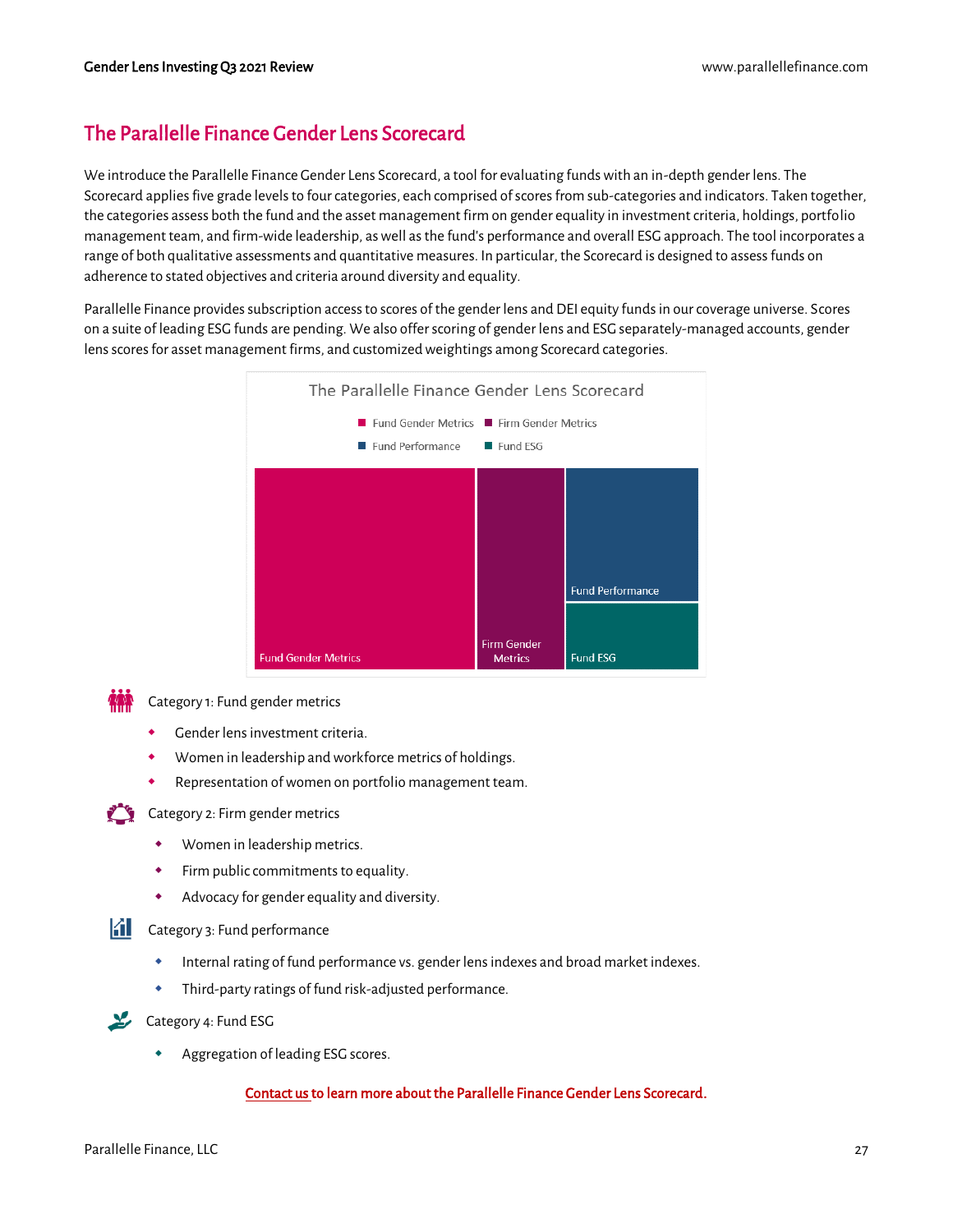## Authors: Marypat Thenell Smucker, CFA, MA Economics, MS Finance Angela Atherton, CFA, FRM, MS Finance

### Disclaimer: The data and analysis shared in this document is for informational purposes only and is not to be construed as investment advice.

Parallelle® and Parallelle Finance® are registered trademarks of Parallelle Finance, LLC.

© 2021 Parallelle Finance, LLC. All rights reserved.

Contact us a[t info@parallellefinance.com.](mailto:info@parallellefinance.com)

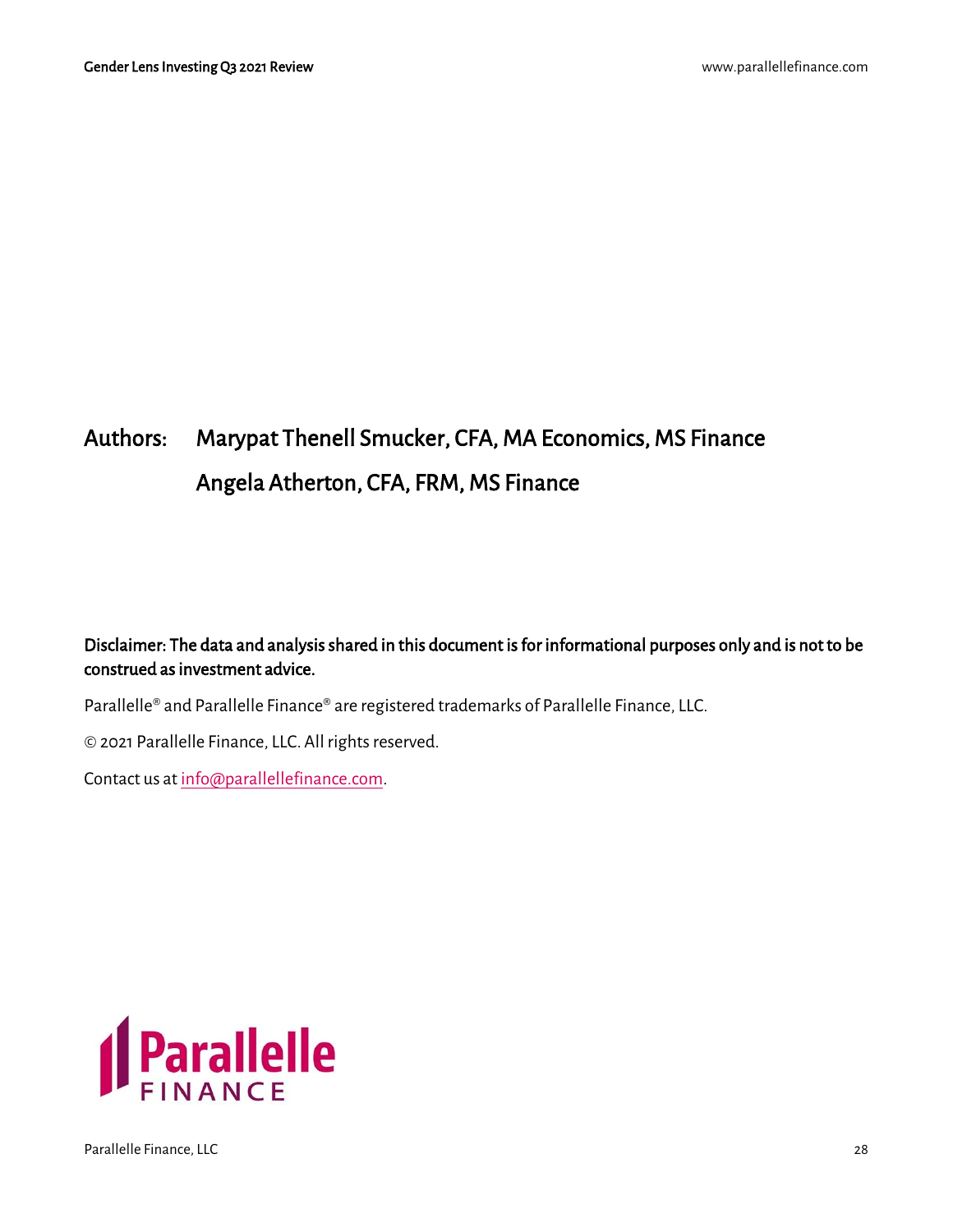### <span id="page-28-0"></span>Endnotes

<sup>1</sup>Hamel, L and all. (2021, Sept 28) KFF COVID-19 Vaccine Monitor: September 2021. KFF.

[https://www.kff.org/coronavirus-covid-19/poll-finding/kff](https://www.kff.org/coronavirus-covid-19/poll-finding/kff-covid-19-vaccine-monitor-september-2021/)[covid-19-vaccine-monitor-september-2021/](https://www.kff.org/coronavirus-covid-19/poll-finding/kff-covid-19-vaccine-monitor-september-2021/) 

2 Fry, E and Rapp, N. (2021, Sept 22) 43.7% of the world's population has received a COVID vaccine. See the rate in your country. Fortune.

[https://fortune.com/2021/09/22/covid-vaccine-rate-world](https://fortune.com/2021/09/22/covid-vaccine-rate-world-us-latest-update-coronavirus-vaccines/)[us-latest-update-coronavirus-vaccines/](https://fortune.com/2021/09/22/covid-vaccine-rate-world-us-latest-update-coronavirus-vaccines/)

<sup>3</sup> Tucker, J. (2021, October) Men gained 220,000 jobs in September while women lost 26,000. National Women's Law Center[. https://nwlc.org/wp-](https://nwlc.org/wp-content/uploads/2021/10/September-Jobs-Day.pdf)

[content/uploads/2021/10/September-Jobs-Day.pdf](https://nwlc.org/wp-content/uploads/2021/10/September-Jobs-Day.pdf)

<sup>4</sup> Tucker, J. (2021, October) Men gained 220,000 jobs in September while women lost 26,000. National Women's Law Center[. https://nwlc.org/wp-](https://nwlc.org/wp-content/uploads/2021/10/September-Jobs-Day.pdf)

[content/uploads/2021/10/September-Jobs-Day.pdf](https://nwlc.org/wp-content/uploads/2021/10/September-Jobs-Day.pdf)

<sup>5</sup> Bateman, N and Ross, M. (2021, July 28) The pandemic hurt low-wage workers the most - and so far, the recovery has helped them the least. Brookings.

[https://www.brookings.edu/research/the-pandemic-hurt](https://www.brookings.edu/research/the-pandemic-hurt-low-wage-workers-the-most-and-so-far-the-recovery-has-helped-them-the-least/)[low-wage-workers-the-most-and-so-far-the-recovery-has](https://www.brookings.edu/research/the-pandemic-hurt-low-wage-workers-the-most-and-so-far-the-recovery-has-helped-them-the-least/)[helped-them-the-least/](https://www.brookings.edu/research/the-pandemic-hurt-low-wage-workers-the-most-and-so-far-the-recovery-has-helped-them-the-least/)

<sup>6</sup> Tucker, J. (2021, October) Men gained 220,000 jobs in September while women lost 26,000. National Women's Law Center[. https://nwlc.org/wp-](https://nwlc.org/wp-content/uploads/2021/10/September-Jobs-Day.pdf)

[content/uploads/2021/10/September-Jobs-Day.pdf](https://nwlc.org/wp-content/uploads/2021/10/September-Jobs-Day.pdf) <sup>7</sup> Donegan, M. (2021, November 19) Part of the 'great resignation' is actually just mothers forced to leave their jobs. The Guardian.

[https://www.theguardian.com/commentisfree/2021/nov/19/](https://www.theguardian.com/commentisfree/2021/nov/19/great-resignation-mothers-forced-to-leave-jobs) [great-resignation-mothers-forced-to-leave-jobs](https://www.theguardian.com/commentisfree/2021/nov/19/great-resignation-mothers-forced-to-leave-jobs)

<sup>8</sup> Tucker, J. (2021, November) Women gained 57% of jobs added to the economy in October but still need almost eight months of growth at October's level to recover pandemic losses. National Women's Law Center.

[https://nwlc.org/resources/women-gained-57-of-jobs](https://nwlc.org/resources/women-gained-57-of-jobs-added-to-the-economy-in-october-but-still-need-almost-8-months-of-growth-at-octobers-level-to-recover-pandemic-losses/)[added-to-the-economy-in-october-but-still-need-almost-8](https://nwlc.org/resources/women-gained-57-of-jobs-added-to-the-economy-in-october-but-still-need-almost-8-months-of-growth-at-octobers-level-to-recover-pandemic-losses/) [months-of-growth-at-octobers-level-to-recover-pandemic](https://nwlc.org/resources/women-gained-57-of-jobs-added-to-the-economy-in-october-but-still-need-almost-8-months-of-growth-at-octobers-level-to-recover-pandemic-losses/)[losses/](https://nwlc.org/resources/women-gained-57-of-jobs-added-to-the-economy-in-october-but-still-need-almost-8-months-of-growth-at-octobers-level-to-recover-pandemic-losses/)

<sup>9</sup> (2021) Women in the Workplace 2021. M*cKinsey &* Company and Lean In. https://womenintheworkplace.com/ <sup>10</sup> (2021, September 16) A Feminist Plan for Sustainability and Social Justice. UN Women.

<https://womenintheworkplace.com/>

<sup>11</sup> (2021, October 22) Fact Sheet: National Strategy on Gender Equity and Equality. The White House.

[https://www.whitehouse.gov/briefing-room/statements](https://www.whitehouse.gov/briefing-room/statements-releases/2021/10/22/fact-sheet-national-strategy-on-gender-equity-and-equality/)[releases/2021/10/22/fact-sheet-national-strategy-on](https://www.whitehouse.gov/briefing-room/statements-releases/2021/10/22/fact-sheet-national-strategy-on-gender-equity-and-equality/)[gender-equity-and-equality/](https://www.whitehouse.gov/briefing-room/statements-releases/2021/10/22/fact-sheet-national-strategy-on-gender-equity-and-equality/)

<sup>12</sup> Kersley, R. (2021, September) The CS Gender 3000 in 2021: Broadening the diversity discussion. Credit Suisse Research Institute[. https://www.credit-suisse.com/about-us](https://www.credit-suisse.com/about-us-news/en/articles/media-releases/credit-suisse-gender-3000-report-shows-women-hold-almost-a-quart-202109.html)[news/en/articles/media-releases/credit-suisse-gender-](https://www.credit-suisse.com/about-us-news/en/articles/media-releases/credit-suisse-gender-3000-report-shows-women-hold-almost-a-quart-202109.html)[3000-report-shows-women-hold-almost-a-quart-](https://www.credit-suisse.com/about-us-news/en/articles/media-releases/credit-suisse-gender-3000-report-shows-women-hold-almost-a-quart-202109.html)[202109.html](https://www.credit-suisse.com/about-us-news/en/articles/media-releases/credit-suisse-gender-3000-report-shows-women-hold-almost-a-quart-202109.html)

<sup>13</sup> Gorte, J. (2021, September 14) The Business Case for Diversity: 2021 Update. Impax Asset Management. [https://impaxam.com/insights-and-news/blog/the](https://impaxam.com/insights-and-news/blog/the-business-case-for-diversity-2021-update/)[business-case-for-diversity-2021-update/](https://impaxam.com/insights-and-news/blog/the-business-case-for-diversity-2021-update/)

<sup>14</sup> Subramanian, R. (2021, July 13) Lessons from the pandemic: board diversity and performance. BoardReady. <https://www.boardready.io/report-july-2021>

<sup>15</sup> Belonging at Work: 2021 Culture Report. Acheivers Workforce Institute[. https://www.achievers.com/wp](https://www.achievers.com/wp-content/uploads/2021/09/Achievers-Workforce-Institute_2021-Culture-Report_Belonging-at-Work.pdf)[content/uploads/2021/09/Achievers-Workforce-](https://www.achievers.com/wp-content/uploads/2021/09/Achievers-Workforce-Institute_2021-Culture-Report_Belonging-at-Work.pdf)

[Institute\\_2021-Culture-Report\\_Belonging-at-Work.pdf](https://www.achievers.com/wp-content/uploads/2021/09/Achievers-Workforce-Institute_2021-Culture-Report_Belonging-at-Work.pdf) <sup>16</sup> Thomas, D., Elliott, O., and Clark, D. (2021, October 5) UK gender gap widens despite pressure on business to improve. Financial Times[. https://www.ft.com/content/239c95cc-d34f-](https://www.ft.com/content/239c95cc-d34f-43e9-a61e-faa7954277b6)[43e9-a61e-faa7954277b6](https://www.ft.com/content/239c95cc-d34f-43e9-a61e-faa7954277b6)

<sup>17</sup> Cowper-Coles, Minna (2021, October) Bridging the gap? An analysis of gender pay gap reporting in six countries. King's College London[. https://www.kcl.ac.uk/giwl/assets/bridging](https://www.kcl.ac.uk/giwl/assets/bridging-the-gap-full-report.pdf)[the-gap-full-report.pdf](https://www.kcl.ac.uk/giwl/assets/bridging-the-gap-full-report.pdf)

<sup>18</sup> (2021, October) Progress in the States for Equal Pay. National Women's Law Center[. https://nwlc.org/wp](https://nwlc.org/wp-content/uploads/2019/12/State-Equal-Pay-Laws-2020-11.13.pdf)[content/uploads/2019/12/State-Equal-Pay-Laws-2020-](https://nwlc.org/wp-content/uploads/2019/12/State-Equal-Pay-Laws-2020-11.13.pdf) [11.13.pdf](https://nwlc.org/wp-content/uploads/2019/12/State-Equal-Pay-Laws-2020-11.13.pdf)

<sup>19</sup> (2020, February) Legislative Proposals for updating the Family and Medical Leave Act. National Partnership for Women and Families.

https://www.nationalpartnership.org/our-

work/resources/economic-justice/fmla/updating-thefmla.pdf

<sup>20</sup> Corporate Women Directors International (2021, September 9) Women CEOs lead to more women on boards and in senior management. PR Newswire.

[https://www.prnewswire.com/news-releases/women-ceos](https://www.prnewswire.com/news-releases/women-ceos-lead-to-more-women-on-boards-and-in-senior-management-301372536.html)[lead-to-more-women-on-boards-and-in-senior-](https://www.prnewswire.com/news-releases/women-ceos-lead-to-more-women-on-boards-and-in-senior-management-301372536.html)

[management-301372536.html](https://www.prnewswire.com/news-releases/women-ceos-lead-to-more-women-on-boards-and-in-senior-management-301372536.html)

<sup>21</sup> Green, J. (2021, August 16) Women's gains push majority of S&P 500 boards into the 30% club. Bloomberg.

[https://www.bloomberg.com/news/articles/2021-08-](https://www.bloomberg.com/news/articles/2021-08-16/women-s-gains-push-majority-of-s-p-500-boards-into-the-30-club?sref=jjIby8Vb) [16/women-s-gains-push-majority-of-s-p-500-boards-into-](https://www.bloomberg.com/news/articles/2021-08-16/women-s-gains-push-majority-of-s-p-500-boards-into-the-30-club?sref=jjIby8Vb)

[the-30-club?sref=jjIby8Vb](https://www.bloomberg.com/news/articles/2021-08-16/women-s-gains-push-majority-of-s-p-500-boards-into-the-30-club?sref=jjIby8Vb)

<sup>22</sup> (2021, August) Green Park Business Leaders Index 2021: FTSW 100. Green Park[. https://www.green-](https://www.green-park.co.uk/insights/green-park-business-leaders-index-2021-ftse-100/s239697/)